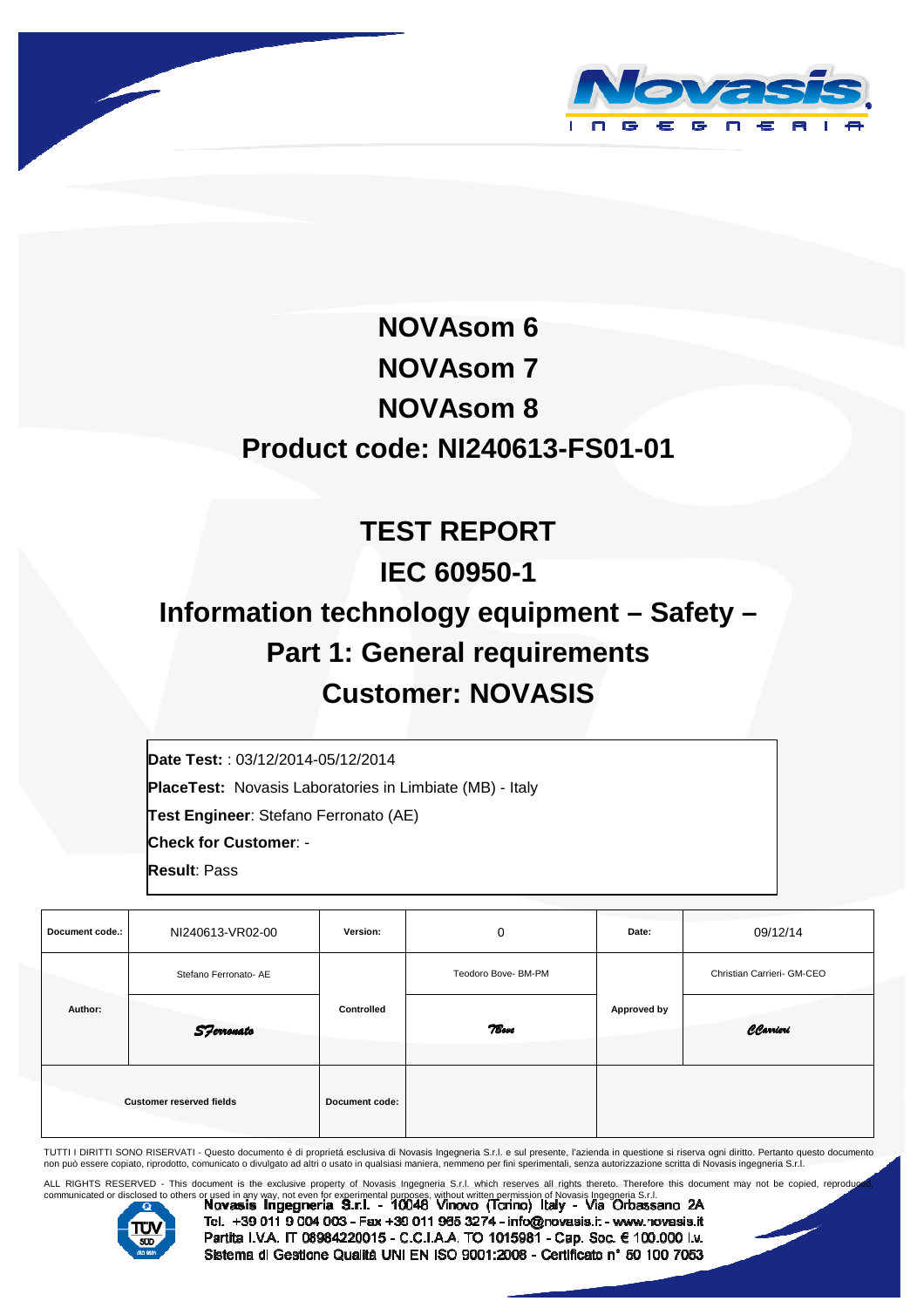| Document code: |                          | NI240613-VR02-00 | Last change: | Page: 2 / 64<br>Version:<br>$\mathbf 0$ |  |
|----------------|--------------------------|------------------|--------------|-----------------------------------------|--|
|                | <b>MODIFICATION LIST</b> |                  |              |                                         |  |
| Date           | Version                  | Author           | Description  | Major Impact                            |  |
| 03/12/2014     | 0                        | SF               | first issue  |                                         |  |

 $\overline{\phantom{0}}$ 

#### **REFERENCE DOCUMENTS/ANNEXES**

| Item            | <b>Code/Version</b> | <b>Document</b>                  |
|-----------------|---------------------|----------------------------------|
| RD <sub>1</sub> | NI240613-FS01-se-01 | Novasom 6/7/8 Board - Schematics |
|                 |                     |                                  |
|                 |                     |                                  |
|                 |                     |                                  |
|                 |                     |                                  |

#### **TERMS AND DEFINITIONS**

| <b>NOVASOM</b> | Novasis System On Module Board     |
|----------------|------------------------------------|
| N/A            | Not Applicable                     |
| N.C.           | <b>Normal Conditions</b>           |
| S.F.C          | single fault conditions            |
| ΟP             | functional insulation              |
| DI             | double insulation                  |
| BI             | basic insulation                   |
| SI             | supplementary insulation           |
| BOP            | between parts of opposite polarity |
| RI             | reinforced insulation              |
| PCB            | <b>Printed Circuit board</b>       |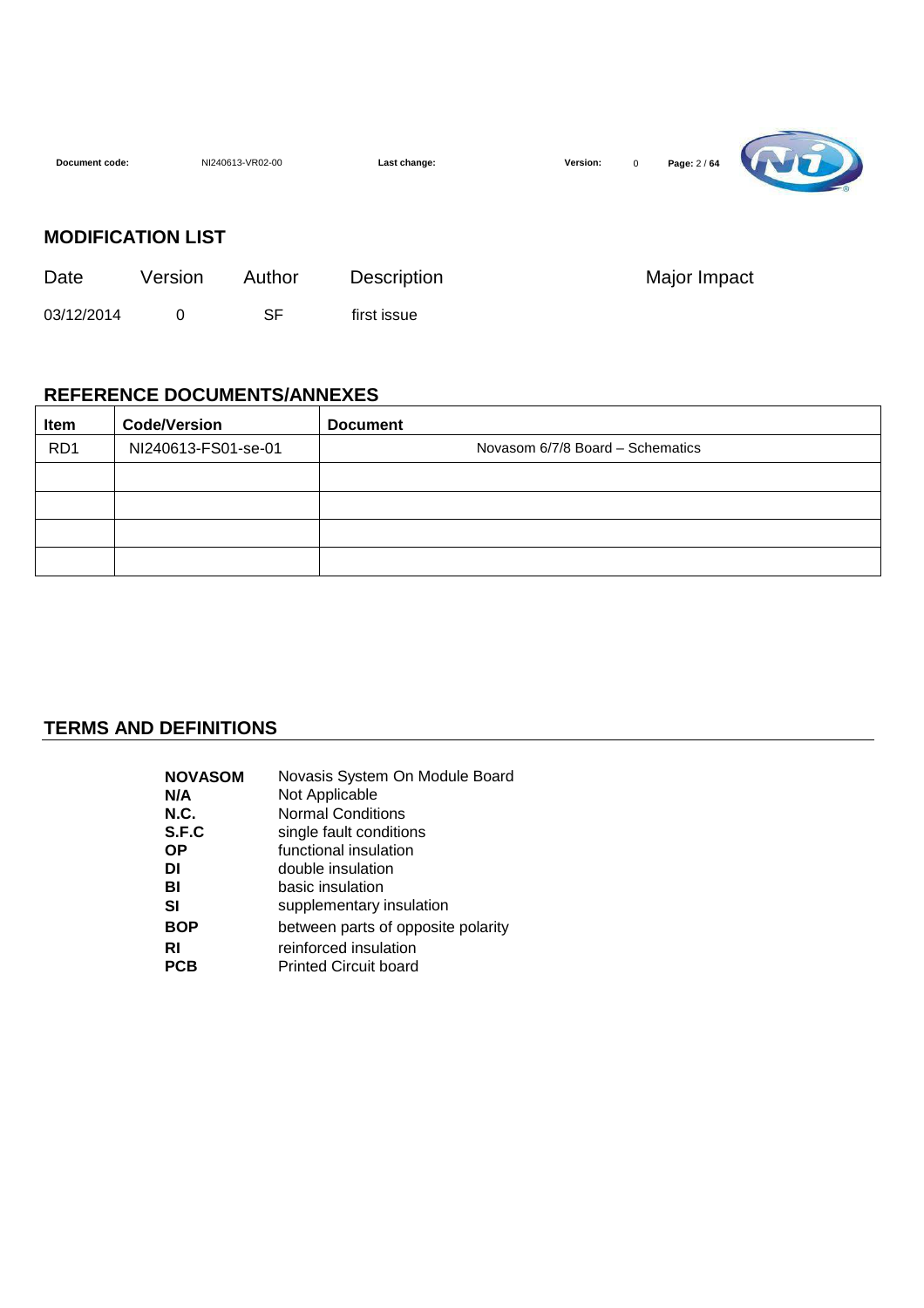NI240613-VR02-00

Last change:

Version:



#### **SUMMARY**

| 1.  |                                                                                                                 |  |
|-----|-----------------------------------------------------------------------------------------------------------------|--|
| 2.  |                                                                                                                 |  |
| 3.  |                                                                                                                 |  |
| 4.  |                                                                                                                 |  |
| 5.  |                                                                                                                 |  |
| 5.1 |                                                                                                                 |  |
|     |                                                                                                                 |  |
|     |                                                                                                                 |  |
|     |                                                                                                                 |  |
|     |                                                                                                                 |  |
|     | 5.1.5                                                                                                           |  |
|     | 5.1.6                                                                                                           |  |
|     | 5.1.7                                                                                                           |  |
| 5.2 |                                                                                                                 |  |
|     | 5.2.1                                                                                                           |  |
|     | 5.2.2                                                                                                           |  |
|     | 5.2.3                                                                                                           |  |
|     | 5.2.4                                                                                                           |  |
|     | 5.2.5                                                                                                           |  |
|     | 5.2.6<br>5.2.7                                                                                                  |  |
|     | 5.2.8                                                                                                           |  |
|     | 5.2.9                                                                                                           |  |
|     | Clearances, creepage distances and distances through insulation20<br>5.2.10                                     |  |
| 5.3 |                                                                                                                 |  |
|     | 5.3.1                                                                                                           |  |
|     |                                                                                                                 |  |
|     | 5.3.2                                                                                                           |  |
|     | 5.3.3                                                                                                           |  |
|     | 5.3.4                                                                                                           |  |
|     | 5.3.5                                                                                                           |  |
| 5.4 |                                                                                                                 |  |
|     | 5.4.1                                                                                                           |  |
|     | 5.4.2                                                                                                           |  |
|     | 5.4.3                                                                                                           |  |
|     | 5.4.4                                                                                                           |  |
|     | 5.4.5                                                                                                           |  |
|     | 5.4.6                                                                                                           |  |
|     | 5.4.7                                                                                                           |  |
| 5.5 | ELECTRICAL REQUIREMENTS AND SIMULATED ABNORMAL CONDITIONS31                                                     |  |
|     | 5.5.1                                                                                                           |  |
|     | 5.5.2<br>5.5.3                                                                                                  |  |
| 5.6 |                                                                                                                 |  |
|     | Protection of telecommunication network service persons, and users of other equipment connected to the<br>5.6.1 |  |
|     |                                                                                                                 |  |
|     | Protection of equipment users from overvoltages on telecommunication networks33<br>5.6.2                        |  |
|     | 5.6.3<br>Protection of the telecommunication wiring system from overheating34                                   |  |
|     |                                                                                                                 |  |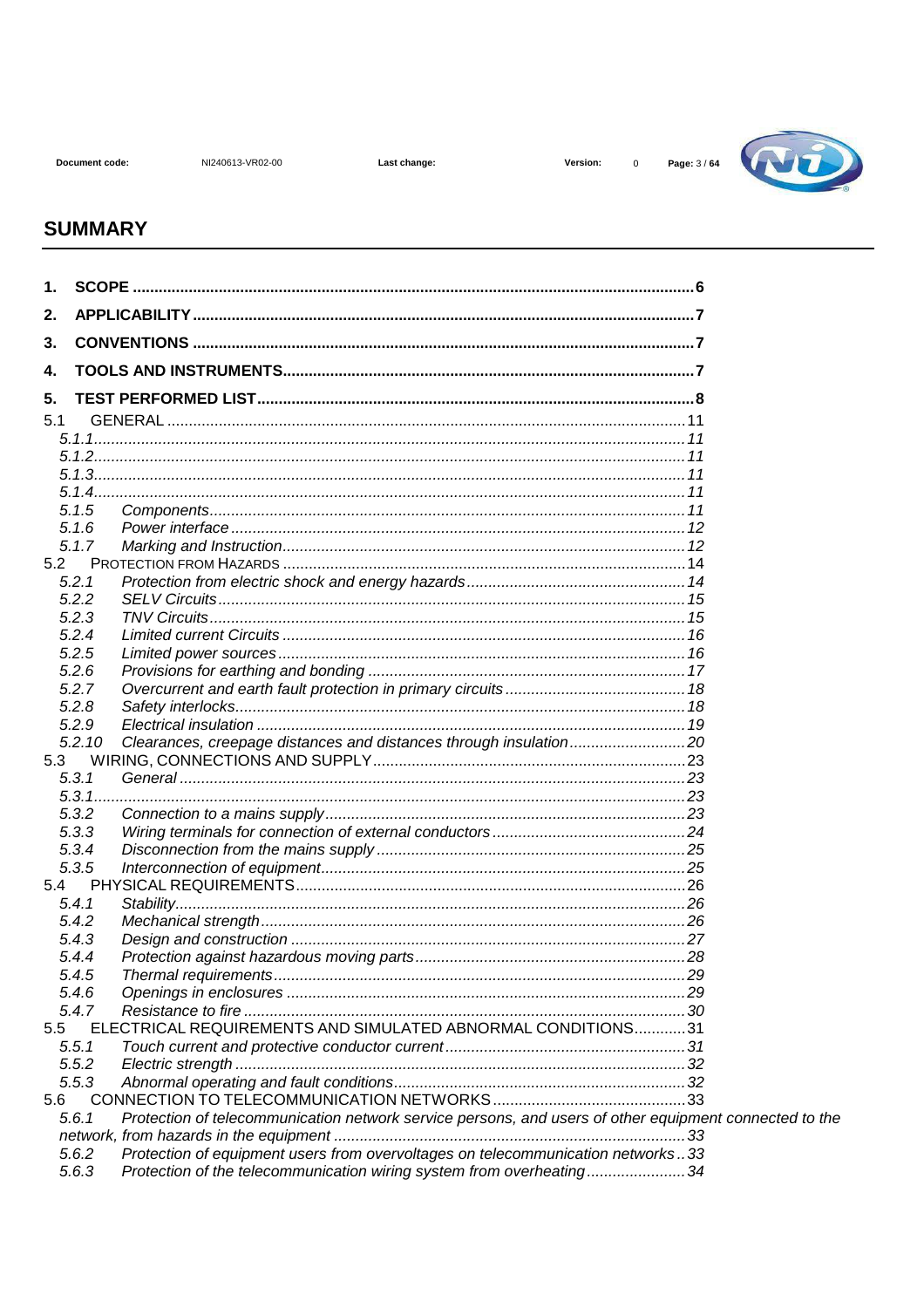| Document code: |    | NI240613-VR02-00 | Last change:                                                                                                 | Version:<br>$\Omega$ | Page: 4 / 64 |    |
|----------------|----|------------------|--------------------------------------------------------------------------------------------------------------|----------------------|--------------|----|
| 5.7            |    |                  |                                                                                                              |                      |              |    |
| 5.7.1          |    |                  |                                                                                                              |                      |              |    |
| 5.8            |    |                  |                                                                                                              |                      |              |    |
| 5.8.1          |    |                  | A.1 - Flammability test for fire enclosures of movable equipment having a total mass exceeding 18 kg, and of |                      |              |    |
|                |    |                  |                                                                                                              |                      |              |    |
| 5.9            |    |                  |                                                                                                              |                      |              |    |
|                |    |                  |                                                                                                              |                      |              |    |
|                |    |                  |                                                                                                              |                      |              |    |
| 5.10           |    |                  |                                                                                                              |                      |              |    |
|                |    |                  |                                                                                                              |                      |              |    |
|                |    |                  |                                                                                                              |                      |              |    |
| 5.11           |    |                  | ANNEX D, MEASURING INSTRUMENTS FOR TOUCH-CURRENT TESTS38                                                     |                      |              |    |
|                |    |                  |                                                                                                              |                      |              |    |
| 5.12           |    |                  |                                                                                                              |                      |              |    |
|                |    |                  |                                                                                                              |                      |              |    |
| 5.13           |    |                  | ANNEX F, MEASUREMENT OF CLEARANCES AND CREEPAGE DISTANCES39                                                  |                      |              |    |
|                |    |                  |                                                                                                              |                      |              |    |
| 5.14           |    |                  | ANNEX G, ALTERNATIVE METHOD FOR DETERMINING MINIMUM CLEARANCES39                                             |                      |              |    |
| 5.15           |    |                  |                                                                                                              |                      |              |    |
|                |    |                  |                                                                                                              |                      |              |    |
| 5.16           |    |                  |                                                                                                              |                      |              |    |
|                |    |                  |                                                                                                              |                      |              |    |
| 5.17           |    |                  |                                                                                                              |                      |              |    |
|                |    |                  |                                                                                                              |                      |              |    |
| 5.18           |    |                  | ANNEX L, NORMAL LOAD CONDITIONS FOR SOME TYPES OF ELECTRICAL BUSINESS EQUIPMENT 41                           |                      |              |    |
|                |    |                  |                                                                                                              |                      |              |    |
| 5.19           |    |                  | ANNEX M, CRITERIA FOR TELEPHONE RINGING SIGNALS 41                                                           |                      |              |    |
|                |    |                  |                                                                                                              |                      |              |    |
| 5.20           |    |                  |                                                                                                              |                      |              |    |
|                |    |                  | (SEE 5.1.5.7.2, 5.1.5.7.3, 5.2.10.3.9, 5.6.2.2.1, 5.7.3.2, 5.7.4.3 AND CLAUSE G.5 42                         |                      |              |    |
| 5.21           |    |                  |                                                                                                              |                      |              |    |
| 5.22           |    |                  |                                                                                                              |                      |              |    |
| 5.23           |    |                  | ANNEX R. EXAMPLES OF REQUIREMENTS FOR QUALITY CONTROL PROGRAMMES                                             |                      |              | 43 |
| 5.24           |    |                  |                                                                                                              |                      |              |    |
| 5.25           |    |                  | ANNEX T, GUIDANCE ON PROTECTION AGAINST INGRESS OF WATER44                                                   |                      |              |    |
|                |    |                  |                                                                                                              |                      |              |    |
|                | 44 |                  |                                                                                                              |                      |              |    |
|                |    |                  |                                                                                                              |                      |              |    |
| 5.27           |    |                  |                                                                                                              |                      |              |    |
| 5.28           |    |                  |                                                                                                              |                      |              |    |
| 5.29           |    |                  | ANNEX X, MAXIMUM HEATING EFFECT IN TRANSFORMER TESTS  45                                                     |                      |              |    |
|                |    |                  |                                                                                                              |                      |              |    |
|                |    |                  |                                                                                                              |                      |              |    |
|                |    |                  |                                                                                                              |                      |              |    |
|                |    |                  |                                                                                                              |                      |              |    |
|                |    |                  |                                                                                                              |                      |              |    |
| 5.32           |    |                  |                                                                                                              |                      |              |    |
|                |    |                  |                                                                                                              |                      |              |    |
|                |    |                  |                                                                                                              |                      |              |    |
| 5.33           |    |                  |                                                                                                              |                      |              |    |
|                |    |                  |                                                                                                              |                      |              |    |
| 5.34           |    |                  |                                                                                                              |                      |              |    |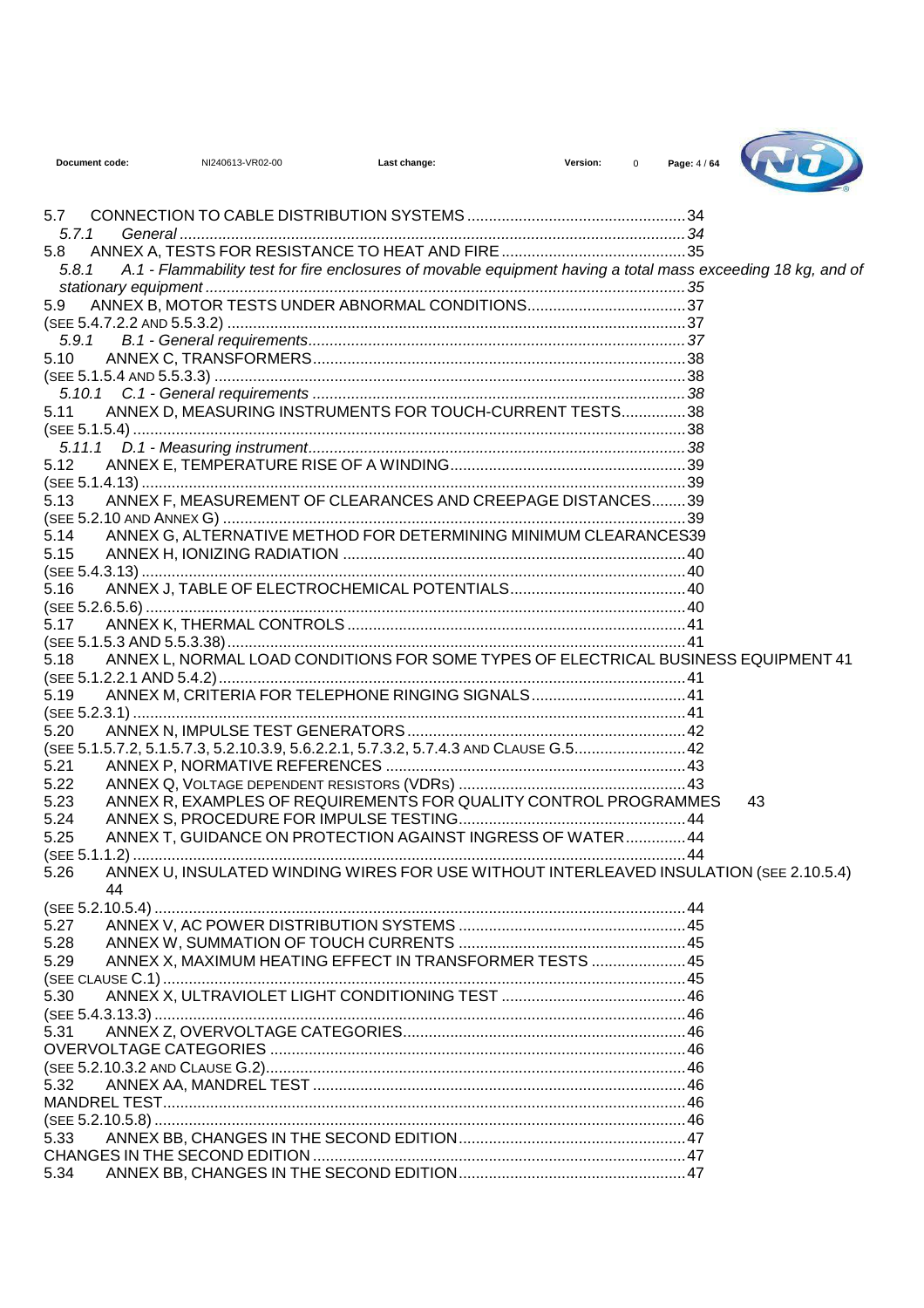| Document code: |            | NI240613-VR02-00                                                            | Last change: | Version: | $\Omega$ | Page: 5/ |
|----------------|------------|-----------------------------------------------------------------------------|--------------|----------|----------|----------|
| 5.35           |            | ANNEX CC, EVALUATION OF INTEGRATED CIRCUIT (IC) CURRENT LIMITERS  47        |              |          |          |          |
| 5.36           |            | ANNEX DD, REQUIREMENTS FOR THE MOUNTING MEANS OF RACK-MOUNTED EQUIPMENT .47 |              |          |          |          |
| 5.37           |            | ANNEX EE, HOUSEHOLD AND HOME/OFFICE DOCUMENT/MEDIA SHREDDERS48              |              |          |          |          |
| 5.38           |            |                                                                             |              |          |          |          |
| 5.39           |            |                                                                             |              |          |          |          |
| 5.40           |            |                                                                             |              |          |          |          |
| 5.41           | TARI F 2 2 |                                                                             |              |          |          |          |
| 542            |            |                                                                             |              |          |          |          |
| 5.43           |            |                                                                             |              |          |          |          |
| 5.44           |            |                                                                             |              |          |          |          |
| 5.45           |            |                                                                             |              |          |          |          |
| 5.46           |            |                                                                             |              |          |          |          |
| 5.47           |            |                                                                             |              |          |          |          |
| 5.48           |            |                                                                             |              |          |          |          |
| 5.49           |            |                                                                             |              |          |          |          |
| 5.50           |            |                                                                             |              |          |          |          |
| 5.51           |            |                                                                             |              |          |          |          |
| 5.52           |            |                                                                             |              |          |          |          |
| 5.53           |            |                                                                             |              |          |          |          |
| 6.             |            | ANNEX 1- TEST REPORT IEC 60950-1 U.S.A. NATIONAL DIFFERENCES  57            |              |          |          |          |
| 7.             |            |                                                                             |              |          |          | 64       |

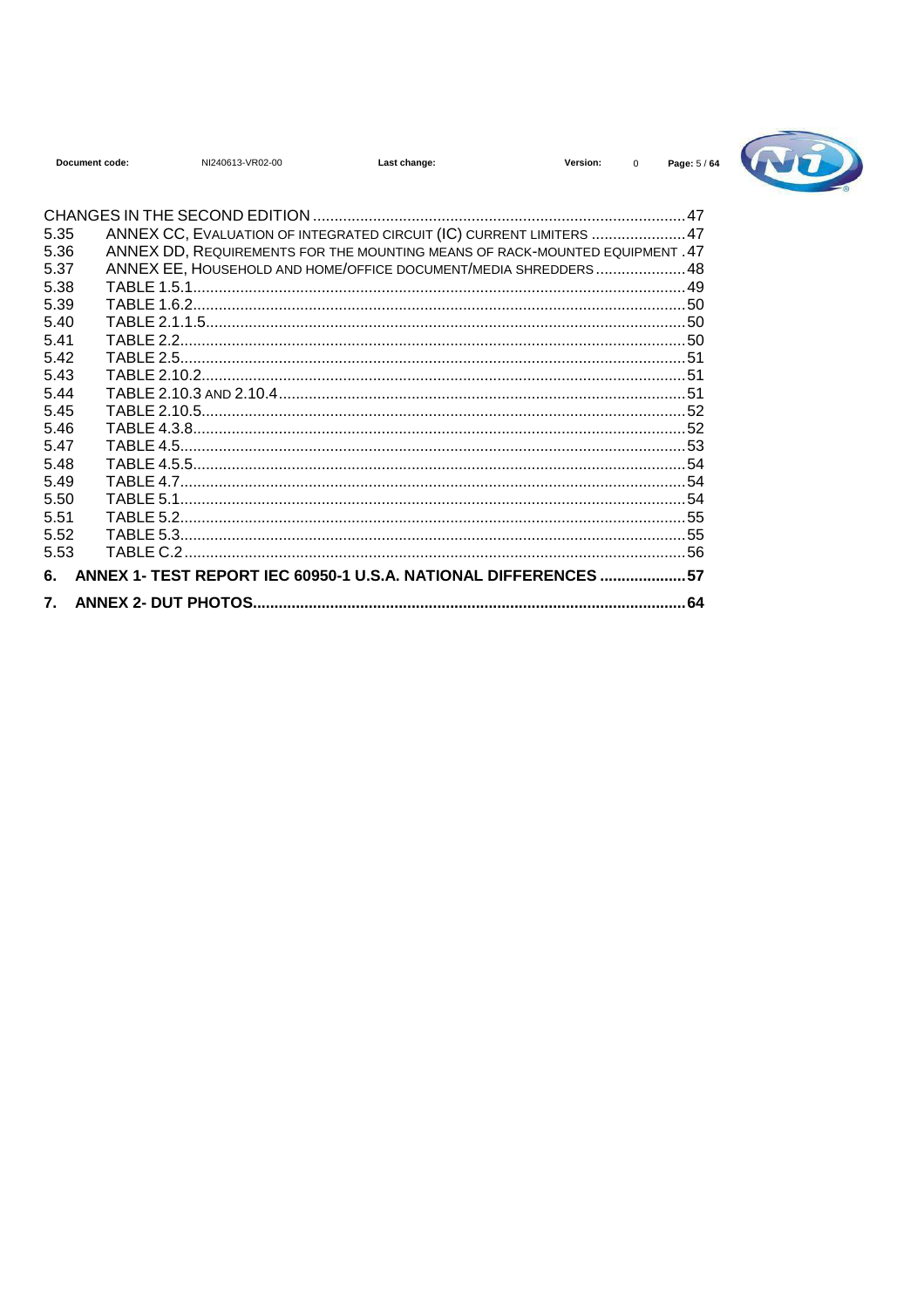| Document code: |  |
|----------------|--|



## **1. Scope**

Execution of assessment Safety report in compliance to norms IEC 60950-1 for NOVAsom6, NOVAsom7, NOVAsom8 product line.

|                                                          | Testing Laboratory: Novasis Ingegneria Laboratory in Limbiate (MB)I |
|----------------------------------------------------------|---------------------------------------------------------------------|
| Applicant's name Novasis Ingegneria s.r.l.               |                                                                     |
| Manufacturer's name: Novasis Ingegneria s.r.l.           |                                                                     |
| <b>Test specification:</b>                               |                                                                     |
|                                                          |                                                                     |
| Non-standard test method N/A                             |                                                                     |
| Test item description  Industrial SOM Computing solution |                                                                     |
|                                                          |                                                                     |
|                                                          |                                                                     |
| Model/Type reference  Novasom6/Novasom7/Novasom7         |                                                                     |
|                                                          |                                                                     |

**Summary of compliance with National Differences:** US Standard. See Annex 1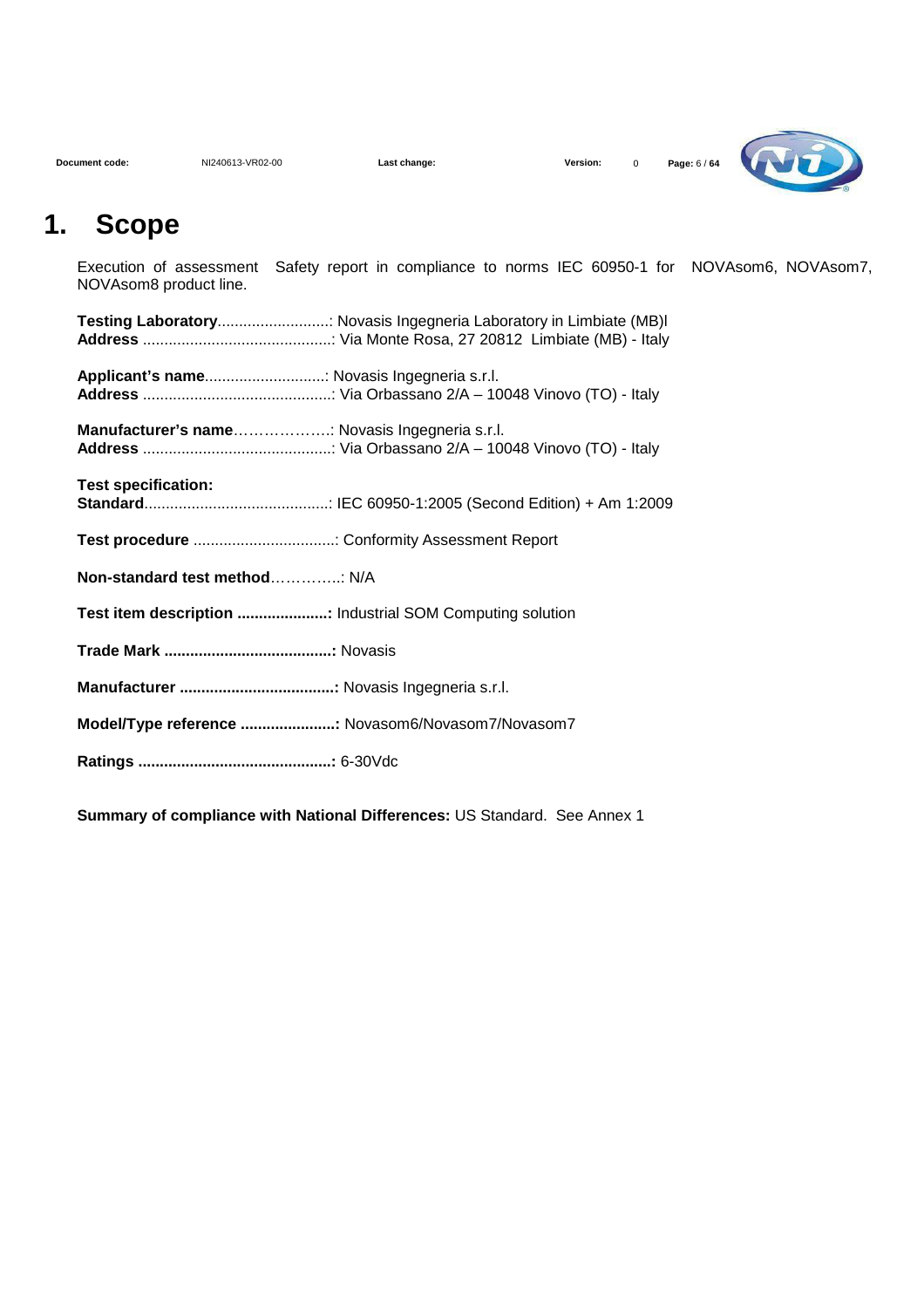| Document code: |  |
|----------------|--|



# **2. Applicability**

This document is applicable to the project Novasis RD1.

## **3. Conventions**

N/A

## **4. Tools and Instruments**

N/A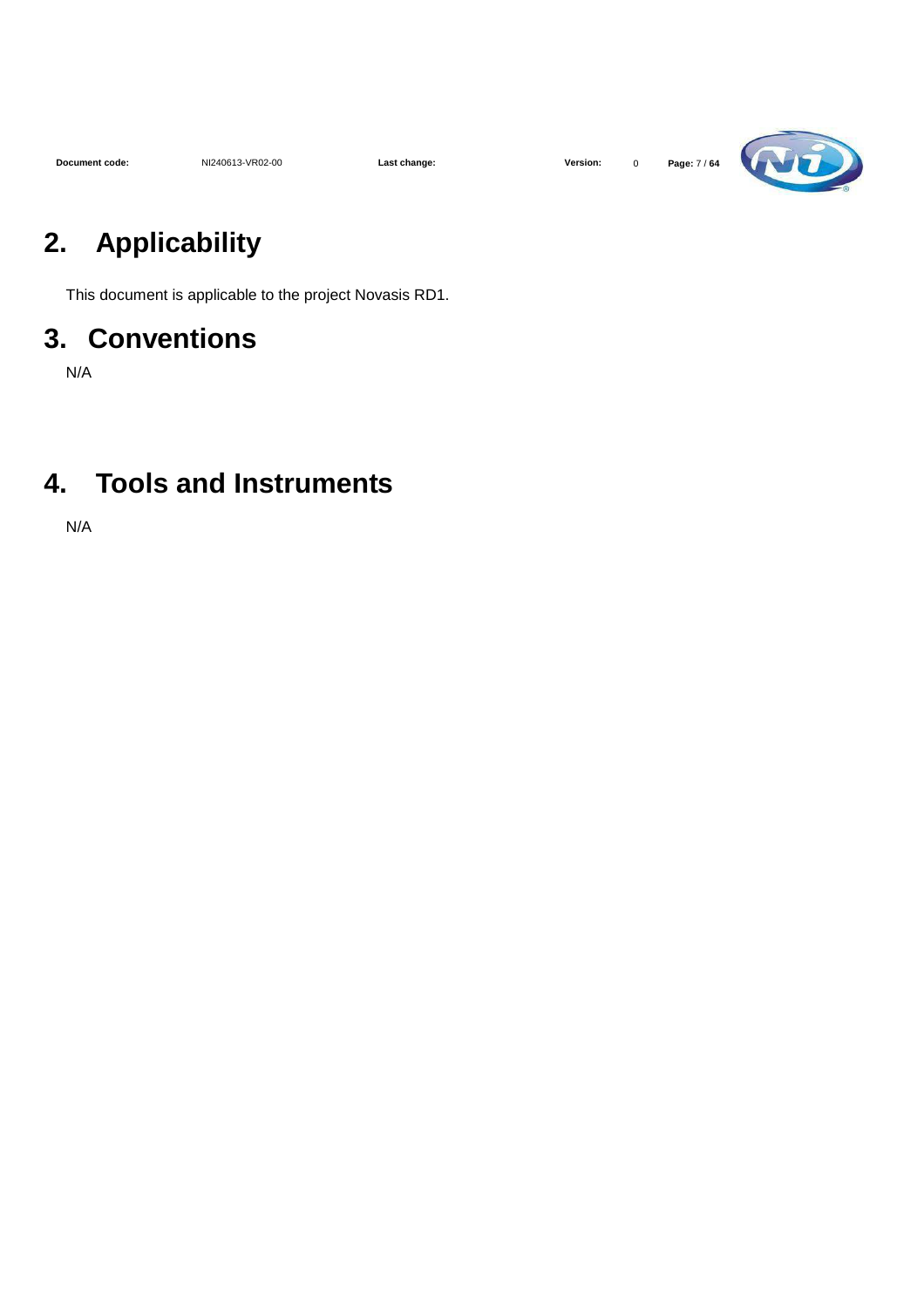

# **5. TEST PERFORMED LIST**

| Item   | Tests performed (name of test and test<br>clause)                           | <b>Applicable/Not</b><br><b>Applicable</b> | <b>Result</b><br>(Pass/Not<br>Pass/N/A) |
|--------|-----------------------------------------------------------------------------|--------------------------------------------|-----------------------------------------|
| 5.1.5  | Components                                                                  | Applicable                                 | Pass                                    |
| 5.1.6  | Power interface                                                             | Not Applicable                             | N/A                                     |
| 5.1.7  | Marking and instruction                                                     | Applicable                                 | Pass                                    |
| 5.2.1  | Protection from hazard                                                      | Not Applicable                             | N/A                                     |
| 5.2.2  | <b>SELV</b> circuits                                                        | Applicable                                 | Pass                                    |
| 5.2.3  | TNV circuits                                                                | Not Applicable                             | N/A                                     |
| 5.2.4  | Limited current circuits                                                    | Not Applicable                             | N/A                                     |
| 5.2.5  | Limited power sources                                                       | Applicable                                 | Pass                                    |
| 5.2.6  | Provisions for earthing and bonding                                         | Not Applicable                             | N/A                                     |
| 5.2.7  | Overcurrent and earth fault protection in<br>primary circuits               | Not Applicable                             | N/A                                     |
| 5.2.8  | Safety interlocks                                                           | Not Applicable                             | N/A                                     |
| 5.2.9  | <b>Electrical insulation</b>                                                | Applicable                                 | Pass                                    |
| 5.2.10 | Clearances,<br>distances<br>creepage<br>and<br>distances through insulation | Applicable                                 | Pass                                    |
| 5.3.1  | Wiring, connections and supply                                              | Not Applicable                             | N/A                                     |
| 5.3.2  | Connection to a mains supply                                                | Not Applicable                             | N/A                                     |
| 5.3.3  | Wiring terminals for connection of external<br>conductors                   | Not Applicable                             | N/A                                     |
| 5.3.4  | Disconnection from the mains supply                                         | Not Applicable                             | N/A                                     |
| 5.3.5  | Interconnection of equipment                                                | Applicable                                 | Pass                                    |
| 5.4.1  | <b>Stability</b>                                                            | Not Applicable                             | N/A                                     |
| 5.4.2  | Mechanical strength                                                         | Not Applicable                             | N/A                                     |
| 5.4.3  | Design and construction                                                     | Applicable                                 | Pass                                    |
| 5.4.4  | Protection against hazardous moving parts                                   | Not Applicable                             | N/A                                     |
| 5.4.5  | Thermal requirements                                                        | Applicable                                 | Pass                                    |
| 5.4.6  | Openings in enclosures                                                      | Not Applicable                             | N/A                                     |
| 5.4.7  | Resistance to fire                                                          | Applicable                                 | Pass                                    |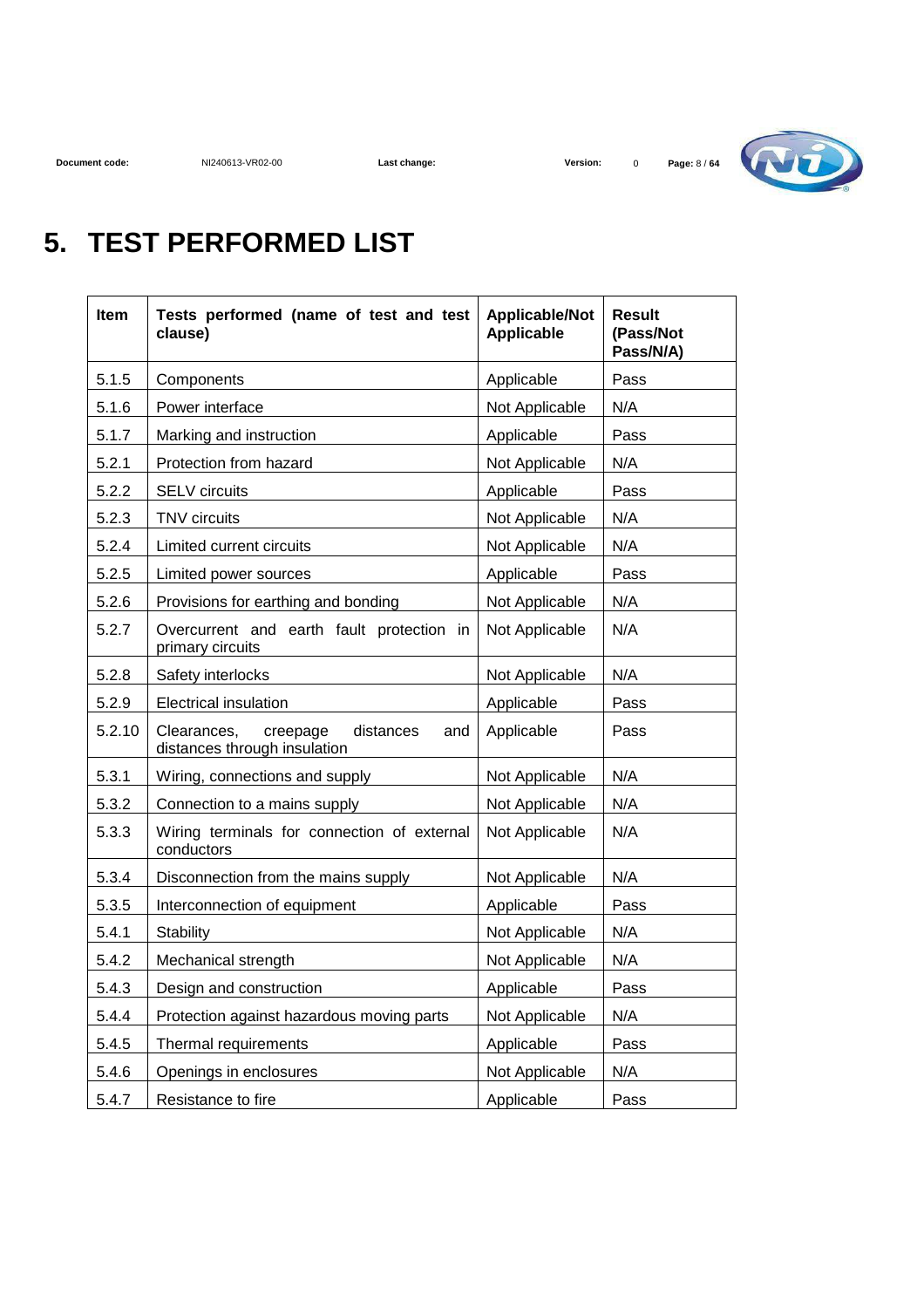| Document code: | NI240613-VR02-00 | Last change: |
|----------------|------------------|--------------|
|                |                  |              |



## **Test item particulars**

|                                                                                                                                                | [] stationary [x] for building-in [] direct plug-in                                                                                          |
|------------------------------------------------------------------------------------------------------------------------------------------------|----------------------------------------------------------------------------------------------------------------------------------------------|
|                                                                                                                                                | [] permanent connection<br>[] detachable power supply cord<br>[] non-detachable power supply cord<br>[x] not directly connected to the mains |
| [] rated operating / resting time:                                                                                                             |                                                                                                                                              |
| [x] restricted access location                                                                                                                 |                                                                                                                                              |
| [] other:                                                                                                                                      |                                                                                                                                              |
| Mains supply tolerance (%) or absolute mains                                                                                                   | 10%                                                                                                                                          |
| Not directly connected to the mains                                                                                                            |                                                                                                                                              |
| IT testing, phase-phase voltage (V)                                                                                                            | [] Not classified                                                                                                                            |
| Considered current rating of protective device as<br>part of the building installation (A)  Not directly connected to the mains                |                                                                                                                                              |
|                                                                                                                                                |                                                                                                                                              |
|                                                                                                                                                |                                                                                                                                              |
|                                                                                                                                                |                                                                                                                                              |
| Possible test case verdicts:<br>- test case does not apply to the test object : N/A<br>- test object does not meet the requirement  : F (Fail) |                                                                                                                                              |
|                                                                                                                                                |                                                                                                                                              |
| <b>General remarks:</b>                                                                                                                        |                                                                                                                                              |

The test results presented in this report relate only to the object tested.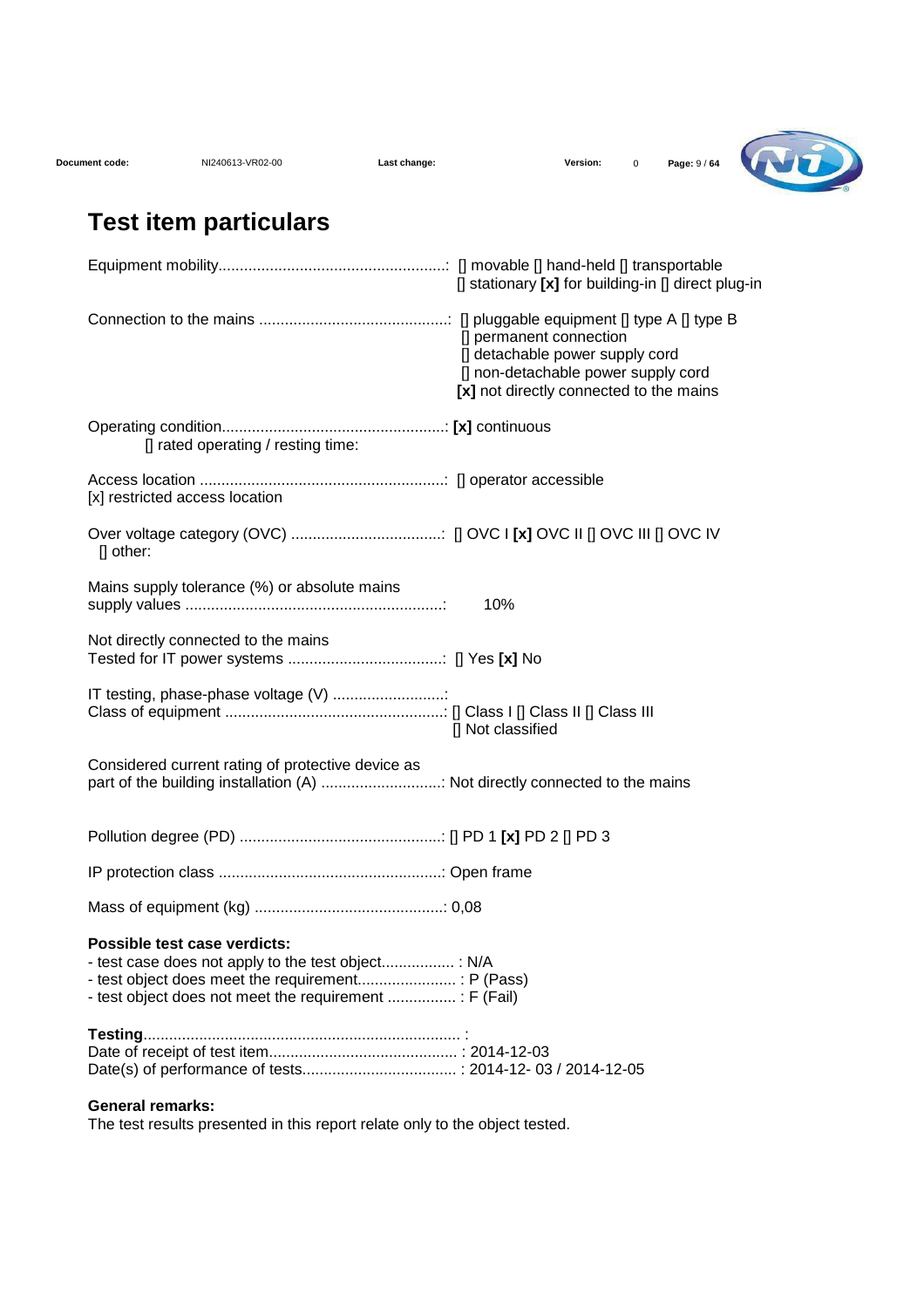**Document code:** NI240613-VR02-00 **Last change: Version:** 0 **Page:** 10 / **64**



#### **Manufacturer's Declaration per sub-clause 6.2.5 of IECEE 02:**

The application for obtaining a CB Test Certificate includes more than one factory location and a declaration from the Manufacturer stating that the sample(s) submitted for evaluation is (are) representative of the products from each factory has been provided.: [] Yes **[X]** Not applicable

When differences exist; they shall be identified in the General product information section.

Name and address of factory (ies).............................. : Novasis Ingegneria s.r.l. Via Orbassano 2/A – 10048 Vinovo (TO) - Italy

#### **General product information:**

Novasom6/Novasom7/Novasom8 is a single board computer designed with a system on module (SOM) architecture on a core ARM Cortex A9. Novasom are powerful general purpose CPU that can be integrated and customized for

specific application.

Designed with the latest generation, high performance microprocessor Novasom can be used in many distinct industrial application.

On-board connectivity solutions, advanced multimedia and other standard peripherals allow our customers quick and easy integration into numerous innovative, high-tech product applications.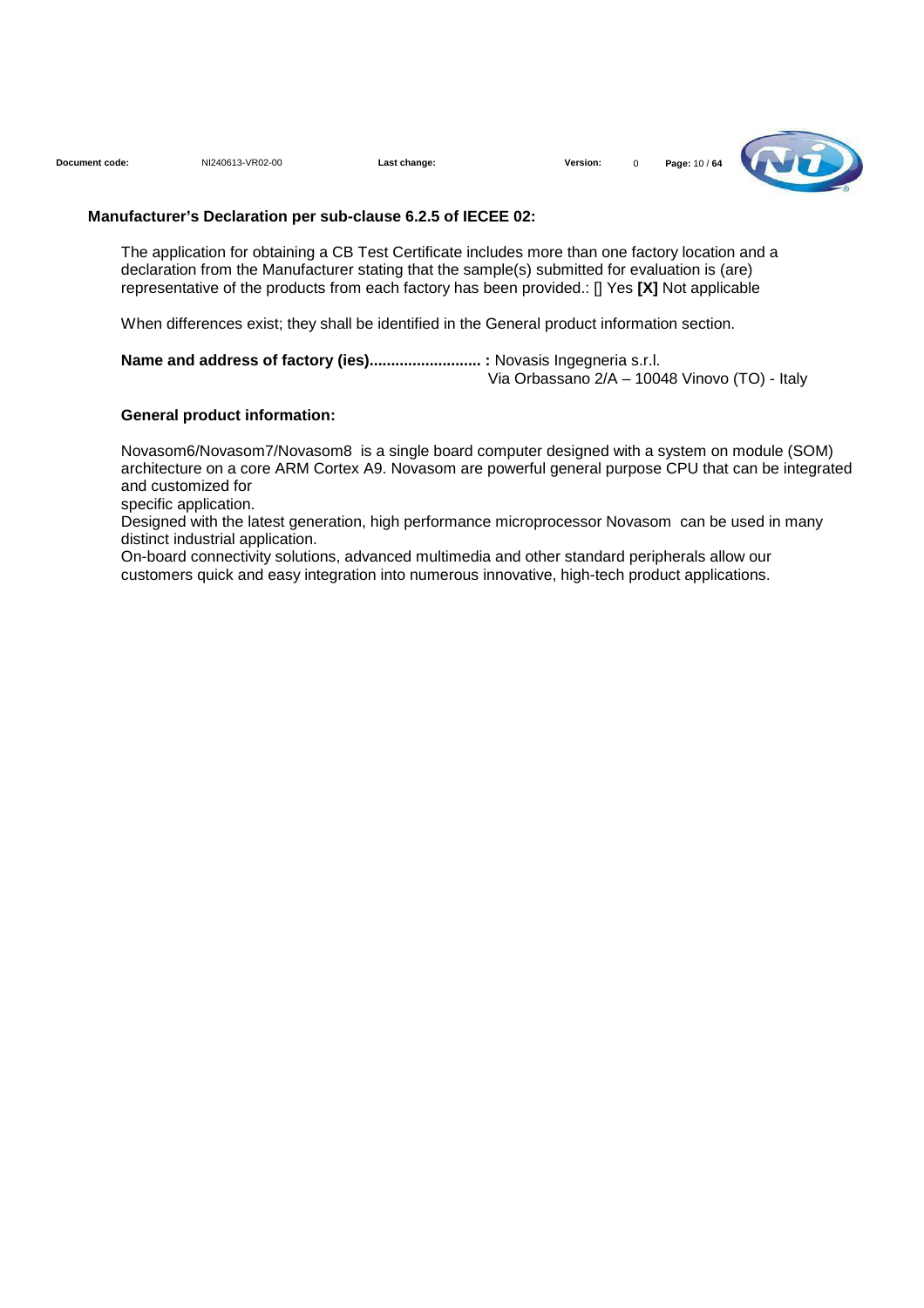

#### **5.1 GENERAL**

#### **5.1.5 Components**

| <b>Item</b> | <b>Requirement and Test</b>                                                                                           | <b>Comments</b>                   | Result<br>(Pass/Not<br>Pass/N/A) |
|-------------|-----------------------------------------------------------------------------------------------------------------------|-----------------------------------|----------------------------------|
| 5.1.5.1     | General                                                                                                               |                                   | Pass                             |
|             | <b>IEC</b><br>60950-1<br>Comply<br>with<br>relevant<br>or<br>component standard                                       | (see<br>appended<br>Tables 1.5.1) | Pass                             |
| 5.1.5.2     | Evaluation and testing of components                                                                                  |                                   | Pass                             |
| 5.1.5.3     | <b>Thermal controls</b>                                                                                               | Not Applicable                    | N/A                              |
| 5.1.5.4     | <b>Transformers</b>                                                                                                   | Not Applicable                    | N/A                              |
| 5.1.5.5     | Interconnecting cables                                                                                                | Not Applicable                    | N/A                              |
| 5.1.5.6     | Capacitors bridging insulation                                                                                        | Not Applicable                    | N/A                              |
| 5.1.5.7     | Resistors bridging insulation N/A                                                                                     | Not Applicable                    | N/A                              |
| 5.1.5.7.1   | <b>Resistors</b><br>bridging<br>functional,<br>basic<br><b>or</b><br>supplementary insulation                         | Not Applicable                    | N/A                              |
| 5.1.5.7.2   | <b>Resistors</b><br>double<br>reinforced<br>bridging<br>or<br>insulation<br>between a.c. mains and other<br>circuits  | Not Applicable                    | N/A                              |
| 5.1.5.7.3   | <b>Resistors</b><br>bridging<br>double or reinforced<br>insulation between a.c. mains and antenna or<br>coaxial cable | Not Applicable                    | N/A                              |
| 5.1.5.8     | Components in equipment for IT power<br>systems                                                                       | Not Applicable                    | N/A                              |
| 5.1.5.9     | Surge suppressors                                                                                                     | Not Applicable                    | N/A                              |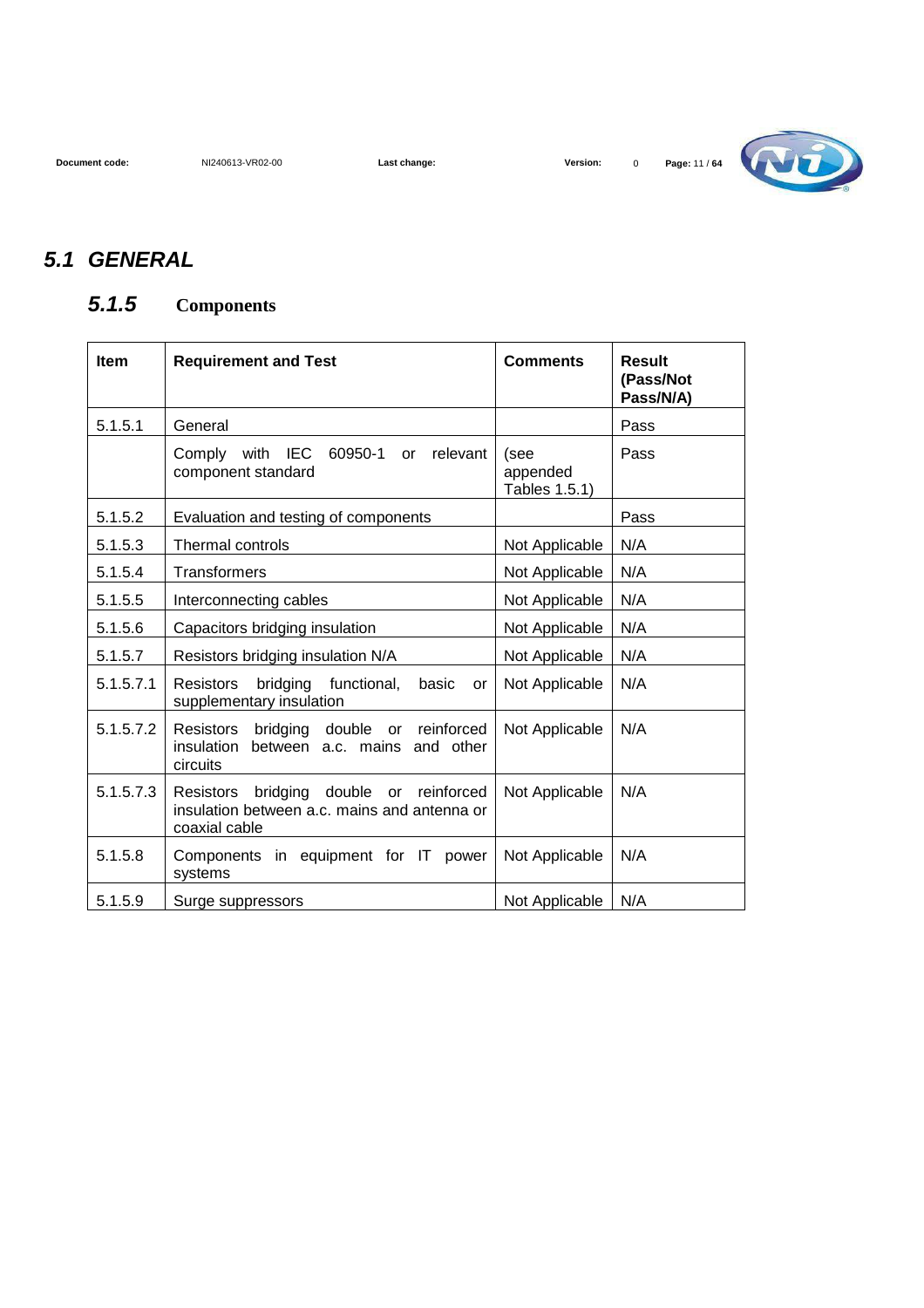

#### **5.1.6 Power interface**

| <b>Item</b> | <b>Requirement and Test</b>                                          | <b>Comments</b>                  | Result<br>(Pass/Not<br>Pass/N/A) |
|-------------|----------------------------------------------------------------------|----------------------------------|----------------------------------|
| 5.1.6       | Power interface                                                      |                                  |                                  |
| 5.1.6.1     | AC power distribution systems Not directly<br>connected to the mains | Not Applicable                   | N/A                              |
| 5.1.6.2     | Input current                                                        | (see<br>appended<br>Table 1.6.2) | N/A                              |
| 5.1.6.3     | Voltage limit of hand-held equipment                                 | Not Applicable                   | N/A                              |
| 5.1.6.4     | Neutral conductor                                                    | Not Applicable                   | N/A                              |

#### **5.1.7 Marking and Instruction**

| <b>Item</b> | <b>Requirement and Test</b>                                                                                      | <b>Comments</b>                              | <b>Result</b><br>(Pass/Not<br>Pass/N/A) |
|-------------|------------------------------------------------------------------------------------------------------------------|----------------------------------------------|-----------------------------------------|
| 5.1.7.1     | Power rating and identification markings Not<br>directly connected to the<br>mains. For builting-in<br>appliance | Not Applicable                               | N/A                                     |
| 5.1.7.1.1   | Power rating marking                                                                                             |                                              |                                         |
|             | Multiple mains supply connections:                                                                               | Not Applicable                               | N/A                                     |
|             | Rated voltage(s) or voltage range(s) (V):                                                                        | Not Applicable                               | N/A                                     |
|             | Symbol for nature of supply, for d.c. only:                                                                      | Not Applicable                               | N/A                                     |
|             | Rated frequency or rated frequency range<br>(Hz):                                                                | Not Applicable                               | N/A                                     |
|             | Rated current (mA or A) :                                                                                        | Not Applicable                               | N/A                                     |
| 5.1.7.1.2   | Identification markings                                                                                          | product<br>On.<br>data sheet                 | Pass                                    |
|             | Manufacturer's<br>trade-mark<br>name<br><b>or</b><br>or<br>identification mark:                                  | <b>Novasis</b>                               | Pass                                    |
|             | Model identification or type reference :                                                                         | Novasom <sub>6</sub><br>Novasom7<br>Novasom8 | Pass                                    |
|             | Symbol for Class II equipment only :                                                                             | Not Applicable                               | N/A                                     |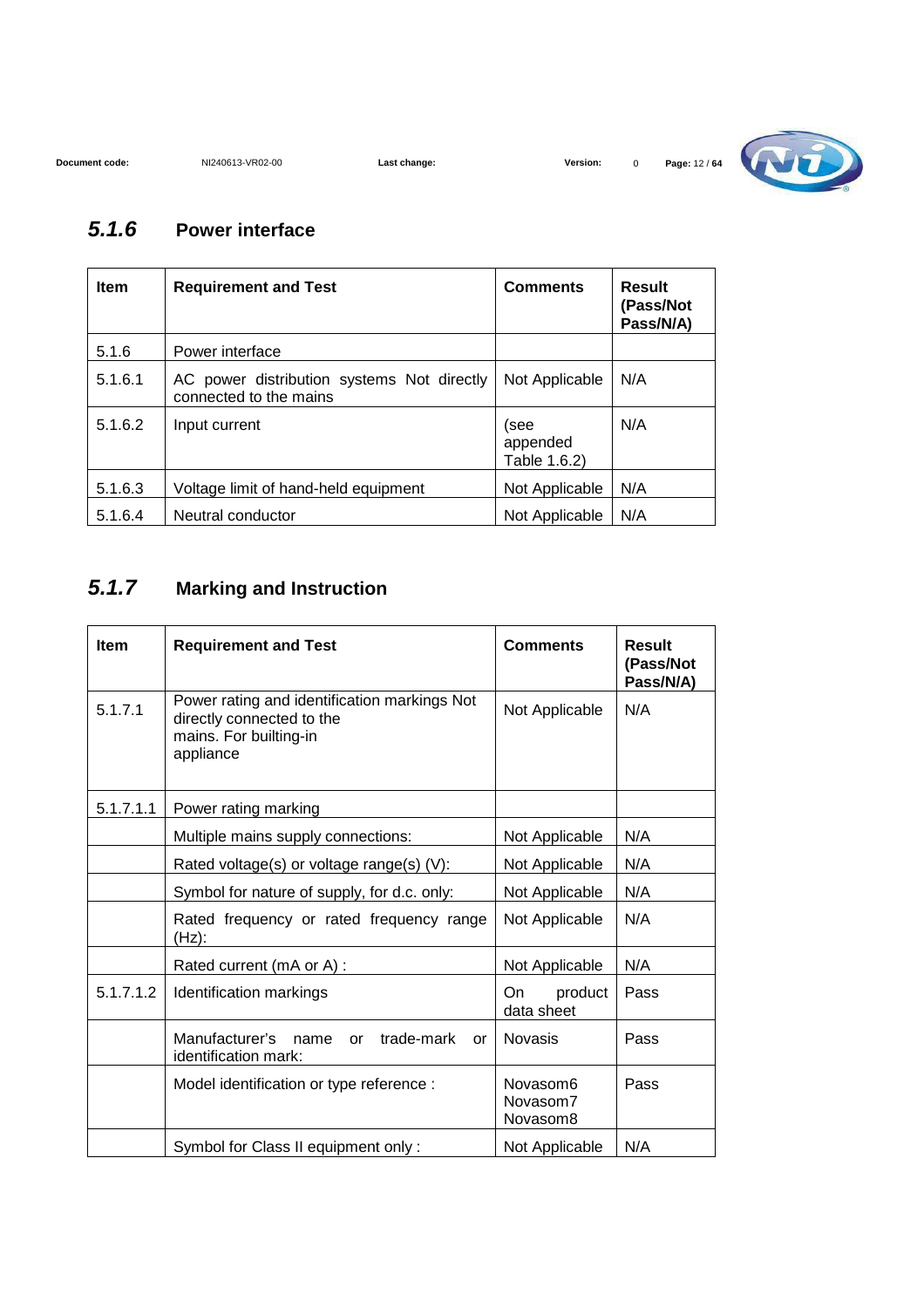

|           | Other markings and symbols :                                                      | Not Applicable                                  | N/A |
|-----------|-----------------------------------------------------------------------------------|-------------------------------------------------|-----|
| 5.1.7.2   | Safety instructions and marking                                                   | <b>Not</b><br>relevant<br>for safety            | N/A |
| 5.1.7.2.1 | General                                                                           | Not Applicable                                  | N/A |
| 5.1.7.2.2 | <b>Disconnect devices</b>                                                         | directly<br>Not<br>connected<br>to<br>the mains | N/A |
| 5.1.7.2.3 | Overcurrent protective device                                                     | Not Applicable                                  | N/A |
| 5.1.7.2.4 | IT power distribution systems                                                     | Not Applicable                                  | N/A |
| 5.1.7.2.5 | Operator access with a tool                                                       | builting-in<br>For<br>appliance                 | N/A |
| 5.1.7.2.6 | Ozone                                                                             | Not Applicable                                  | N/A |
| 5.1.7.3   | Short duty cycles                                                                 | Not Applicable                                  | N/A |
| 5.1.7.4   | Supply voltage adjustment:                                                        | Not Applicable                                  | N/A |
|           | Methods and means of adjustment; reference<br>to installation instructions        | Not Applicable                                  | N/A |
| 5.1.7.5   | Power outlets on the equipment :                                                  | Not Applicable                                  | N/A |
| 5.1.7.6   | Fuse identification (marking, special fusing<br>characteristics, cross-reference) | Not Applicable                                  | N/A |
| 5.1.7.7   | Wiring terminals                                                                  | Not Applicable                                  | N/A |
| 5.1.7.7.1 | Protective earthing and bonding terminals:                                        | Not Applicable                                  | N/A |
| 5.1.7.7.2 | Terminals for a.c. mains supply conductors                                        | Not Applicable                                  | N/A |
| 5.1.7.7.3 | Terminals for d.c. mains supply conductors                                        | Not Applicable                                  | N/A |
| 5.1.7.8   | Controls and indicators                                                           | Not<br>relevant<br>for safety                   | N/A |
| 5.1.7.8.1 | Identification, location and marking:                                             | Not Applicable                                  | N/A |
| 5.1.7.8.2 | Colours:                                                                          | Not Applicable                                  | N/A |
| 5.1.7.8.3 | Symbols according to IEC 60417:                                                   | Not Applicable                                  | N/A |
| 5.1.7.8.4 | Markings using figures:                                                           | Not Applicable                                  | N/A |
| 5.1.7.9   | Isolation of multiple power sources:                                              | Not Applicable                                  | N/A |
| 5.1.7.10  | Thermostats and other regulating devices:                                         | Not Applicable                                  | N/A |
| 5.1.7.11  | Durability                                                                        | Not Applicable                                  | N/A |
| 5.1.7.12  | Removable parts                                                                   | Not Applicable                                  | N/A |
| 5.1.7.13  | Replaceable batteries:                                                            | Not Applicable                                  | N/A |
|           | Language(s):                                                                      |                                                 |     |
| 5.1.7.14  | Equipment for restricted access locations:                                        | Not Applicable                                  | N/A |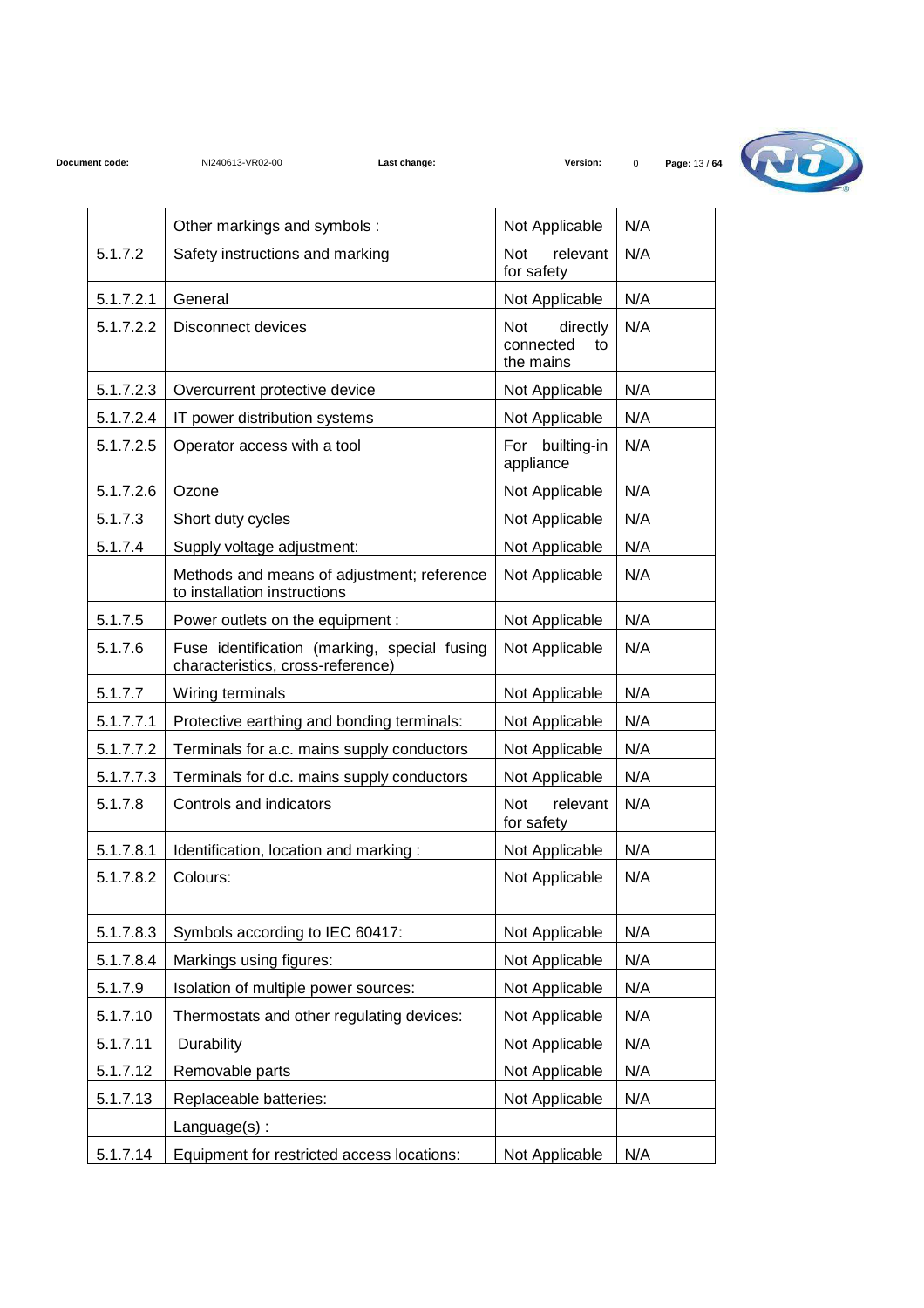

#### **5.2 Protection from Hazards**

#### **5.2.1 Protection from electric shock and energy hazards**

| <b>Item</b> | <b>Requirement and Test</b>                                                  | <b>Comments</b>                                          | <b>Result</b><br>(Pass/Not<br>Pass/N/A) |
|-------------|------------------------------------------------------------------------------|----------------------------------------------------------|-----------------------------------------|
| 5.2.1       | Protection from electric shock and energy<br>hazards:                        |                                                          |                                         |
| 5.2.1.1     | Protection in operator access areas                                          | Open frame<br>Class III<br>appliance for<br>builiting-in | N/A                                     |
| 5.2.1.1.1   | Access to energized parts Test by<br>inspection:                             | Not Applicable                                           | N/A                                     |
|             | Test with test finger (Figure 2A) :                                          | Not Applicable                                           | N/A                                     |
|             | Test with test pin (Figure 2B) :                                             | Not Applicable                                           | N/A                                     |
|             | Test with test probe (Figure 2C)                                             | Not Applicable                                           | N/A                                     |
| 5.2.1.1.2   | <b>Battery compartments</b>                                                  | Not Applicable                                           | N/A                                     |
| 5.2.1.1.3   | Access to ELV wiring                                                         | Not Applicable                                           | N/A                                     |
|             | Working voltage (Vpeak or Vrms); minimum<br>distance through insulation (mm) | (see appended<br>Tables 2.10.2<br>and 2.10.5)            | N/A                                     |
| 5.2.1.1.4   | Access to hazardous voltage circuit wiring                                   | Not Applicable                                           | N/A                                     |
| 5.2.1.1.5   | Energy hazards:                                                              | (see appended<br>Tables 2.1.1.5)                         | N/A                                     |
| 5.2.1.1.6   | Manual controls                                                              | Not Applicable                                           | N/A                                     |
| 5.2.1.1.7   | Discharge of capacitors in equipment                                         | Not Applicable                                           | N/A                                     |
|             | Measured voltage (V); time-constant (s):                                     | Not Applicable                                           | N/A                                     |
| 5.2.1.1.8   | Energy hazards - d.c. mains supply                                           | Not Applicable                                           | N/A                                     |
|             | a) Capacitor connected to the d.c. mains<br>supply:                          | Not Applicable                                           | N/A                                     |
|             | b) Internal battery connected to the d.c.                                    | Not Applicable                                           | N/A                                     |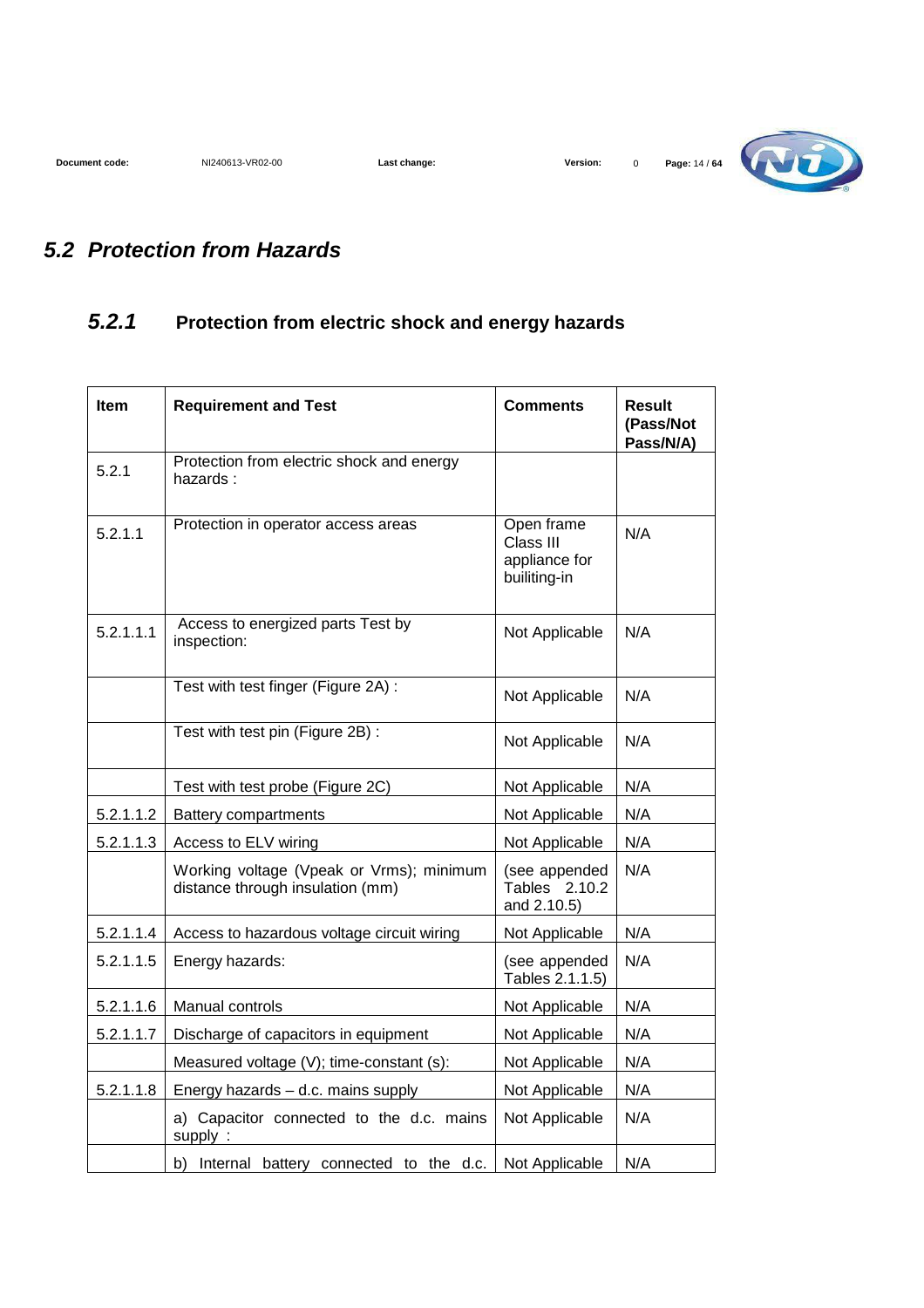| Document code: | NI240613-VR02-00                          | Last change:                                 | Version:                            | $\mathbf 0$ | Page: 15 / 64 |  |
|----------------|-------------------------------------------|----------------------------------------------|-------------------------------------|-------------|---------------|--|
|                | mains supply:                             |                                              |                                     |             |               |  |
| 5.2.1.1.9      | Audio amplifiers:                         | <b>See</b><br>5.2.1.1.1<br>separate<br>60065 | cl.<br>See<br>test<br>report IEC/EN | N/A         |               |  |
| 5.2.1.2        | Protection in service access areas        |                                              | Not Applicable                      | N/A         |               |  |
| 5.2.1.3        | Protection in restricted access locations |                                              | Not Applicable                      | N/A         |               |  |

### **5.2.2 SELV Circuits**

| <b>Item</b> | <b>Requirement and Test</b>                        | <b>Comments</b>                      | <b>Result</b><br>(Pass/Not<br>Pass/N/A) |
|-------------|----------------------------------------------------|--------------------------------------|-----------------------------------------|
| 5.2.2.1     | General requirements                               | (see appended<br>Table 2.2)          | Pass                                    |
| 5.2.2.2     | Voltages under normal conditions $(V)$ : $\leq$ 30 |                                      | Pass                                    |
| 5.2.2.3     | Voltages under fault conditions (V) : $\leq$ 30    |                                      | Pass                                    |
| 5.2.2.4     | Connection of SELV circuits to other circuits:     | Only to other<br><b>SELV</b> circuit | Pass                                    |

## **5.2.3 TNV Circuits**

| <b>Item</b> | <b>Requirement and Test</b>                                 | <b>Comments</b> | Result<br>(Pass/Not<br>Pass/N/A) |
|-------------|-------------------------------------------------------------|-----------------|----------------------------------|
| 5.2.3.1     | Limits                                                      | Not Applicable  | N/A                              |
|             | Type of TNV circuits:                                       |                 |                                  |
| 5.2.3.2     | Separation from other circuits and from<br>accessible parts | Not Applicable  | N/A                              |
| 5.2.3.2.1   | General requirements                                        | Not Applicable  | N/A                              |
| 5.2.3.2.2   | Protection by basic insulation                              | Not Applicable  | N/A                              |
| 5.2.3.2.3   | Protection by earthing                                      | Not Applicable  | N/A                              |
| 5.2.3.2.4   | Protection by other constructions:                          | Not Applicable  | N/A                              |
| 5.2.3.3     | Separation from hazardous voltages                          | Not Applicable  | N/A                              |
|             | Insulation employed:                                        | Not Applicable  | N/A                              |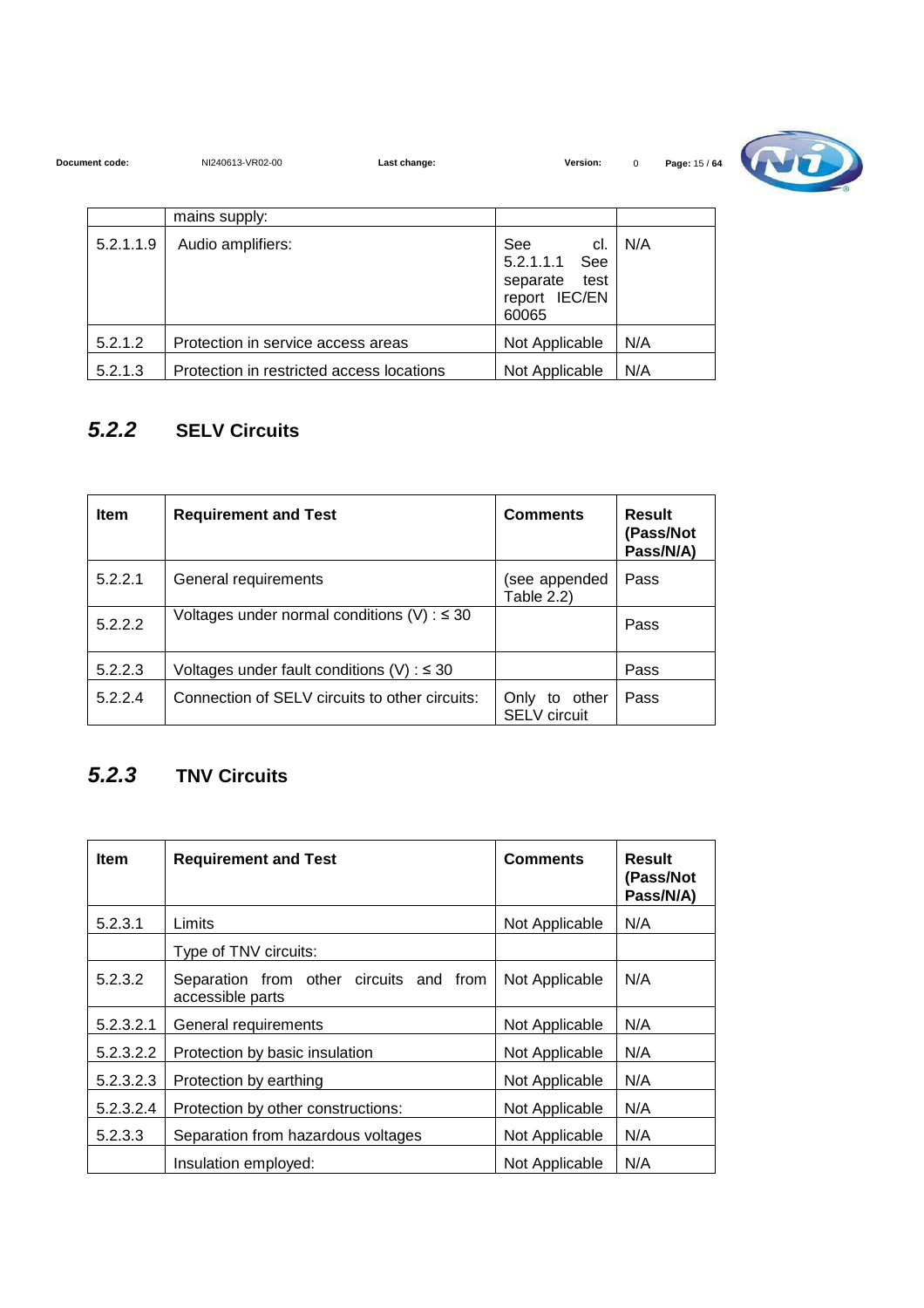| Document code: | NI240613-VR02-00 | Last change: | <b>Version:</b> | Page: 16 / 64 |
|----------------|------------------|--------------|-----------------|---------------|



| 5.2.3.4 | Connection of TNV circuits to other circuits                                   | Not Applicable | N/A |
|---------|--------------------------------------------------------------------------------|----------------|-----|
|         | Insulation employed.: -                                                        | Not Applicable | N/A |
| 5.2.3.5 | 2.3.5 Test for operating voltages generated   Not Applicable<br>externally N/A |                | N/A |

#### **5.2.4 Limited current Circuits**

| <b>Item</b> | <b>Requirement and Test</b>                                 | <b>Comments</b> | <b>Result</b><br>(Pass/Not<br>Pass/N/A) |
|-------------|-------------------------------------------------------------|-----------------|-----------------------------------------|
| 5.2.4.1     | General requirements                                        | Not Applicable  | N/A                                     |
| 5.2.4.2     | Limit values                                                | Not Applicable  | N/A                                     |
|             | Frequency (Hz).:                                            |                 |                                         |
|             | Measured current (mA) :                                     |                 | ۰                                       |
|             | Measured voltage (V):                                       |                 |                                         |
|             | Measured circuit capacitance ( $nF$ or $\mu F$ ):           |                 | ۰                                       |
| 5.2.4.3     | Connection of limited current circuits to other<br>circuits | Not Applicable  | N/A                                     |

#### **5.2.5 Limited power sources**

| <b>Item</b> | <b>Requirement and Test</b>                                                               | <b>Comments</b><br>(see appended<br>Table 2.5) | Result<br>(Pass/Not<br>Pass/N/A) |
|-------------|-------------------------------------------------------------------------------------------|------------------------------------------------|----------------------------------|
| 5.2.5       | a) Inherently limited output                                                              |                                                | Pass                             |
|             | b) Impedance limited output                                                               | Not Applicable                                 | N/A                              |
|             | c) Regulating network limited output under<br>normal operating and single fault condition | Not Applicable                                 | N/A                              |
|             | d) Overcurrent protective device limited<br>output                                        | Not Applicable                                 | N/A                              |
|             | Max. output voltage (V), max. output current<br>(A), max. apparent power (VA) :           | $\leq$ 30 ; $\leq$ 3 ; $\leq$<br>100           |                                  |
|             | protective<br>Current rating of overcurrent<br>$device(A)$ :                              | <b>External power</b><br>supply                | N/A                              |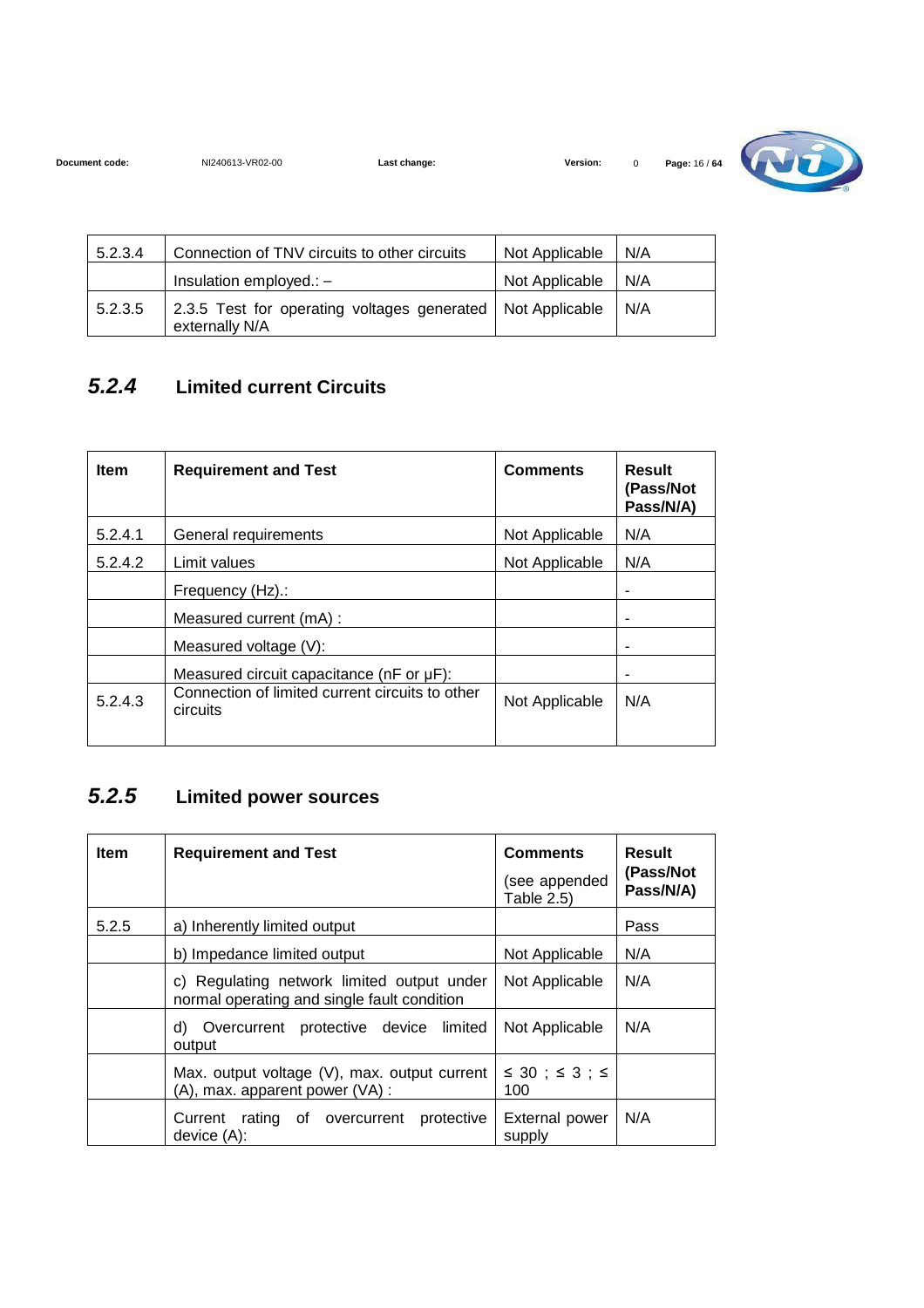| Document code: | NI240613-VR02-00 | ∟ast chanɑe: | Version: | Page: 17 / 64 |
|----------------|------------------|--------------|----------|---------------|
|                |                  |              |          |               |



|  | <sup>1</sup> Use of integrated circuit (IC) current limiters | See<br>CC) | Annex | N/A |
|--|--------------------------------------------------------------|------------|-------|-----|
|--|--------------------------------------------------------------|------------|-------|-----|

#### **5.2.6 Provisions for earthing and bonding**

| Item      | <b>Requirement and Test</b>                                                                                                                 | <b>Comments</b>             | <b>Result</b>          |
|-----------|---------------------------------------------------------------------------------------------------------------------------------------------|-----------------------------|------------------------|
|           |                                                                                                                                             | (see appended<br>Table 2.5) | (Pass/Not<br>Pass/N/A) |
| 5.2.6.1   | Protective earthing N/A                                                                                                                     | Not Applicable              | N/A                    |
| 5.2.6.2   | Functional earthing N/A                                                                                                                     | Not Applicable              | N/A                    |
| 5.2.6.3   | Protective<br>earthing<br>bonding<br>and<br>protective<br>conductors                                                                        | Not Applicable              | N/A                    |
| 5.2.6.3.1 | General                                                                                                                                     | Not Applicable              | N/A                    |
| 5.2.6.3.2 | Size of protective earthing conductors                                                                                                      | Not Applicable              | N/A                    |
|           | Rated current (A), cross-sectional area (mm2),<br>AWG:                                                                                      |                             | $\blacksquare$         |
| 5.2.6.3.3 | Size of protective bonding conductors                                                                                                       | Not Applicable              | N/A                    |
|           | Rated current (A), cross-sectional area (mm2),<br>AWG:                                                                                      |                             |                        |
|           | Protective current rating (A), cross-sectional area<br>$(mm2)$ , AWG:                                                                       |                             |                        |
| 5.2.6.3.4 | Resistance of earthing conductors and their<br>terminations; resistance $(\Omega)$ , voltage drop (V), test<br>current (A), duration (min): | Not Applicable              | N/A                    |
| 5.2.6.3.5 | Colour of insulation:                                                                                                                       | Not Applicable              | N/A                    |
| 5.2.6.4   | Terminals                                                                                                                                   | Not Applicable              | N/A                    |
| 5.2.6.4.1 | General                                                                                                                                     | Not Applicable              | N/A                    |
| 5.2.6.4.2 | Protective earthing and bonding terminals                                                                                                   | Not Applicable              | N/A                    |
|           | Rated current (A), type, nominal thread diameter<br>$(mm)$ :                                                                                |                             | $\blacksquare$         |
| 5.2.6.4.3 | Separation of the protective earthing conductor<br>Not Applicable<br>from protective bonding conductors                                     |                             | N/A                    |
| 5.2.6.5   | Integrity of protective earthing                                                                                                            | Not Applicable              | N/A                    |
| 5.2.6.5.1 | Interconnection of equipment                                                                                                                | Not Applicable              | N/A                    |
| 5.2.6.5.2 | Components in protective earthing conductors<br>Not Applicable<br>and protective bonding conductors                                         |                             | N/A                    |
| 5.2.6.5.3 | Disconnection of protective earth                                                                                                           | Not Applicable              | N/A                    |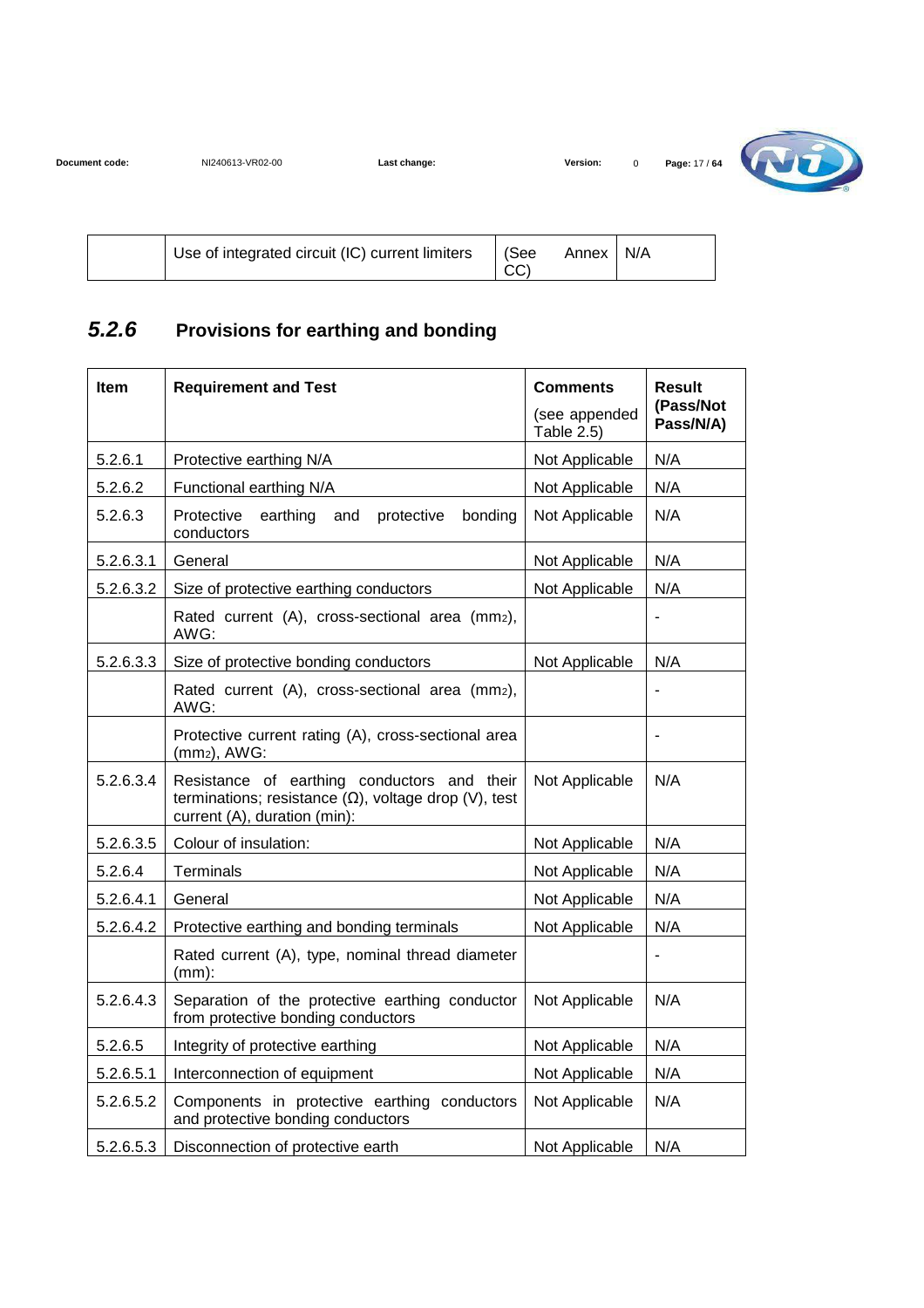**Document code:** NI240613-VR02-00 **Last change: Version:** 0 **Page:** 18 / **64**



| 5.2.6.5.4 | Parts that can be removed by an operator                                      | Not Applicable | N/A |
|-----------|-------------------------------------------------------------------------------|----------------|-----|
| 5.2.6.5.5 | Parts removed during servicing                                                | Not Applicable | N/A |
| 5.2.6.5.6 | Corrosion resistance                                                          | Not Applicable | N/A |
| 5.2.6.5.7 | Screws for protective bonding                                                 | Not Applicable | N/A |
| 5.2.6.5.8 | 2.6.5.8 Reliance on telecommunication network or<br>cable distribution system | Not Applicable | N/A |

### **5.2.7 Overcurrent and earth fault protection in primary circuits**

| <b>Item</b> | <b>Requirement and Test</b>                                     | <b>Comments</b>                                  | Result<br>(Pass/Not<br>Pass/N/A) |
|-------------|-----------------------------------------------------------------|--------------------------------------------------|----------------------------------|
| 5.2.7.1     | Basic requirements                                              | Not.<br>directly<br>connected<br>to<br>the mains | N/A                              |
|             | Instructions when protection relies on building<br>installation | Not Applicable                                   | N/A                              |
| 5.2.7.2     | Faults not simulated in 5.3.7                                   | Not Applicable                                   | N/A                              |
| 5.2.7.3     | Short-circuit backup protection                                 | Not Applicable                                   | N/A                              |
| 5.2.7.4     | Number and location of protective devices:                      | Not Applicable                                   | N/A                              |
| 5.2.7.5     | Protection by several devices                                   | Not Applicable                                   | N/A                              |
| 5.2.7.6     | Warning to service personnel:                                   | Not Applicable                                   | N/A                              |

#### **5.2.8 Safety interlocks**

| <b>Item</b> | <b>Requirement and Test</b>                 | <b>Comments</b>                                 | <b>Result</b><br>(Pass/Not<br>Pass/N/A) |
|-------------|---------------------------------------------|-------------------------------------------------|-----------------------------------------|
| 5.2.8.1     | General principles                          | Not<br>directly<br>connected<br>to<br>the mains | N/A                                     |
| 5.2.8.2     | Protection requirements                     | Not Applicable                                  | N/A                                     |
| 5.2.8.3     | Inadvertent reactivation                    | Not Applicable                                  | N/A                                     |
| 5.2.8.4     | Fail-safe operation                         | Not Applicable                                  | N/A                                     |
|             | Protection against extreme hazard           | Not Applicable                                  | N/A                                     |
| 5.2.8.5     | Moving parts                                | Not Applicable                                  | N/A                                     |
| 5.2.8.6     | Overriding                                  | Not Applicable                                  | N/A                                     |
| 5.2.8.7     | Switches, relays and their related circuits | Not Applicable                                  | N/A                                     |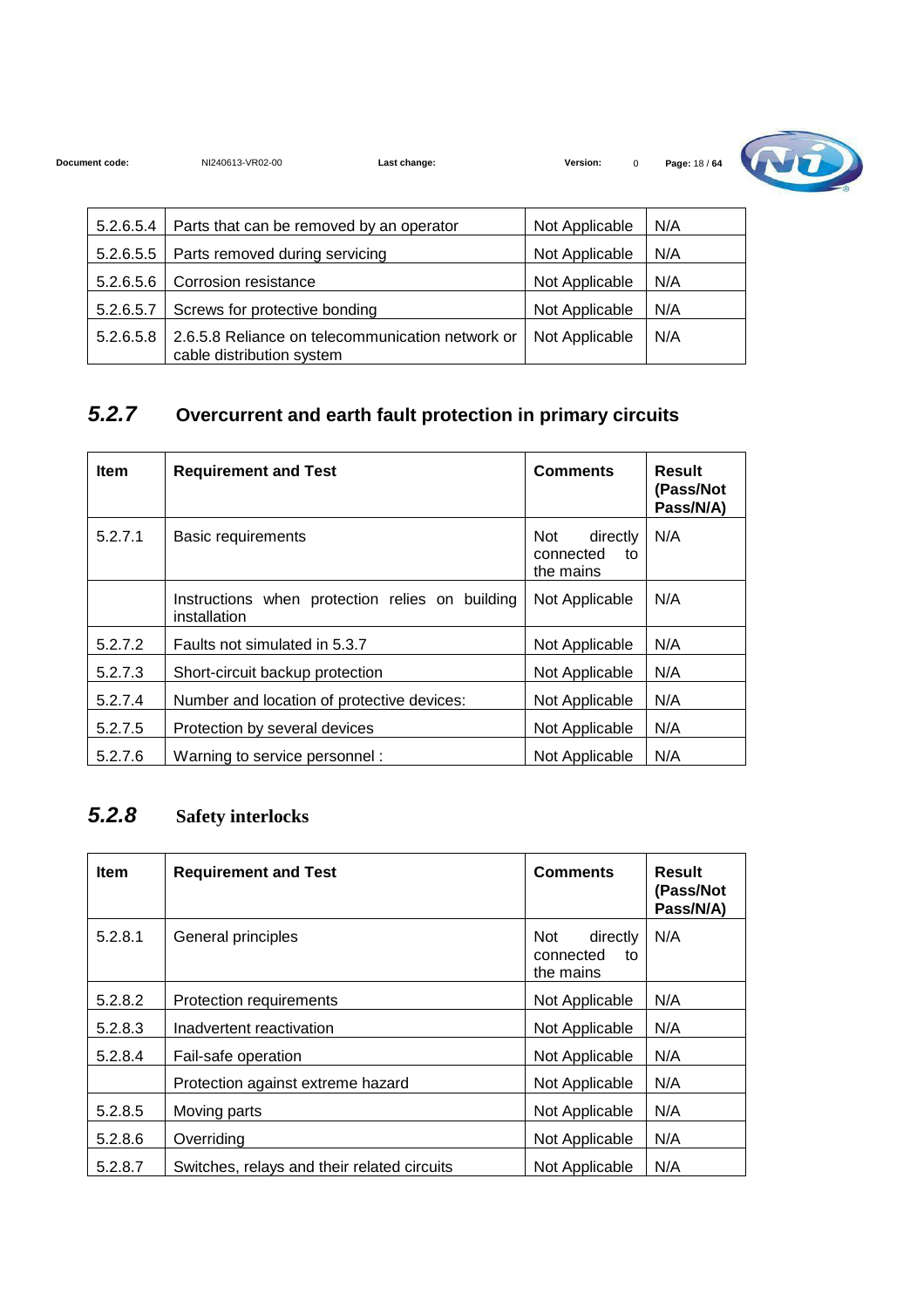| Document code: | NI240613-VR02-00                                                           | Last change: | Version:<br>$\mathbf 0$     | Page: 19 / 64 |  |
|----------------|----------------------------------------------------------------------------|--------------|-----------------------------|---------------|--|
| 5.2.8.7.1      | Separation distances for contact gaps and their<br>related circuits (mm) : |              | Not Applicable              | N/A           |  |
| 5.2.8.7.2      | Overload test                                                              |              | Not Applicable              | N/A           |  |
| 5.2.8.7.3      | Endurance test                                                             |              | Not Applicable              | N/A           |  |
| 5.2.8.7.4      | Electric strength test                                                     |              | (see appended<br>Table 5.2) | N/A           |  |
| 5.2.8.8        | Mechanical actuators                                                       |              | Not Applicable              | N/A           |  |

#### **5.2.9 Electrical insulation**

| <b>Item</b> | <b>Requirement and Test</b>             | <b>Comments</b>                                                                                                              | Result<br>(Pass/Not<br>Pass/N/A) |
|-------------|-----------------------------------------|------------------------------------------------------------------------------------------------------------------------------|----------------------------------|
| 5.2.9.1     | Properties of insulating materials      | Natural rubber,<br>hygroscopic<br>materials<br>and<br>materials<br>containing<br>asbestos<br>not<br>used                     | Pass                             |
| 5.2.9.2     | Humidity conditioning                   | According<br>to<br>5.2.9.1,<br>5.2.10.8.3,<br>5.2.10.10<br>$\Omega$<br>5.2.10.11<br>humidity<br>conditioning<br>not required | N/A                              |
|             | Relative humidity (%), temperature (°C) |                                                                                                                              |                                  |
| 5.2.9.3     | Grade of insulation                     | Functional only                                                                                                              | Pass                             |
| 5.2.9.4     | Separation from hazardous voltages      | Appliance<br>for<br>builting-in.<br>To<br>be verified in<br>final<br>the<br>installation                                     | N/A                              |
|             | Method(s) used:                         |                                                                                                                              |                                  |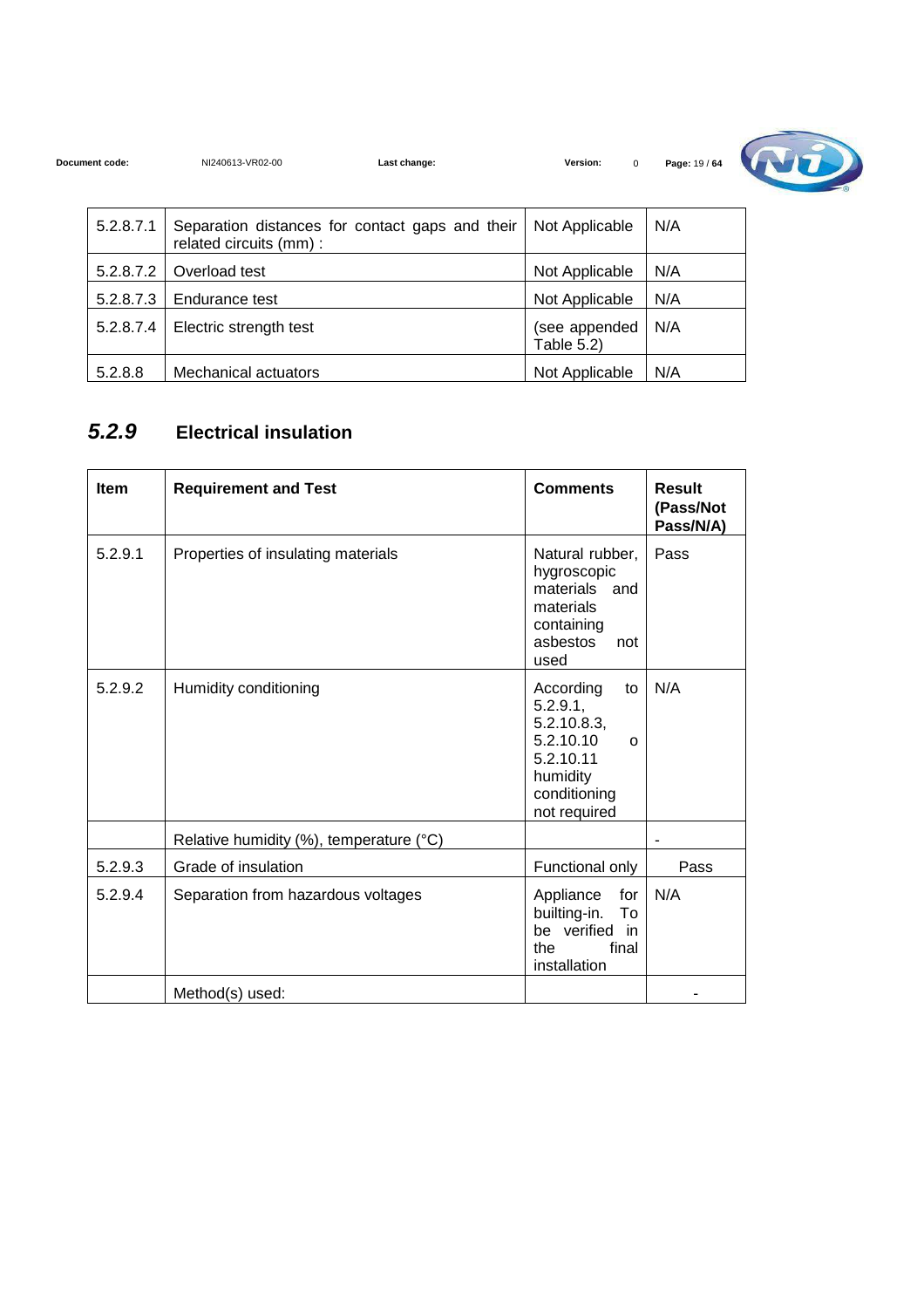

### **5.2.10 Clearances, creepage distances and distances through insulation**

| Item       | <b>Requirement and Test</b>                                                    | <b>Comments</b>                                 | <b>Result</b><br>(Pass/Not<br>Pass/N/A) |
|------------|--------------------------------------------------------------------------------|-------------------------------------------------|-----------------------------------------|
| 5.2.10.1   | General                                                                        |                                                 | Pass                                    |
| 5.2.10.1.1 | Frequency.:                                                                    | dc                                              | N/A                                     |
| 5.2.10.1.2 | Pollution degrees :                                                            | $\overline{2}$                                  | Pass                                    |
| 5.2.10.1.3 | Reduced values for functional insulation                                       | See 5.5.3.4a                                    | Pass                                    |
| 5.2.10.1.4 | Intervening unconnected conductive parts                                       |                                                 | N/A                                     |
| 5.2.10.1.5 | Insulation with varying dimensions                                             |                                                 | N/A                                     |
| 5.2.10.1.6 | Special separation requirements                                                |                                                 | N/A                                     |
| 5.2.10.1.7 | Insulation in circuits generating starting pulses                              |                                                 | N/A                                     |
| 5.2.10.2   | Determination of working voltage                                               |                                                 |                                         |
| 5.2.10.2.1 | General                                                                        |                                                 | Pass                                    |
| 5.2.10.2.2 | RMS working voltage                                                            | $\leq 30 \text{Vdc}$                            | Pass                                    |
| 5.2.10.2.3 | Peak working voltage                                                           |                                                 | Pass                                    |
| 5.2.10.3   | Clearances                                                                     |                                                 |                                         |
| 5.2.10.3.1 | General                                                                        |                                                 | Pass                                    |
| 5.2.10.3.2 | Mains transient voltages                                                       |                                                 | N/A                                     |
|            | a) AC mains supply :                                                           |                                                 | N/A                                     |
|            | b) Earthed d.c. mains supplies :                                               |                                                 | N/A                                     |
|            | c) Unearthed d.c. mains supplies :                                             |                                                 | N/A                                     |
|            | d) Battery operation :                                                         |                                                 | N/A                                     |
| 5.2.10.3.3 | Clearances in primary circuits                                                 | (see appended<br>Table<br>2.10.3<br>and 2.10.4) | N/A                                     |
| 5.2.10.3.4 | Clearances in secondary circuits                                               | (see appended<br>Table 2.10.3<br>and 2.10.4)    | N/A                                     |
| 5.2.10.3.5 | Clearances in circuits having starting pulses                                  | (see appended<br>Table<br>2.10.3<br>and 2.10.4) | N/A                                     |
| 5.2.10.3.6 | Transients from a.c. mains supply:                                             |                                                 | N/A                                     |
| 5.2.10.3.7 | Transients from d.c. mains supply :                                            |                                                 | N/A                                     |
| 5.2.10.3.8 | Transients from telecommunication networks and<br>cable distribution systems : |                                                 | N/A                                     |
| 5.2.10.3.9 | Measurement of transient voltage levels                                        |                                                 | N/A                                     |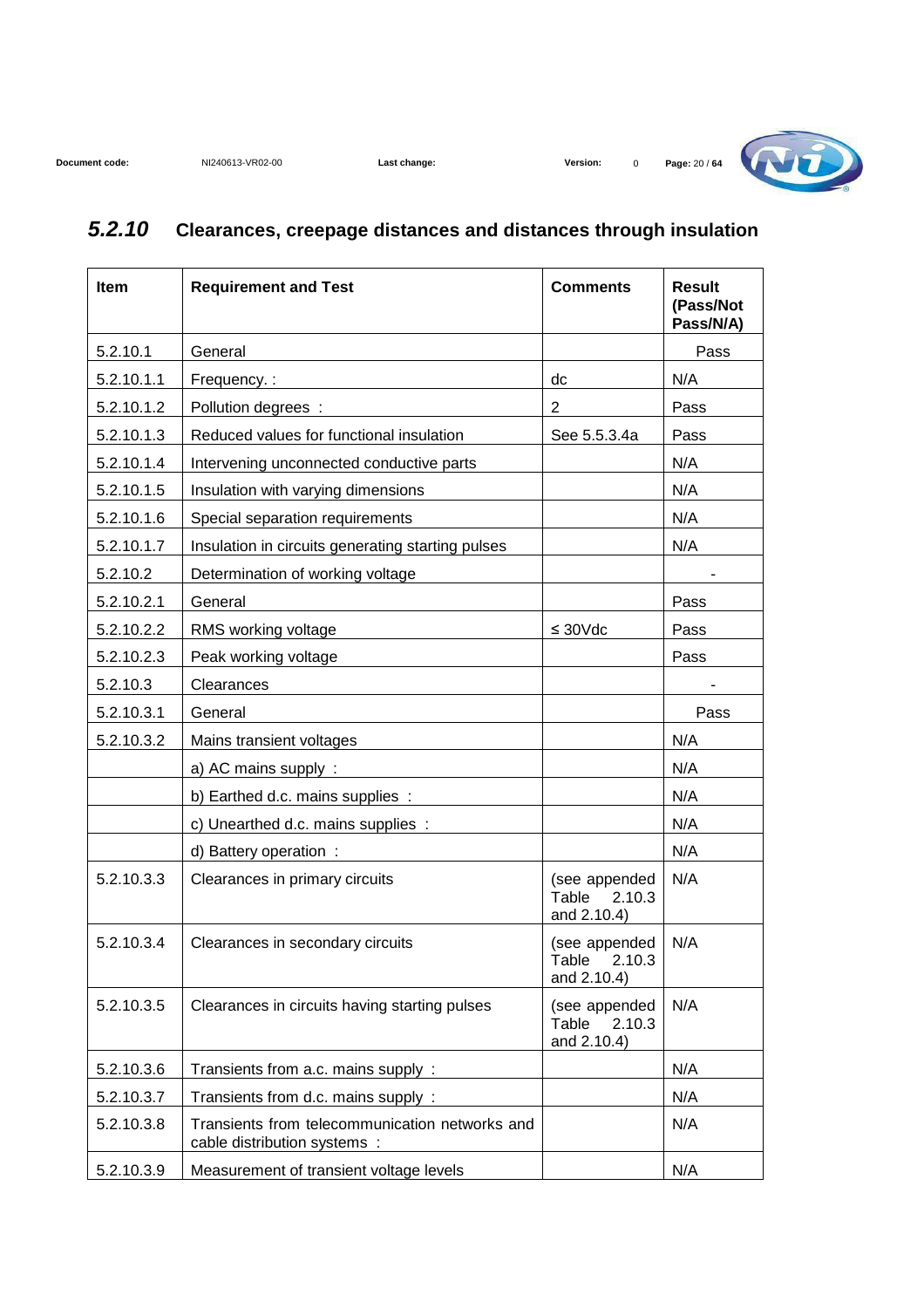

|             | a) Transients from a mains supply                |                                                 | N/A  |
|-------------|--------------------------------------------------|-------------------------------------------------|------|
|             | For an a.c. mains supply:                        |                                                 | N/A  |
|             | For a d.c. mains supply:                         |                                                 | N/A  |
|             | b) Transients from a telecommunication network : |                                                 | N/A  |
| 5.2.10.4    | Creepage distances                               |                                                 |      |
| 5.2.10.4.1  | General                                          |                                                 | Pass |
| 5.2.10.4.2  | Material group and comparative tracking index    |                                                 | Pass |
|             | CTI tests:                                       | Material group<br>IIIb is assumed<br>to be used |      |
| 5.2.10.4.3  | Minimum creepage distances                       | (see appended<br>2.10.3<br>Table<br>and 2.10.4) | N/A  |
| 5.2.10.5    | <b>Solid insulation</b>                          |                                                 |      |
| 5.2.10.5.1  | General                                          |                                                 | N/A  |
| 5.2.10.5.2  | Distances through insulation                     | (see appended<br>Table 2.10.5)                  | N/A  |
| 5.2.10.5.3  | Insulating compound as solid insulation          |                                                 | N/A  |
| 5.2.10.5.4  | Semiconductor devices                            |                                                 | N/A  |
| 5.2.10.5.5  | Cemented joints                                  | (see appended<br>Table<br>2.10.3<br>and 2.10.4) | N/A  |
| 5.2.10.5.6  | Thin sheet material - General                    |                                                 | N/A  |
| 5.2.10.5.7  | Separable thin sheet material                    |                                                 | N/A  |
|             | Number of layers (pcs):                          |                                                 |      |
| 5.2.10.5.8  | Non-separable thin sheet material                |                                                 | N/A  |
| 5.2.10.5.9  | Thin sheet material - standard test procedure    |                                                 | N/A  |
|             | Electric strength test                           | (see appended<br>Table 2.10.5)                  |      |
| 5.2.10.5.10 | Thin sheet material - alternative test procedure |                                                 |      |
|             | Electric strength test                           | (see appended<br>Table 2.10.5)                  |      |
| 5.2.10.5.11 | Insulation in wound components                   |                                                 | N/A  |
| 5.2.10.5.12 | Wire in wound components                         |                                                 | N/A  |
|             | Working voltage:                                 |                                                 | N/A  |
|             | a) Basic insulation not under stress :           |                                                 | N/A  |
|             | b) Basic, supplementary, reinforced insulation : |                                                 | N/A  |
|             | c) Compliance with Annex U:                      |                                                 | N/A  |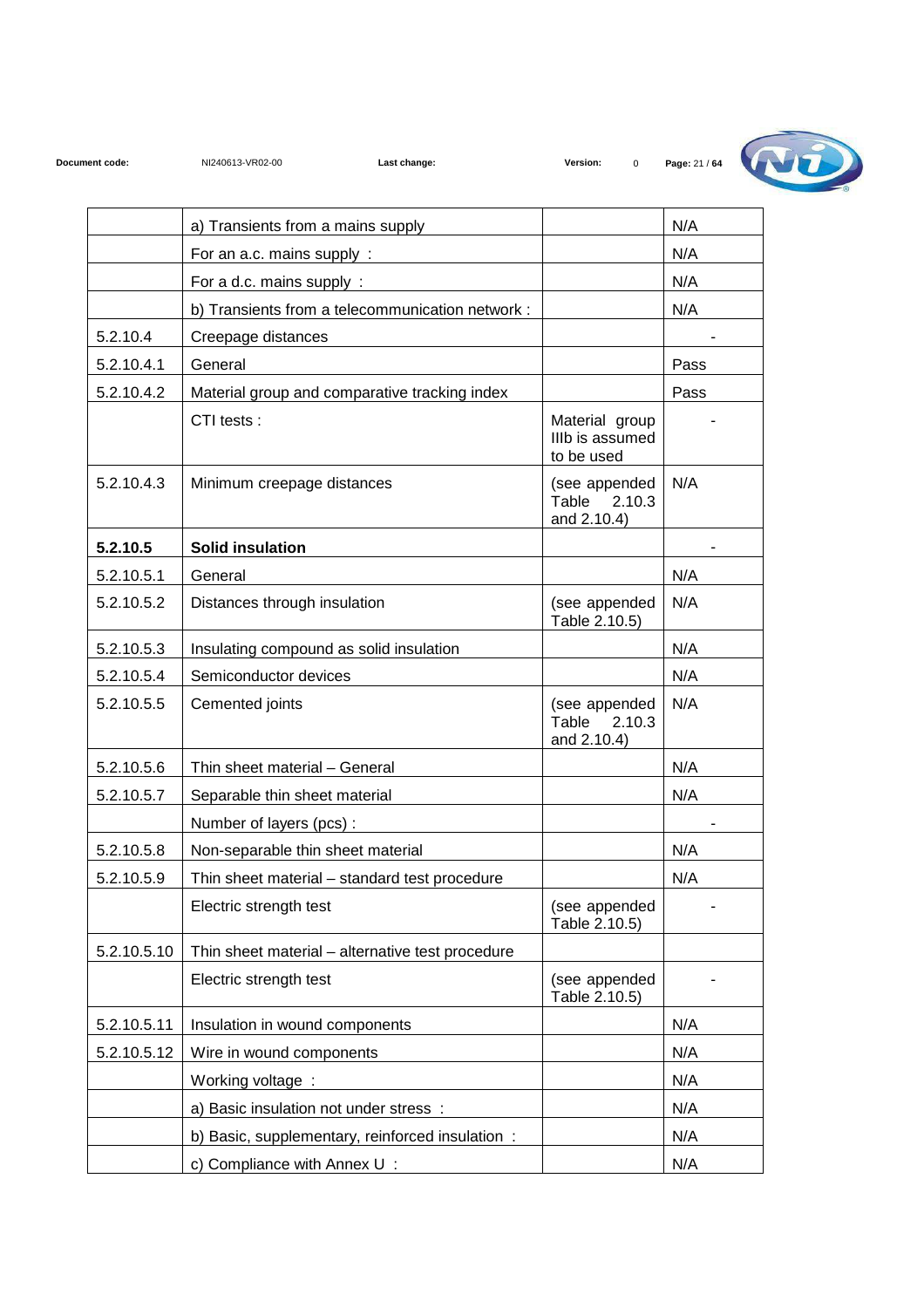

|             | Two wires in contact inside wound component;<br>angle between 45° and 90°:    |                                                 | N/A |
|-------------|-------------------------------------------------------------------------------|-------------------------------------------------|-----|
| 5.2.10.5.13 | Wire with solvent-based enamel in<br>wound<br>components                      |                                                 | N/A |
|             | Electric strength test                                                        | (see appended<br>Table 2.10.5)                  |     |
| 5.2.10.5.14 | Additional insulation in wound components                                     |                                                 | N/A |
|             | Working voltage:                                                              |                                                 | N/A |
|             | - Basic insulation not under stress :                                         |                                                 | N/A |
|             | - Supplementary, reinforced insulation:                                       |                                                 | N/A |
| 5.2.10.6    | <b>Construction of printed boards</b>                                         |                                                 | N/A |
| 5.2.10.6.1  | Uncoated printed boards                                                       | (see appended<br>Table<br>2.10.3<br>and 2.10.4) | N/A |
| 5.2.10.6.2  | Coated printed boards                                                         | (see appended<br>Table 2.10.3<br>and 2.10.4)    | N/A |
| 5.2.10.6.3  | Insulation between conductors on the same inner<br>surface of a printed board | (see appended<br>2.10.3<br>Table<br>and 2.10.4) | N/A |
| 5.2.10.6.4  | Insulation between conductors on different layers<br>of a printed board       |                                                 | N/A |
|             | Distance through insulation                                                   | (see appended<br>Table 2.10.5)                  | N/A |
|             | Number of insulation layers (pcs):                                            |                                                 | N/A |
| 5.2.10.7    | <b>Component external terminations</b>                                        | (see appended<br>Table<br>2.10.3<br>and 2.10.4) | N/A |
| 5.2.10.8    | Tests on coated printed boards and coated<br>components                       |                                                 | N/A |
| 5.2.10.8.1  | Sample preparation and preliminary inspection                                 |                                                 | N/A |
| 5.2.10.8.2  | Thermal conditioning                                                          |                                                 | N/A |
| 5.2.10.8.3  | Electric strength test                                                        | (see appended<br>Table 5.2)                     | N/A |
| 5.2.10.8.4  | Abrasion resistance test                                                      |                                                 | N/A |
| 5.2.10.8.5  | Thermal cycling                                                               |                                                 | N/A |
| 5.2.10.10   | Test for Pollution Degree 1 environment and<br>insulating compound            |                                                 | N/A |
| 5.2.10.11   | Tests for semiconductor devices and cemented<br>joints                        |                                                 | N/A |
| 5.2.10.12   | Enclosed and sealed parts                                                     |                                                 | N/A |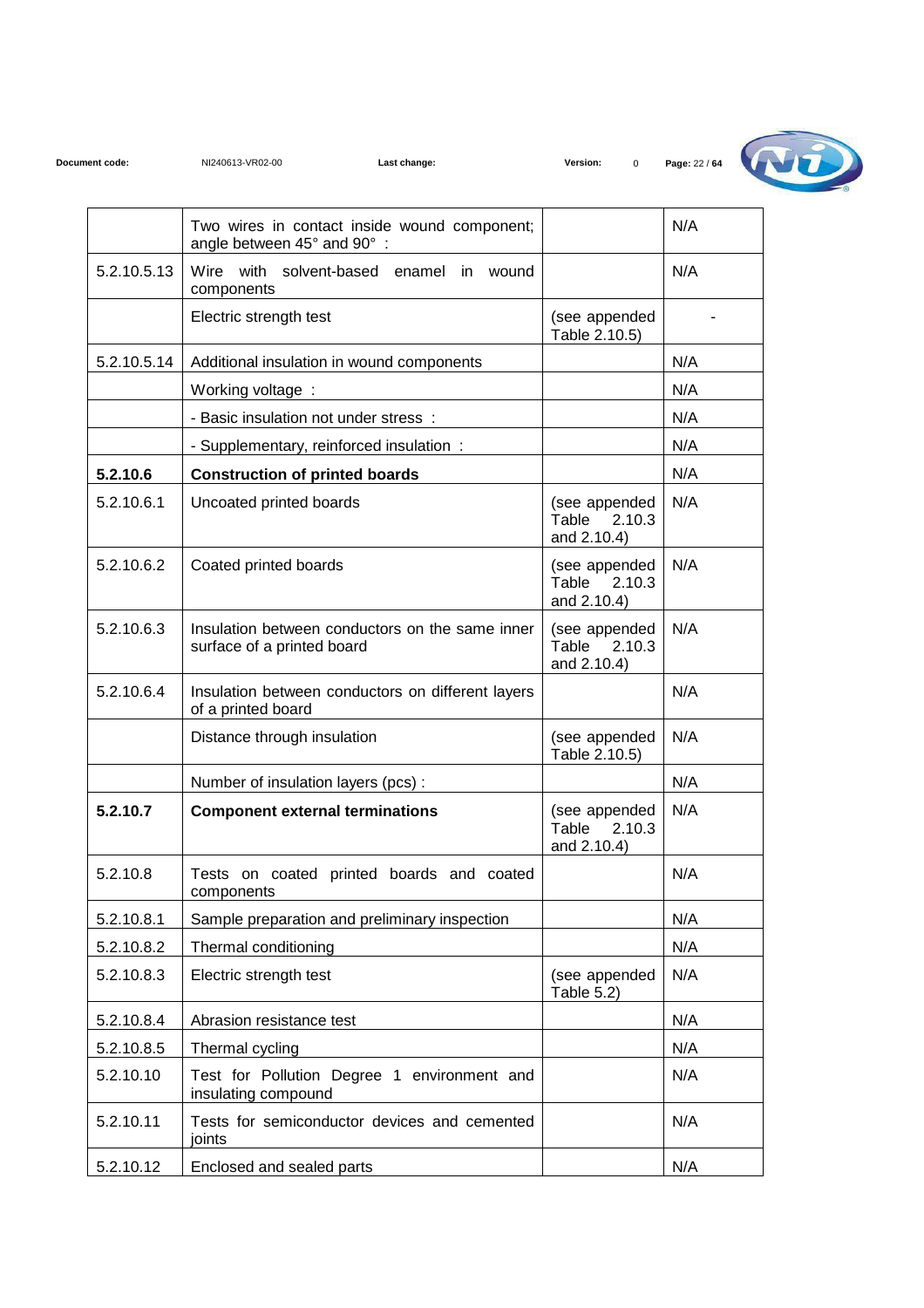

## **5.3 WIRING, CONNECTIONS AND SUPPLY**

#### **5.3.1 General**

| <b>Item</b> | <b>Requirement and Test</b>                    | <b>Comments</b>             | <b>Result</b><br>(Pass/Not<br>Pass/N/A) |
|-------------|------------------------------------------------|-----------------------------|-----------------------------------------|
| 5.3.1.1     | Current rating and overcurrent protection      |                             | N/A                                     |
| 5.3.1.2     | Protection against mechanical damage           |                             | N/A                                     |
| 5.3.1.3     | Securing of internal wiring                    |                             | N/A                                     |
| 5.3.1.4     | Insulation of conductors                       | (see appended<br>Table 5.2) | N/A                                     |
| 5.3.1.5     | Beads and ceramic insulators                   |                             | N/A                                     |
| 5.3.1.6     | Screws for electrical contact pressure         |                             | N/A                                     |
| 5.3.1.7     | Insulating materials in electrical connections |                             | N/A                                     |
| 5.3.1.8     | Self-tapping and spaced thread screws          |                             | N/A                                     |
| 5.3.1.9     | Termination of conductors                      |                             | N/A                                     |
|             | 10 N pull test                                 |                             | N/A                                     |
| 5.3.1.10    | Sleeving on wiring                             |                             | N/A                                     |

#### **5.3.2 Connection to a mains supply**

| <b>Item</b> | <b>Requirement and Test</b>                                    | <b>Comments</b> | Result<br>(Pass/Not<br>Pass/N/A) |
|-------------|----------------------------------------------------------------|-----------------|----------------------------------|
| 5.3.2.1     | Means of connection                                            |                 | N/A                              |
| 5.3.2.1.1   | Connection to an a.c. mains supply                             |                 | N/A                              |
| 5.3.2.1.2   | Connection to a d.c. mains supply                              |                 | N/A                              |
| 5.3.2.2     | Multiple supply connections                                    |                 | N/A                              |
| 5.3.2.3     | Permanently connected equipment                                |                 | N/A                              |
|             | Number of conductors, diameter of cable and<br>conduits (mm) : |                 | N/A                              |
| 5.3.2.4     | Appliance inlets                                               |                 | N/A                              |
| 5.3.2.5     | Power supply cords                                             |                 | N/A                              |
| 5.3.2.5.1   | AC power supply cords                                          |                 | N/A                              |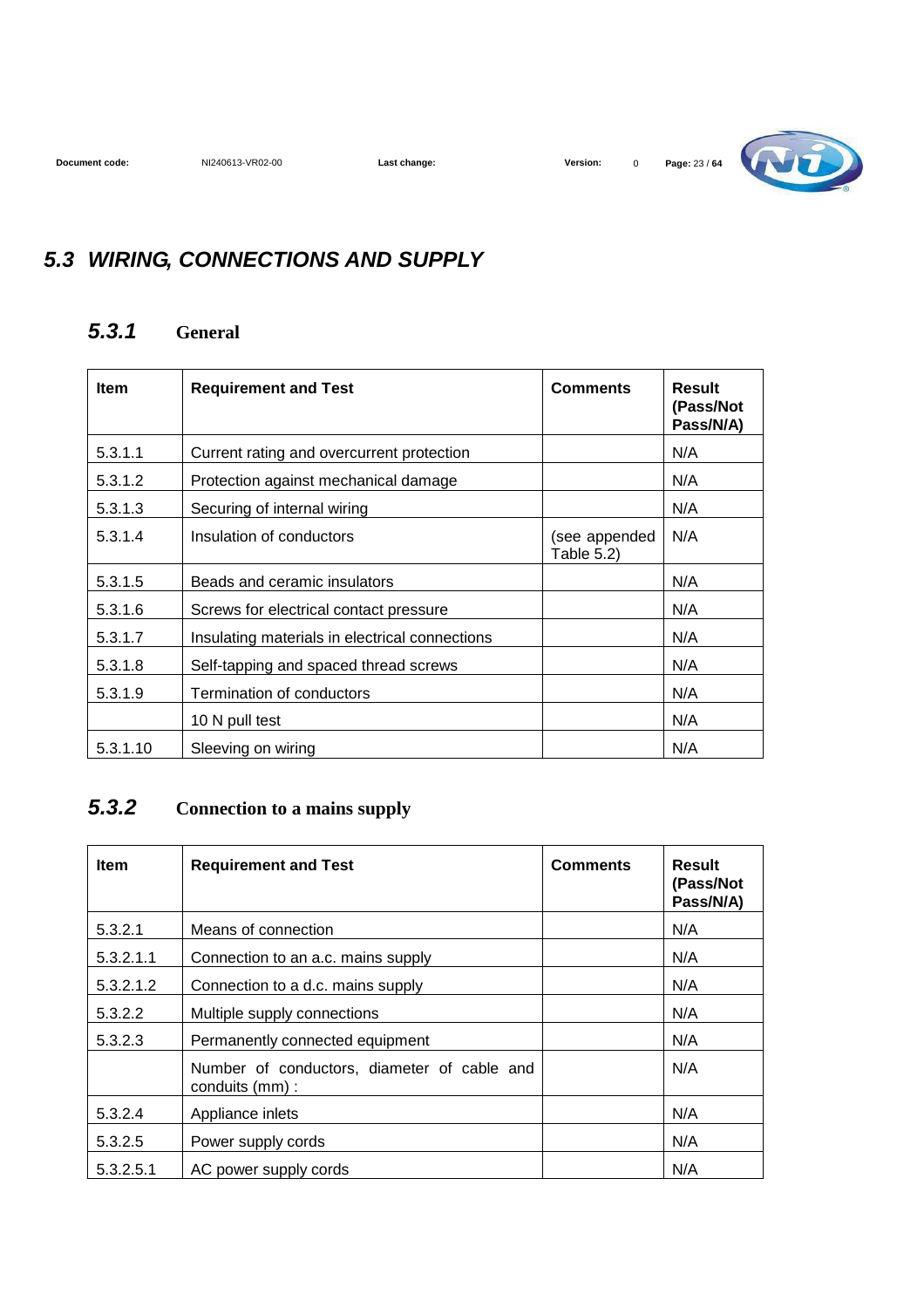| Document code: |  |
|----------------|--|
|----------------|--|



|           | Type:                                                  |     |
|-----------|--------------------------------------------------------|-----|
|           | Rated current (A), cross-sectional area (mm2),<br>AWG: |     |
| 5.3.2.5.2 | DC power supply cords                                  | N/A |
| 5.3.2.6   | Cord anchorages and strain relief                      | N/A |
|           | Mass of equipment (kg), pull (N) :                     |     |
|           | Longitudinal displacement (mm:                         |     |
| 5.3.2.7   | Protection against mechanical damage                   | N/A |
| 5.3.2.8   | Cord guards                                            | N/A |
|           | Diameter or minor dimension D (mm); test mass<br>(g):  |     |
|           | Radius of curvature of cord (mm):                      |     |
| 5.3.2.9   | Supply wiring space                                    | N/A |

### **5.3.3 Wiring terminals for connection of external conductors**

| <b>Item</b> | <b>Requirement and Test</b>                                                              | <b>Comments</b> | <b>Result</b><br>(Pass/Not<br>Pass/N/A) |
|-------------|------------------------------------------------------------------------------------------|-----------------|-----------------------------------------|
| 5.3.3.1     | Wiring terminals                                                                         |                 | N/A                                     |
| 5.3.3.2     | Connection of non-detachable power supply cords                                          |                 | N/A                                     |
| 5.3.3.3     | Screw terminals                                                                          |                 | N/A                                     |
| 5.3.3.4     | Conductor sizes to be connected                                                          |                 | N/A                                     |
|             | Rated current (A), cord/cable type,<br>cross-<br>sectional<br>(mm <sub>2</sub> )<br>area |                 |                                         |
| 5.3.3.5     | Wiring terminal sizes                                                                    |                 |                                         |
|             | Rated current (A), type, nominal thread diameter                                         |                 |                                         |
| 5.3.3.6     | Wiring terminal design                                                                   |                 | N/A                                     |
| 5.3.3.7     | Grouping of wiring terminals                                                             |                 | N/A                                     |
| 5.3.3.8     | Stranded wire                                                                            |                 | N/A                                     |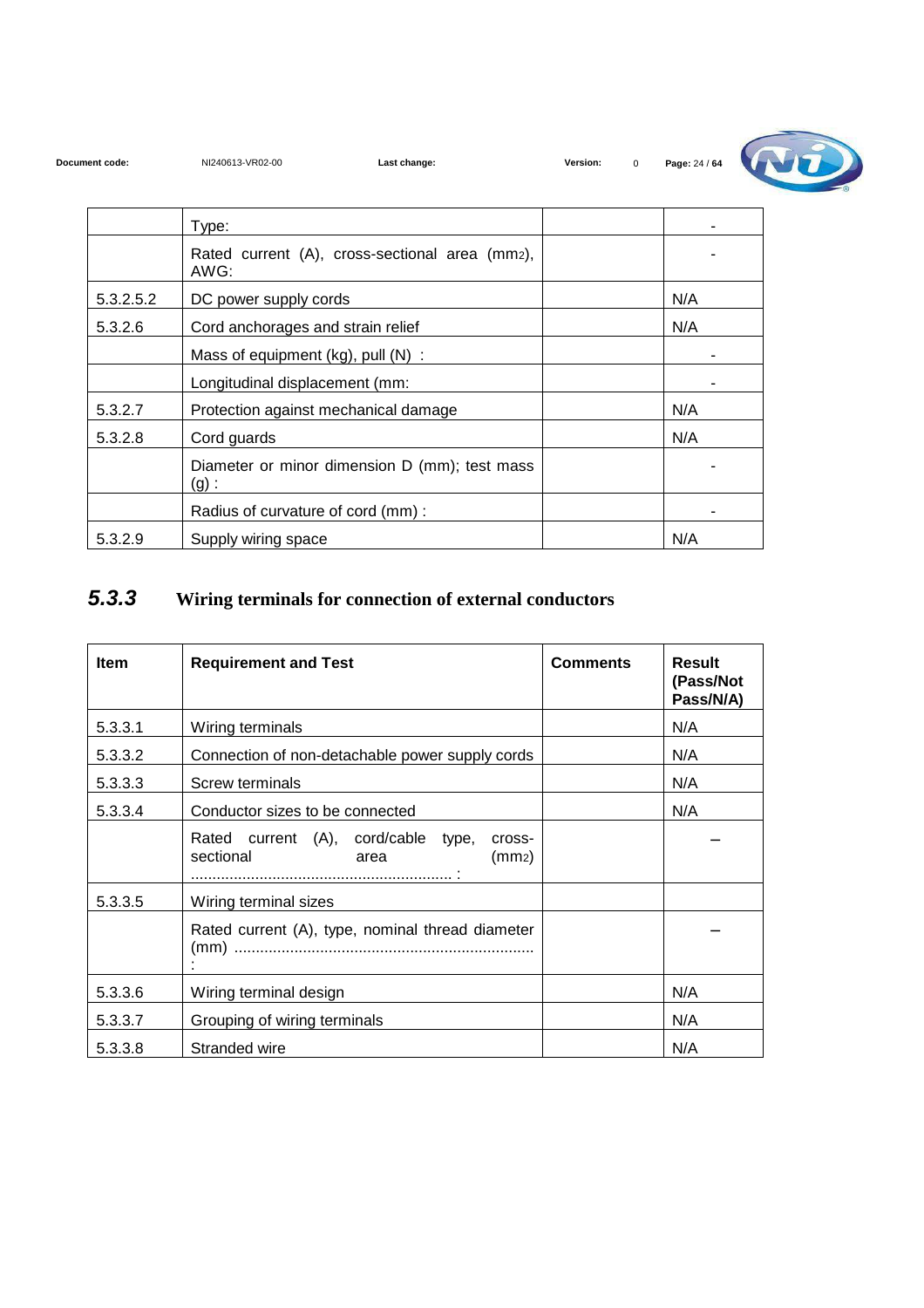

#### **5.3.4 Disconnection from the mains supply**

| <b>Item</b> | <b>Requirement and Test</b>                          | <b>Comments</b>                                 | <b>Result</b><br>(Pass/Not<br>Pass/N/A) |
|-------------|------------------------------------------------------|-------------------------------------------------|-----------------------------------------|
| 5.3.4.1     | General requirement                                  | directly<br>Not<br>connected<br>to<br>the mains | N/A                                     |
| 5.3.4.2     | Disconnect devices                                   |                                                 | N/A                                     |
| 5.3.4.3     | Permanently connected equipment                      |                                                 | N/A                                     |
| 5.3.4.4     | Parts which remain energized                         |                                                 | N/A                                     |
| 5.3.4.5     | Switches in flexible cords                           |                                                 | N/A                                     |
| 5.3.4.6     | Number of poles - single-phase and d.c.<br>equipment |                                                 | N/A                                     |
| 5.3.4.7     | Number of poles - three-phase equipment              |                                                 | N/A                                     |
| 5.3.4.8     | Switches as disconnect devices                       |                                                 | N/A                                     |
| 5.3.4.9     | Plugs as disconnect devices                          |                                                 | N/A                                     |
| 5.3.4.10    | Interconnected equipment                             |                                                 | N/A                                     |

#### **5.3.5 Interconnection of equipment**

| <b>Item</b> | <b>Requirement and Test</b>              | <b>Comments</b>     | <b>Result</b><br>(Pass/Not<br>Pass/N/A) |
|-------------|------------------------------------------|---------------------|-----------------------------------------|
| 5.3.5.1     | General requirements                     |                     | Pass                                    |
| 5.3.5.2     | Types of interconnection circuits:       | <b>SELV</b> circuit | Pass                                    |
| 5.3.5.3     | ELV circuits as interconnection circuits |                     | N/A                                     |
| 5.3.5.4     | Data ports for additional equipment      |                     | Pass                                    |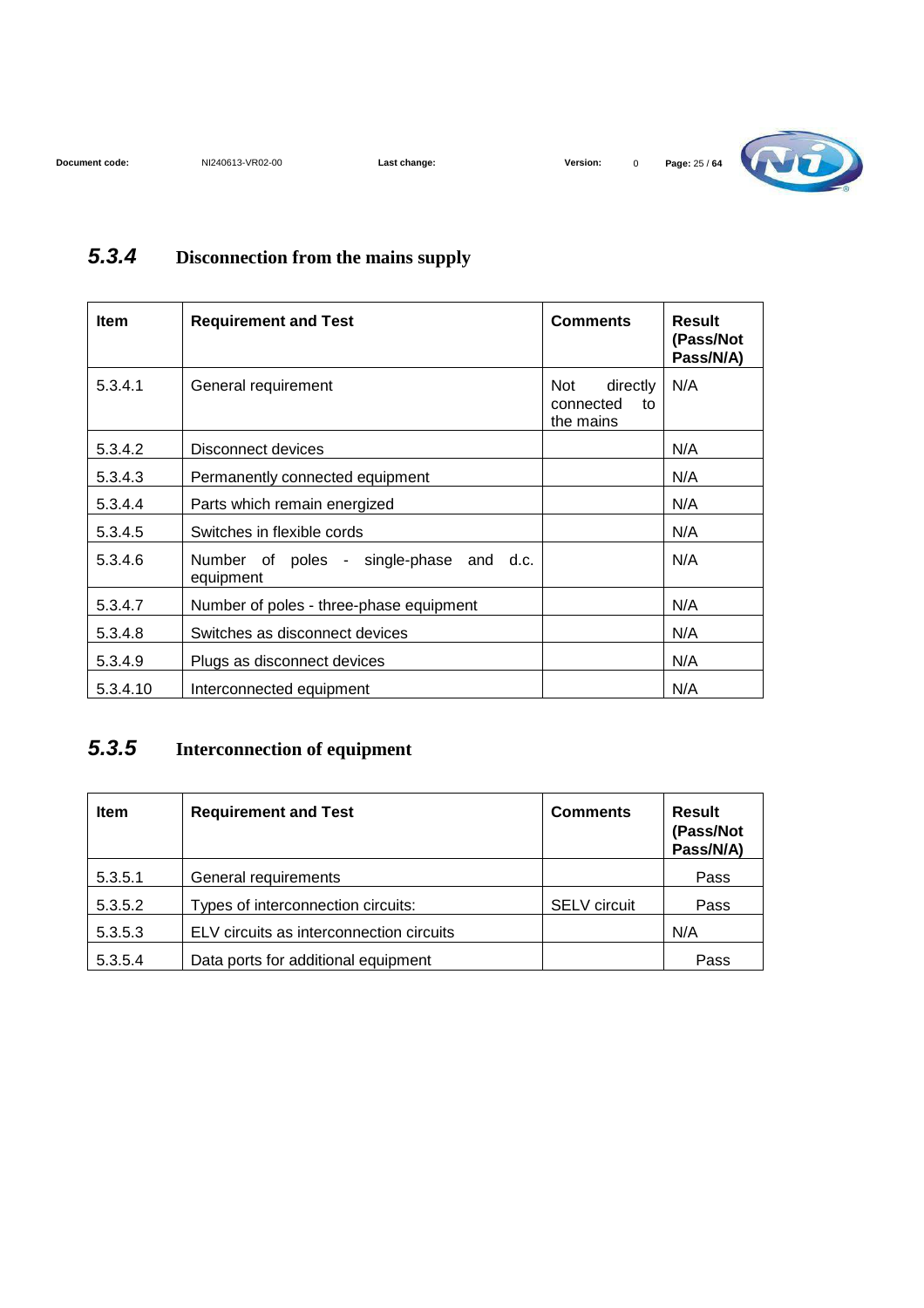

#### **5.4 PHYSICAL REQUIREMENTS**

#### **5.4.1 Stability**

| <b>Item</b> | <b>Requirement and Test</b> | <b>Comments</b>                              | <b>Result</b><br>(Pass/Not<br>Pass/N/A) |
|-------------|-----------------------------|----------------------------------------------|-----------------------------------------|
| 5.4.1       | Stability                   |                                              |                                         |
|             | Angle $o\phi$ 10 $^{\circ}$ | Open frame -<br>For builting-in<br>appliance | N/A                                     |
|             | Test force (N) :            |                                              | N/A                                     |

#### **5.4.2 Mechanical strength**

| <b>Item</b> | <b>Requirement and Test</b>                   | <b>Comments</b>                              | Result<br>(Pass/Not<br>Pass/N/A) |
|-------------|-----------------------------------------------|----------------------------------------------|----------------------------------|
| 5.4.2.1     | General                                       | Open frame -<br>For builting-in<br>appliance |                                  |
|             | Rack-mounted equipment.                       | (see<br>Annex<br>DD)                         | N/A                              |
| 5.4.2.2     | Steady force test, 10 N                       |                                              | N/A                              |
| 5.4.2.3     | Steady force test, 30 N                       |                                              | N/A                              |
| 5.4.2.4     | Steady force test, 250 N                      |                                              | N/A                              |
| 5.4.2.5     | Impact test                                   |                                              | N/A                              |
|             | <b>Fall test</b>                              |                                              | N/A                              |
|             | Swing test                                    |                                              | N/A                              |
| 5.4.2.6     | Drop test; height (mm) :                      |                                              | N/A                              |
| 5.4.2.7     | Stress relief test                            |                                              | N/A                              |
| 5.4.2.8     | Cathode ray tubes                             |                                              | N/A                              |
|             | Picture tube separately certified :           |                                              | N/A                              |
| 5.4.2.9     | High pressure lamps                           |                                              | N/A                              |
| 5.4.2.10    | Wall or ceiling mounted equipment; force (N): |                                              | N/A                              |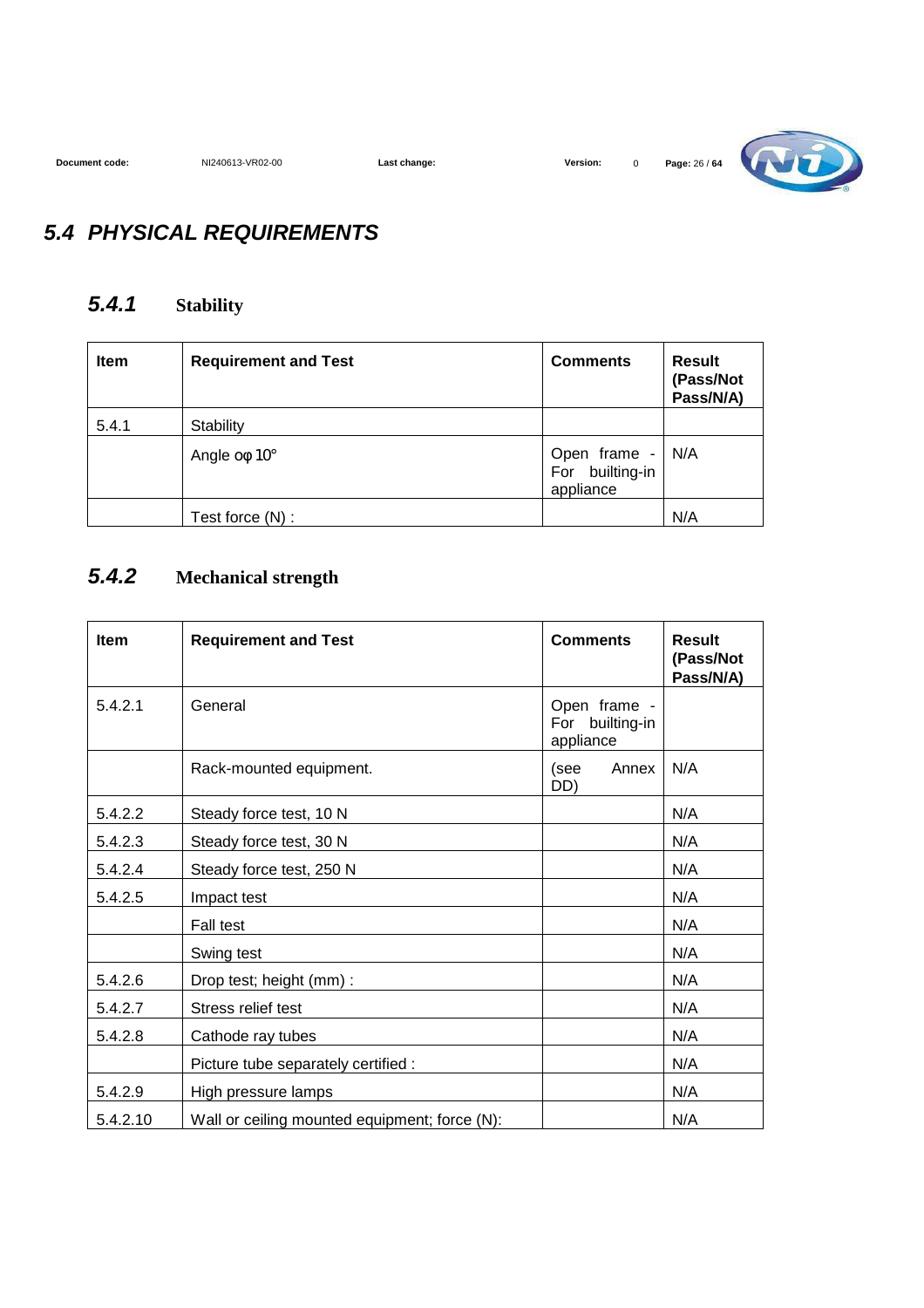

### **5.4.3 Design and construction**

| <b>Item</b> | <b>Requirement and Test</b>                                      | <b>Comments</b>                              | <b>Result</b><br>(Pass/Not<br>Pass/N/A) |
|-------------|------------------------------------------------------------------|----------------------------------------------|-----------------------------------------|
| 5.4.3.1     | Edges and corners                                                | Open frame -<br>For builting-in<br>appliance | N/A                                     |
| 5.4.3.2     | Handles and manual controls; force (N):                          |                                              | N/A                                     |
| 5.4.3.3     | Adjustable controls                                              |                                              | N/A                                     |
| 5.4.3.4     | Securing of parts                                                |                                              | N/A                                     |
| 5.4.3.5     | Connection by plugs and sockets                                  |                                              | N/A                                     |
| 5.4.3.6     | Direct plug-in equipment                                         |                                              | N/A                                     |
|             | Torque:                                                          |                                              |                                         |
|             | Compliance<br>with the<br>relevant<br>mains<br>plug<br>standard: |                                              | N/A                                     |
| 5.4.3.7     | Heating elements in earthed equipment                            |                                              | N/A                                     |
| 5.4.3.8     | <b>Batteries</b>                                                 | (see appended<br>Tables 4.3.8)               | Pass                                    |
|             | - Overcharging of a rechargeable battery                         |                                              | N/A                                     |
|             | - Unintentional charging of a non-rechargeable<br>battery        |                                              | N/A                                     |
|             | - Reverse charging of a rechargeable battery                     |                                              | N/A                                     |
|             | - Excessive discharging rate for any battery                     |                                              | N/A                                     |
| 5.4.3.9     | Oil and grease                                                   |                                              | N/A                                     |
| 5.4.3.10    | Dust, powders, liquids and gases                                 |                                              | N/A                                     |
| 5.4.3.11    | Containers for liquids or gases                                  |                                              | N/A                                     |
| 5.4.3.12    | Flammable liquids:                                               |                                              | N/A                                     |
|             | Quantity of liquid (I):                                          |                                              | N/A                                     |
|             | Flash point (°C) :                                               |                                              | N/A                                     |
| 5.4.3.13    | Radiation                                                        |                                              |                                         |
| 5.4.3.13.1  | General                                                          |                                              | Pass                                    |
| 5.4.3.13.2  | Ionizing radiation                                               |                                              | N/A                                     |
|             | Measured radiation (pA/kg):                                      |                                              |                                         |
|             | Measured high-voltage (kV) :                                     |                                              |                                         |
|             | Measured focus voltage (kV) :                                    |                                              |                                         |
|             | CRT markings:                                                    |                                              |                                         |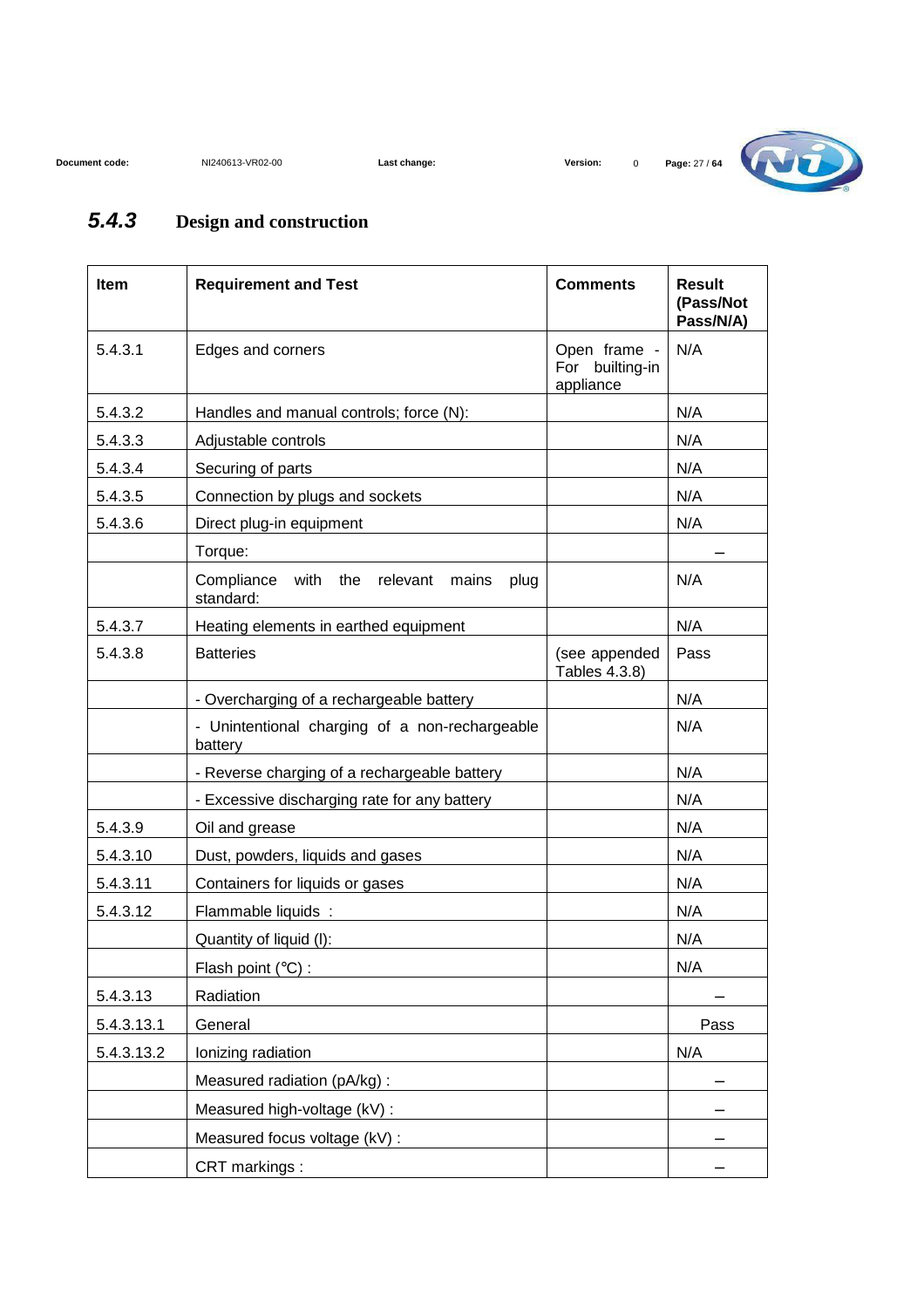

| 5.4.3.13.3   | Effect of ultraviolet (UV) radiation on materials                     |                      | N/A  |
|--------------|-----------------------------------------------------------------------|----------------------|------|
|              | Part, property, retention after test, flammability<br>classification: |                      | N/A  |
| 5.4.3.13.4   | Human exposure to ultraviolet (UV) radiation:                         |                      | N/A  |
| 5.4.3.13.5   | Lasers (including laser diodes) and LEDs                              | Indicating<br>lights | Pass |
| 5.4.3.13.5.1 | Lasers (including laser diodes)                                       |                      | N/A  |
|              | Laser class:                                                          |                      |      |
| 5.4.3.13.5.2 | Light emitting diodes (LEDs)                                          |                      |      |
| 5.4.3.13.6   | Other types :                                                         |                      | N/A  |

#### **5.4.4 Protection against hazardous moving parts**

| Item      | <b>Requirement and Test</b>                           | <b>Comments</b>      | <b>Result</b><br>(Pass/Not<br>Pass/N/A) |
|-----------|-------------------------------------------------------|----------------------|-----------------------------------------|
| 5.4.4.1   | General                                               |                      | N/A                                     |
| 5.4.4.2   | Protection in operator access areas :                 |                      | N/A                                     |
|           | Household and home/office document/media<br>shredders | (see<br>Annex<br>EE) | N/A                                     |
| 5.4.4.3   | Protection in restricted access locations :           |                      | N/A                                     |
| 5.4.4.4   | Protection in service access areas                    |                      | N/A                                     |
| 5.4.4.5   | Protection against moving fan blades                  |                      | N/A                                     |
| 5.4.4.5.1 | General                                               |                      | N/A                                     |
|           | Not considered to cause pain or injury.               |                      | N/A                                     |
|           | $a)$ :                                                |                      |                                         |
|           | Is considered to cause pain, not injury.              |                      | N/A                                     |
|           | $b)$ :                                                |                      |                                         |
|           | Considered to cause injury.                           |                      | N/A                                     |
|           | $c)$ :                                                |                      |                                         |
| 5.4.4.5.2 | Protection for users                                  |                      | N/A                                     |
|           | Use of symbol or<br>warning:                          |                      | N/A                                     |
| 5.4.4.5.3 | Protection for service persons                        |                      | N/A                                     |
|           | Use of symbol or<br>warning:                          |                      | N/A                                     |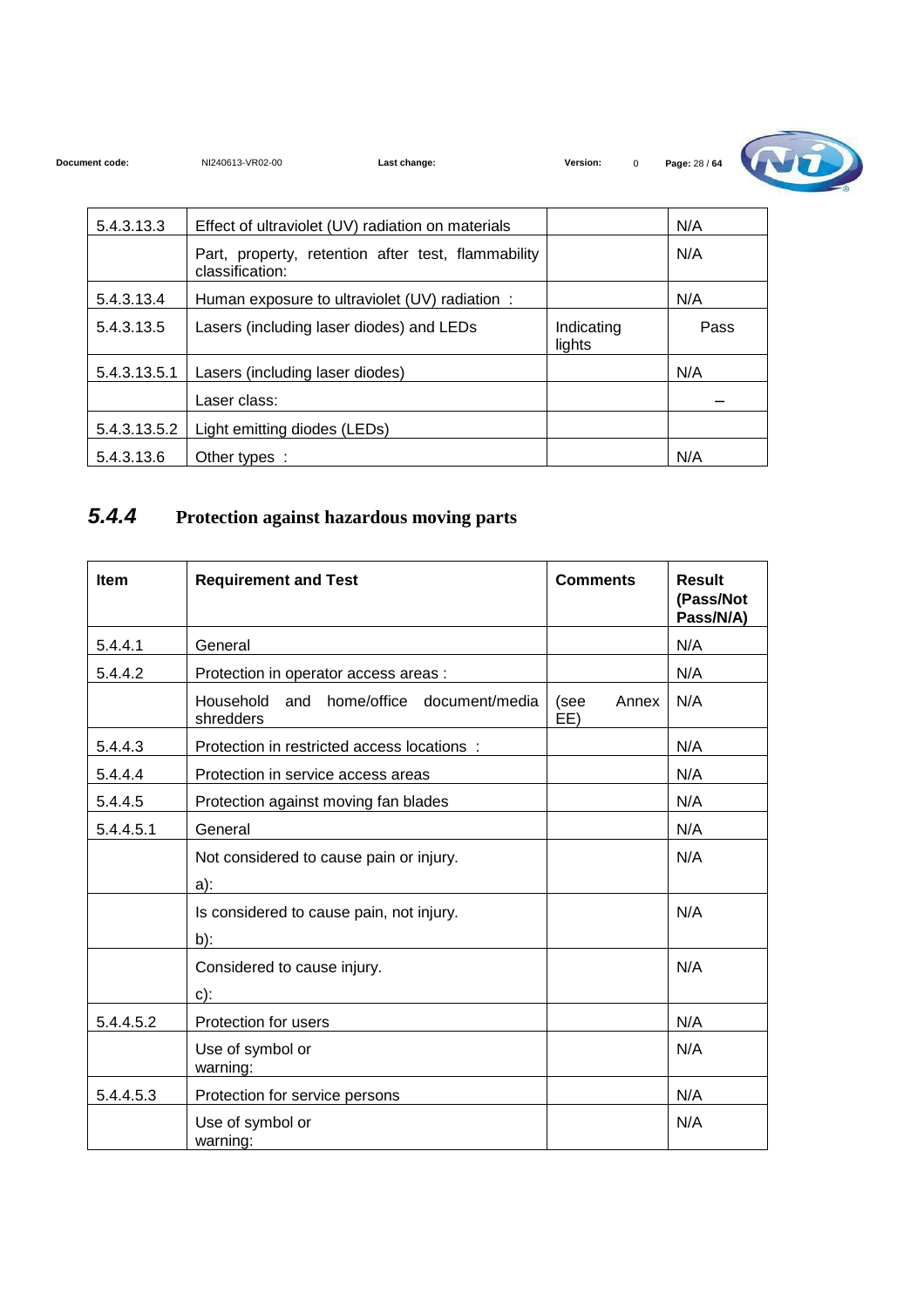

#### **5.4.5 Thermal requirements**

| <b>Item</b> | <b>Requirement and Test</b>        | <b>Comments</b>                    | Result<br>(Pass/Not<br>Pass/N/A) |
|-------------|------------------------------------|------------------------------------|----------------------------------|
| 5.4.5.1     | General                            |                                    | Pass                             |
| 5.4.5.2     | Temperature tests                  |                                    | Pass                             |
|             | Normal load condition per Annex L: |                                    |                                  |
| 5.4.5.3     | Temperature limits for materials   | (see appended<br>Table 4.5)        | Pass                             |
| 5.4.5.4     | Touch temperature limits           | (see appended<br><b>Table 4.5)</b> | N/A                              |
| 5.4.5.5     | Resistance to abnormal heat        | (see appended<br>Table 4.5)        | N/A                              |

#### **5.4.6 Openings in enclosures**

| <b>Item</b> | <b>Requirement and Test</b>                   | <b>Comments</b>            | <b>Result</b><br>(Pass/Not<br>Pass/N/A) |
|-------------|-----------------------------------------------|----------------------------|-----------------------------------------|
| 5.4.6.1     | Top and side openings                         | frame<br>Open<br>appliance | N/A                                     |
|             | Dimensions (mm):                              |                            |                                         |
| 5.4.6.2     | Bottoms of fire enclosures                    |                            | N/A                                     |
|             | Construction of the bottomm, dimensions (mm): |                            |                                         |
| 5.4.6.3     | Doors or covers in fire enclosures            |                            | N/A                                     |
| 5.4.6.4     | Openings in transportable equipment           |                            | N/A                                     |
| 5.4.6.4.1   | Constructional design measures                |                            | N/A                                     |
|             | Dimensions (mm):                              |                            |                                         |
| 5.4.6.4.2   | Evaluation measures for larger openings       |                            | N/A                                     |
| 5.4.6.4.3   | Use of metallized parts                       |                            | N/A                                     |
| 5.4.6.5     | Adhesives for constructional purposes         |                            | N/A                                     |
|             | Conditioning temperature (°C), time (weeks):  |                            |                                         |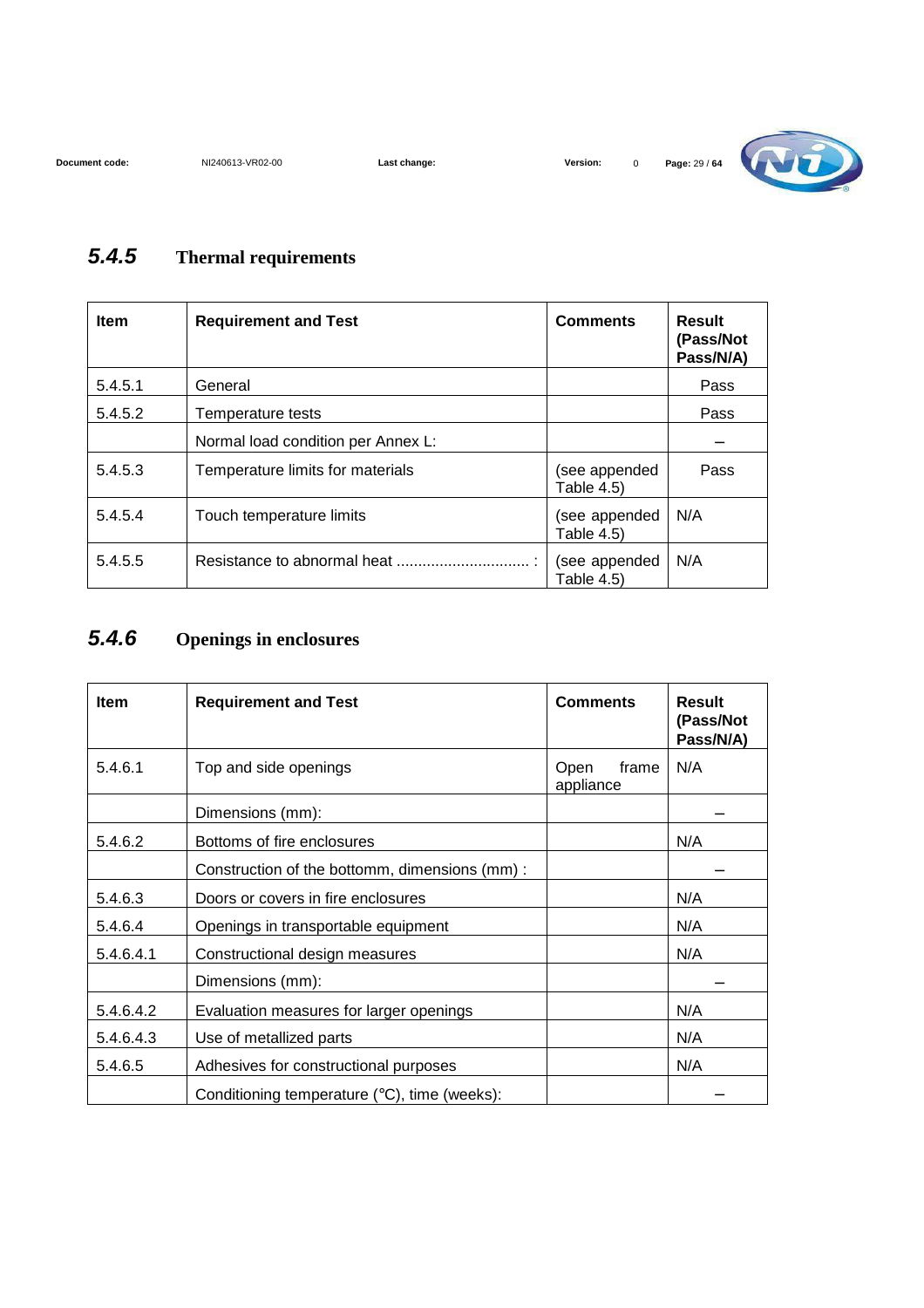

#### **5.4.7 Resistance to fire**

| Item      | <b>Requirement and Test</b>                                                                          | <b>Comments</b>                                                                                                                                                              | <b>Result</b><br>(Pass/Not<br>Pass/N/A) |
|-----------|------------------------------------------------------------------------------------------------------|------------------------------------------------------------------------------------------------------------------------------------------------------------------------------|-----------------------------------------|
| 5.4.7.1   | Reducing the risk of ignition and spread of flame                                                    |                                                                                                                                                                              | Pass                                    |
|           | Method<br>selection<br>1 <sub>1</sub><br>and<br>application<br>of<br>components wiring and materials | (see appended<br>Table 4.7)                                                                                                                                                  | N/A                                     |
|           | Method 2, application of all of simulated fault<br>condition tests                                   | (see appended<br>Table 5.3)                                                                                                                                                  | Pass                                    |
| 5.4.7.2   | Conditions for a fire enclosure                                                                      |                                                                                                                                                                              |                                         |
| 5.4.7.2.1 | Parts requiring a fire enclosure                                                                     |                                                                                                                                                                              | N/A                                     |
| 5.4.7.2.2 | Parts not requiring a fire enclosure                                                                 | All<br>components in<br>secondary<br>circuits<br>supplied<br>by<br>limited power<br>sources<br>complying with<br>2.5<br>and<br>mounted on V-<br>class<br>0<br>material (PCB) | Pass                                    |
| 5.4.7.3   | <b>Materials</b>                                                                                     |                                                                                                                                                                              |                                         |
| 5.4.7.3.1 | General                                                                                              | Open<br>frame<br>appliance                                                                                                                                                   | N/A                                     |
| 5.4.7.3.2 | Materials for fire enclosures                                                                        |                                                                                                                                                                              | N/A                                     |
| 5.4.7.3.3 | Materials for components and other parts outside<br>fire enclosures                                  |                                                                                                                                                                              | N/A                                     |
| 5.4.7.3.4 | Materials for components and other parts inside<br>fire enclosures                                   |                                                                                                                                                                              | N/A                                     |
| 5.4.7.3.5 | Materials for air filter assemblies                                                                  |                                                                                                                                                                              | N/A                                     |
| 5.4.7.3.6 | Materials used in high-voltage components                                                            |                                                                                                                                                                              | N/A                                     |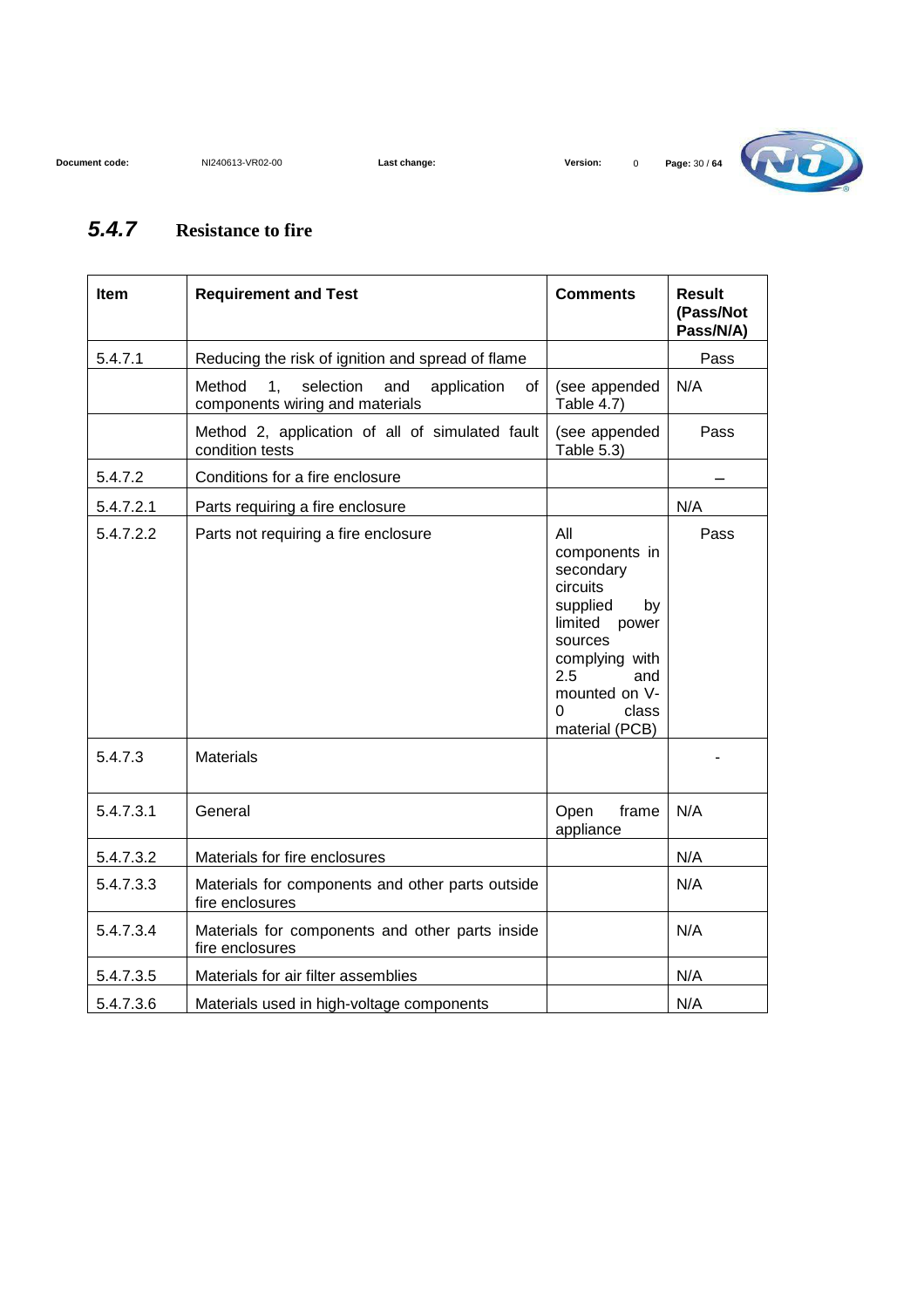

#### **5.5 ELECTRICAL REQUIREMENTS AND SIMULATED ABNORMAL CONDITIONS**

#### **5.5.1 Touch current and protective conductor current**

| Item      | <b>Requirement and Test</b>                                                                                                          | <b>Comments</b>             | <b>Result</b><br>(Pass/Not<br>Pass/N/A) |
|-----------|--------------------------------------------------------------------------------------------------------------------------------------|-----------------------------|-----------------------------------------|
| 5.5.1.1   | General                                                                                                                              | (see appended<br>Table 5.1) | N/A                                     |
| 5.5.1.2   | Configuration of equipment under test (EUT)                                                                                          |                             | N/A                                     |
| 5.5.1.2.1 | Single connection to an a.c. mains supply                                                                                            |                             | N/A                                     |
| 5.5.1.2.2 | Redundant multiple connections to an a.c. mains<br>supply                                                                            |                             | N/A                                     |
| 5.5.1.2.3 | Simultaneous multiple connections to an a.c.<br>mains supply                                                                         |                             | N/A                                     |
| 5.5.1.3   | <b>Test circuit</b>                                                                                                                  |                             | N/A                                     |
| 5.5.1.4   | Application of measuring instrument                                                                                                  |                             | N/A                                     |
| 5.5.1.5   | Test procedure                                                                                                                       |                             | N/A                                     |
| 5.5.1.6   | Test measurements                                                                                                                    |                             | N/A                                     |
|           | Supply voltage (V) :                                                                                                                 |                             |                                         |
|           | Measured touch current (mA) :                                                                                                        |                             |                                         |
|           | Max. allowed touch current (mA) :                                                                                                    |                             |                                         |
|           | Measured protective conductor current (mA) :                                                                                         |                             |                                         |
|           | Max. allowed protective conductor current (mA) :                                                                                     |                             |                                         |
| 5.5.1.7   | Equipment with touch current exceeding 3,5 mA                                                                                        |                             | N/A                                     |
| 5.5.1.7.1 | General:                                                                                                                             |                             | N/A                                     |
| 5.5.1.7.2 | Simultaneous multiple connections to the supply                                                                                      |                             | N/A                                     |
| 5.5.1.8   | Touch currents to telecommunication networks<br>cable<br>distribution systems<br>and<br>and<br>from<br>telecommunication networks    |                             | N/A                                     |
| 5.5.1.8.1 | the<br>Limitation<br>of<br>touch<br>current<br>to<br>a<br>telecommunication network<br>cable<br>or<br>to<br>a<br>distribution system |                             | N/A                                     |
|           | Supply voltage (V) :                                                                                                                 |                             |                                         |
|           | Measured touch current (mA) :                                                                                                        |                             |                                         |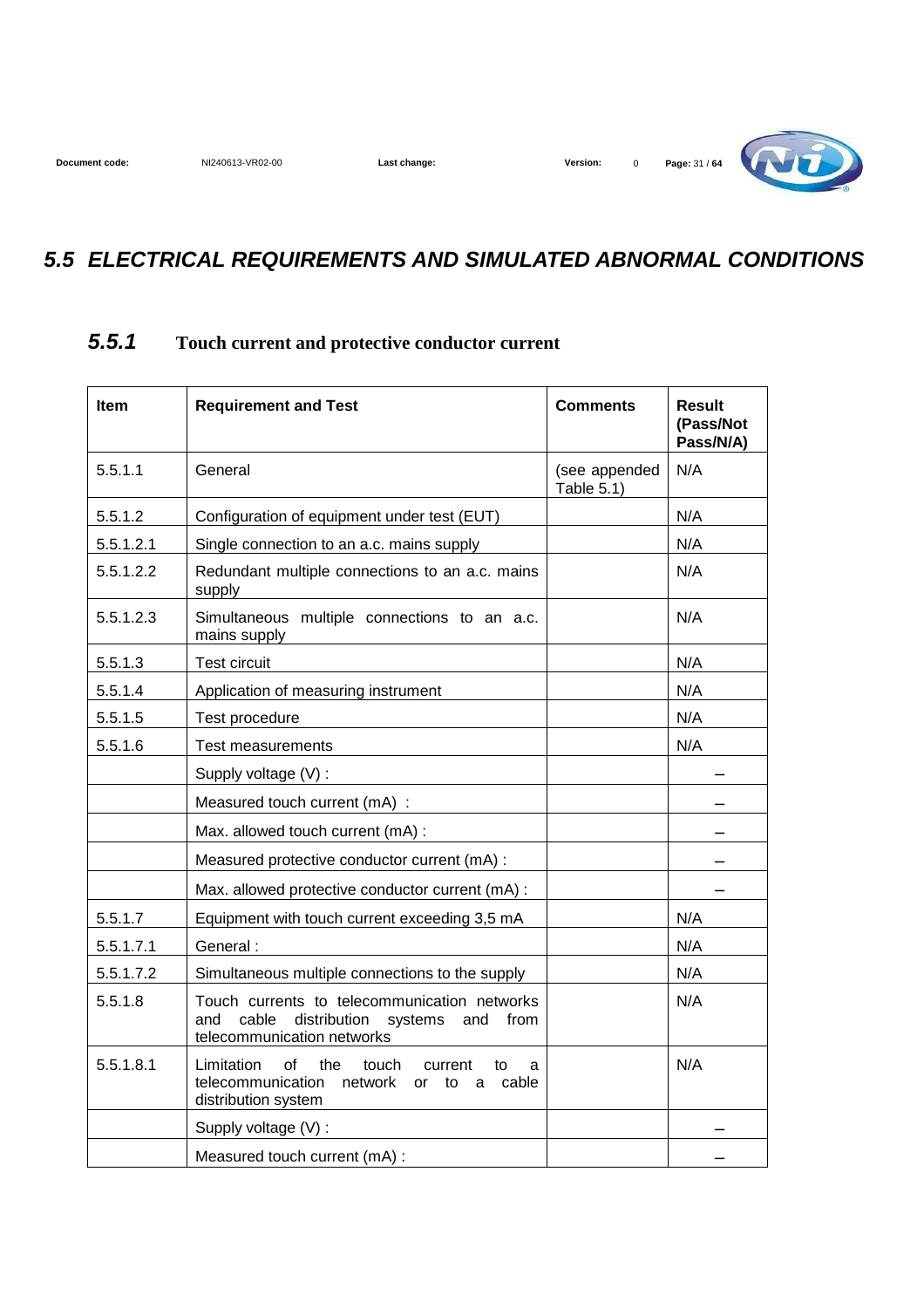| Document code: | NI240613-VR02-00 | Last change: | Version: |  |
|----------------|------------------|--------------|----------|--|
|                |                  |              |          |  |



|           | Max. allowed touch current (mA):                                              |     |
|-----------|-------------------------------------------------------------------------------|-----|
| 5.5.1.8.2 | Summation<br>touch<br>from<br>of of<br>currents<br>telecommunication networks | N/A |
|           | a) EUT with earthed telecommunication ports :                                 | N/A |
|           | b) EUT whose telecommunication ports have no<br>reference to protective earth | N/A |

#### **5.5.2 Electric strength**

| <b>Item</b> | <b>Requirement and Test</b> | <b>Comments</b>                | Result<br>(Pass/Not<br>Pass/N/A) |
|-------------|-----------------------------|--------------------------------|----------------------------------|
| 5.5.2.1     | General                     | (see appended<br>Table $5.2$ ) | N/A                              |
| 5.5.2.2     | Test procedure              |                                | N/A                              |

#### **5.5.3 Abnormal operating and fault conditions**

| <b>Item</b> | <b>Requirement and Test</b>                                        | <b>Comments</b>             | Result<br>(Pass/Not<br>Pass/N/A) |
|-------------|--------------------------------------------------------------------|-----------------------------|----------------------------------|
| 5.5.3.1     | abnormal<br>Protection<br>against<br>overload<br>and<br>operation  | (see appended<br>Table 5.3) | N/A                              |
| 5.5.3.2     | <b>Motors</b>                                                      | (see appended<br>Annex B)   | N/A                              |
| 5.5.3.3     | Transformers                                                       | (see appended<br>Annex C)   | N/A                              |
| 5.5.3.4     | Functional insulation:                                             | According<br>to<br>5.5.3.4c | Pass                             |
| 5.5.3.5     | Electromechanical components                                       |                             | N/A                              |
| 5.5.3.6     | Audio amplifiers in ITE :                                          |                             | N/A                              |
| 5.5.3.7     | Simulation of faults                                               | See 5.2.5 and<br>5.5.3.4    | N/A                              |
| 5.5.3.8     | Unattended equipment                                               |                             | N/A                              |
| 5.5.3.9     | Compliance criteria for abnormal operating and<br>fault conditions |                             | N/A                              |
| 5.5.3.9.1   | During the tests                                                   |                             | Pass                             |
| 5.5.3.9.2   | After the tests                                                    |                             | Pass                             |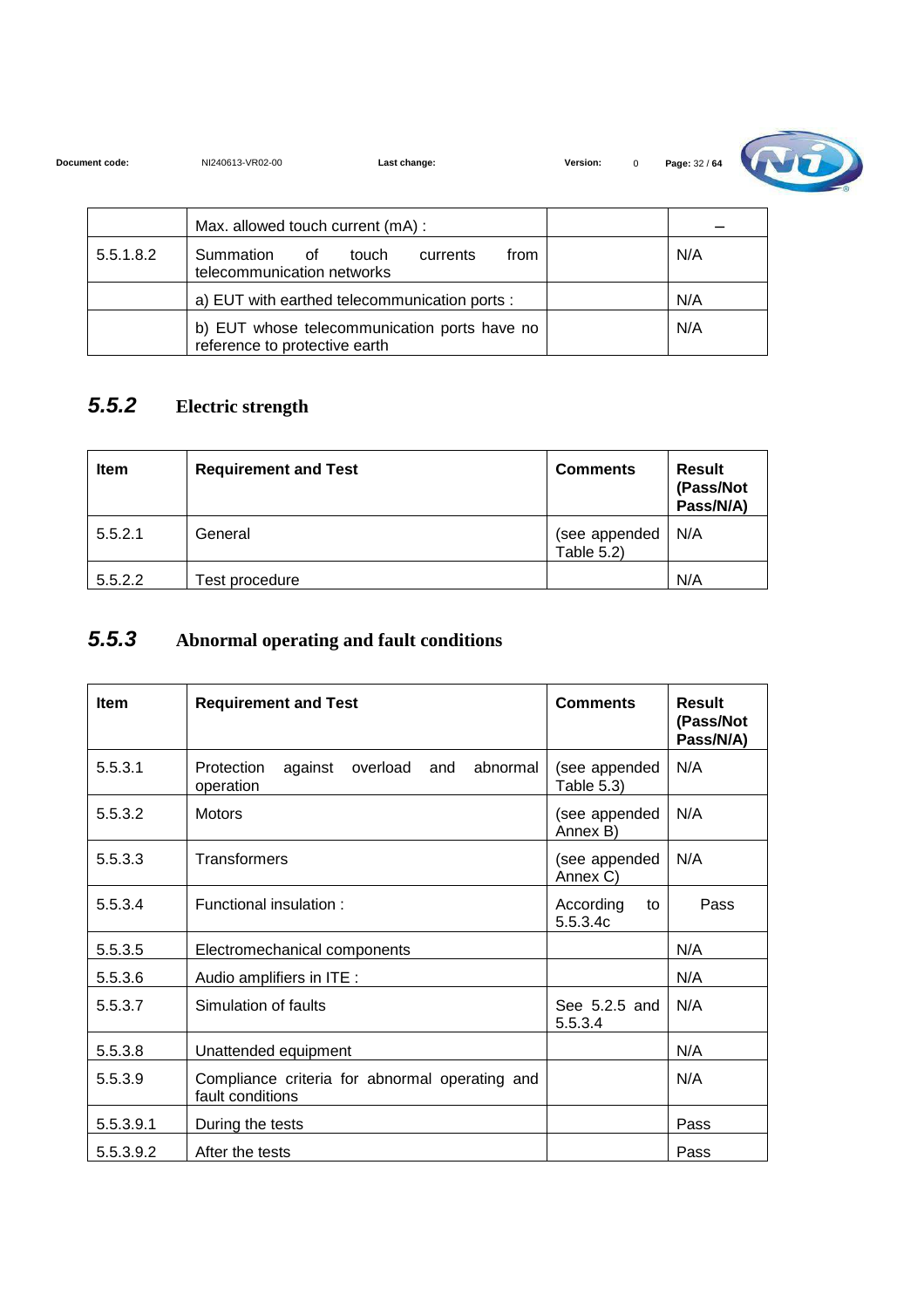**Document code:** NI240613-VR02-00 **Last change: Version:** 0 **Page:** 33 / **64** 

#### **5.6 CONNECTION TO TELECOMMUNICATION NETWORKS**

#### **5.6.1 Protection of telecommunication network service persons, and users of other equipment connected to the network, from hazards in the equipment**

| <b>Item</b> | <b>Requirement and Test</b>                                                                                                                         | <b>Comments</b>             | Result<br>(Pass/Not<br>Pass/N/A) |
|-------------|-----------------------------------------------------------------------------------------------------------------------------------------------------|-----------------------------|----------------------------------|
| 5.6.1       | Protection of telecommunication network service<br>persons, and users of other equipment connected<br>to the network, from hazards in the equipment |                             | N/A                              |
| 5.6.1.1     | Protection from hazardous voltages                                                                                                                  |                             | N/A                              |
| 5.6.1.2     | Separation of the telecommunication network<br>from earth                                                                                           |                             | N/A                              |
| 5.6.1.2.1   | Requirements                                                                                                                                        | (see appended<br>Table 5.2) | N/A                              |
|             | Supply voltage $(V)$ :                                                                                                                              |                             |                                  |
|             | Current in the test circuit (mA):                                                                                                                   |                             |                                  |
| 5.6.1.2.2   | Exclusions:                                                                                                                                         |                             | N/A                              |

#### **5.6.2 Protection of equipment users from overvoltages on telecommunication networks**

| <b>Item</b> | <b>Requirement and Test</b>      | <b>Comments</b>             | Result<br>(Pass/Not<br>Pass/N/A) |
|-------------|----------------------------------|-----------------------------|----------------------------------|
| 5.6.2.1     | Separation requirements          |                             | N/A                              |
| 5.6.2.2     | Electric strength test procedure |                             | N/A                              |
| 5.6.2.2.1   | Impulse test                     | (see appended<br>Table 5.2) | N/A                              |
| 5.6.2.2.2   | Steady-state test                | (see appended<br>Table 5.2) | N/A                              |
| 5.6.2.2.3   | Compliance criteria              |                             | N/A                              |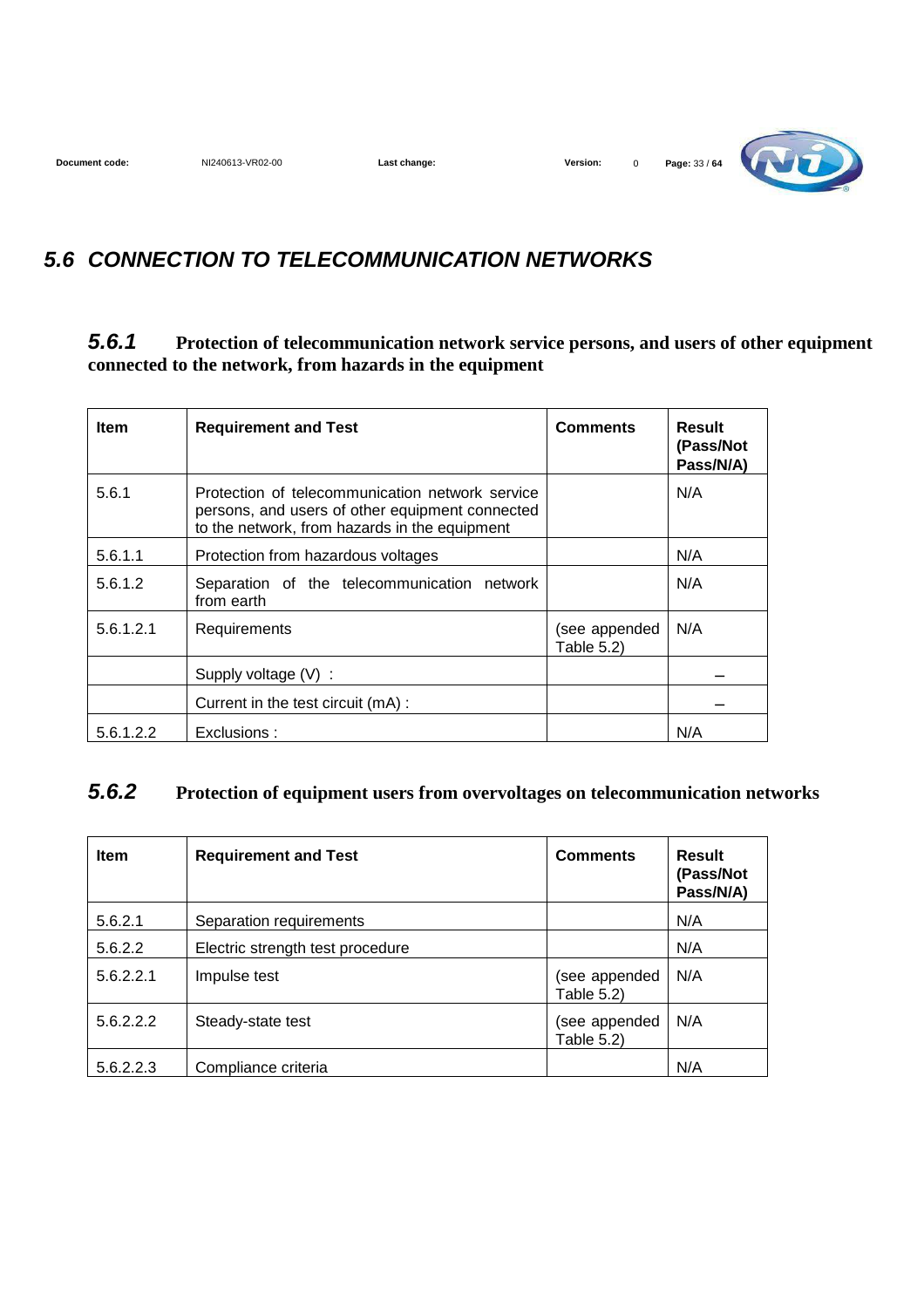| NI240613-VR02-00<br>Document code:<br>∟ast change: | Version: |  | Page: 34 / 64 | <b>THEFT</b> |
|----------------------------------------------------|----------|--|---------------|--------------|
|----------------------------------------------------|----------|--|---------------|--------------|

#### **5.6.3 Protection of the telecommunication wiring system from overheating**

| <b>Item</b> | <b>Requirement and Test</b> | <b>Comments</b> | Result<br>(Pass/Not<br>Pass/N/A) |
|-------------|-----------------------------|-----------------|----------------------------------|
|             | Max. output current (A) :   |                 |                                  |
|             | Current limiting method:    |                 |                                  |

#### **5.7 CONNECTION TO CABLE DISTRIBUTION SYSTEMS**

#### **5.7.1 General**

| <b>Item</b> | <b>Requirement and Test</b>                                                                                                                                      | <b>Comments</b>             | Result<br>(Pass/Not<br>Pass/N/A) |
|-------------|------------------------------------------------------------------------------------------------------------------------------------------------------------------|-----------------------------|----------------------------------|
| 5.7.1       | General                                                                                                                                                          |                             | N/A                              |
| 5.7.2       | Protection of cable distribution system service<br>persons, and users of other equipment connected<br>to the system, from hazardous voltages in the<br>equipment |                             | N/A                              |
| 5.7.3       | Protection of equipment users from overvoltages<br>on the cable distribution system                                                                              |                             | N/A                              |
| 5.7.4       | Insulation between primary circuits and cable<br>distribution systems                                                                                            |                             | N/A                              |
| 5.7.4.1     | General                                                                                                                                                          |                             | N/A                              |
| 5.7.4.2     | Voltage surge test                                                                                                                                               | (see appended<br>Table 5.2) | N/A                              |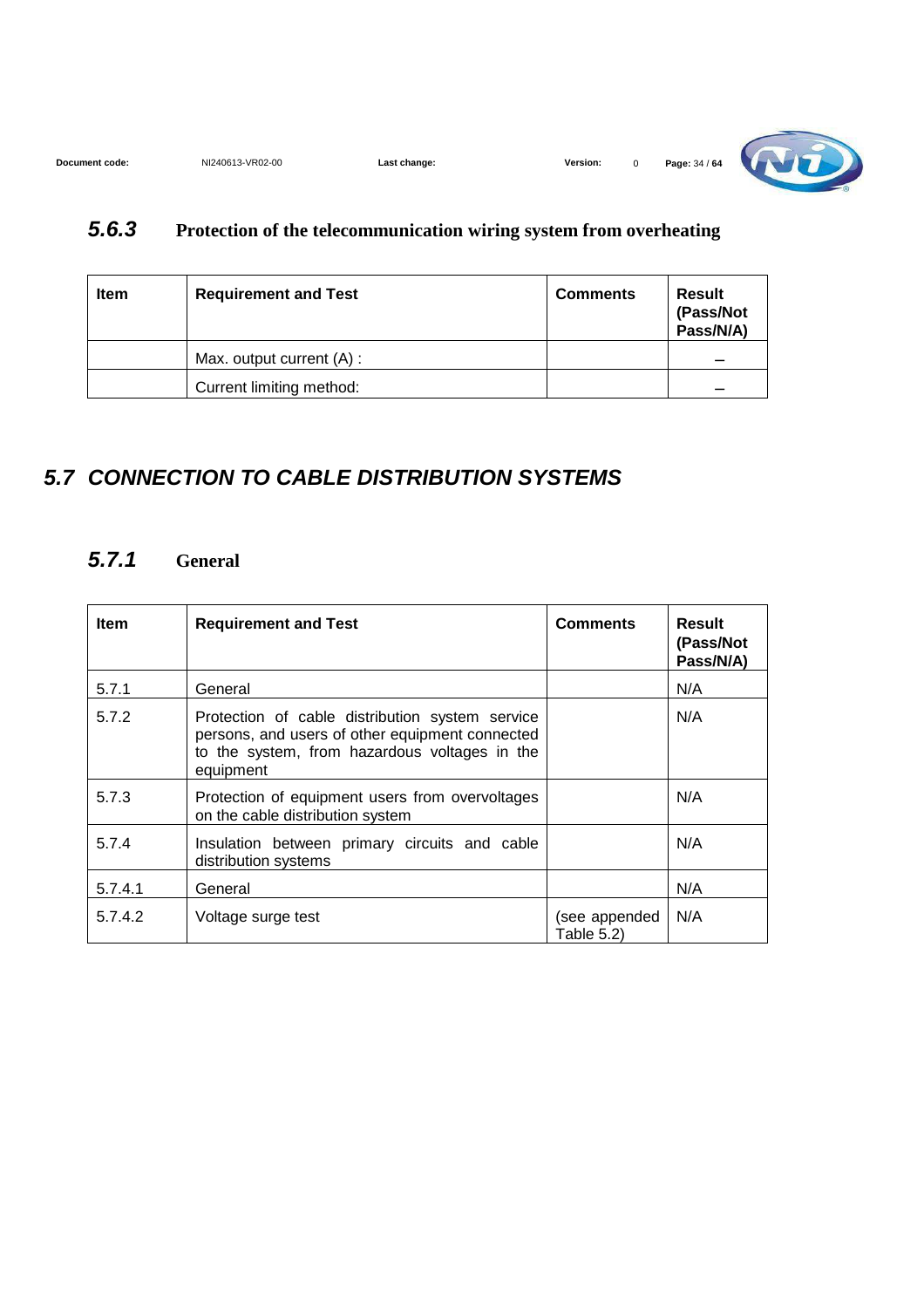**Document code:** NI240613-VR02-00 **Last change: Version:** 0 **Page:** 35 / **64 Constant Code:** 1 **NI240613-VR02-00** 

## **5.8 ANNEX A, TESTS FOR RESISTANCE TO HEAT AND FIRE**

#### **5.8.1 A.1 - Flammability test for fire enclosures of movable equipment having a total mass exceeding 18 kg, and of stationary equipment**

| <b>Item</b> | <b>Requirement and Test</b>                                                                                                                                                                           | <b>Comments</b> | <b>Result</b><br>(Pass/Not<br>Pass/N/A) |
|-------------|-------------------------------------------------------------------------------------------------------------------------------------------------------------------------------------------------------|-----------------|-----------------------------------------|
| A.1         | Flammability test for fire enclosures of movable<br>equipment having a total mass exceeding 18 kg,<br>and of stationary equipment (see 5.4.7.3.2)                                                     |                 | N/A                                     |
| A.1.1       | Samples:                                                                                                                                                                                              |                 |                                         |
|             | Wall thickness (mm):                                                                                                                                                                                  |                 |                                         |
| A.1.2       | Conditioning of samples; temperature (°C):                                                                                                                                                            |                 | N/A                                     |
| A.1.3       | Mounting of samples :                                                                                                                                                                                 |                 | N/A                                     |
| A.1.4       | Test flame (see IEC 60695-11-3)                                                                                                                                                                       |                 | N/A                                     |
|             | Flame A, B, C or D:                                                                                                                                                                                   |                 |                                         |
| A.1.5       | Test procedure                                                                                                                                                                                        |                 | N/A                                     |
| A.1.6       | Compliance criteria                                                                                                                                                                                   |                 | N/A                                     |
|             | Sample 1 burning time (s) :                                                                                                                                                                           |                 |                                         |
|             | Sample 2 burning time (s) :                                                                                                                                                                           |                 |                                         |
|             | Sample 3 burning time (s) :                                                                                                                                                                           |                 |                                         |
| A.2         | Flammability test for fire enclosures of movable<br>equipment having a total mass not exceeding 18<br>kg, and for material and components located<br>inside fire enclosures (see 4.7.3.2 and 4.7.3.4) |                 |                                         |
| A.2.1       | Samples, material :                                                                                                                                                                                   |                 |                                         |
|             | Wall thickness (mm):                                                                                                                                                                                  |                 |                                         |
| A.2.2       | Conditioning of samples; temperature (°C) :                                                                                                                                                           |                 | N/A                                     |
| A.2.3       | Mounting of samples :                                                                                                                                                                                 |                 | N/A                                     |
| A.2.4       | Test flame (see IEC 60695-11-4)                                                                                                                                                                       |                 | N/A                                     |
|             | Flame A, B or C:                                                                                                                                                                                      |                 |                                         |
| A.2.5       | Test procedure                                                                                                                                                                                        |                 | N/A                                     |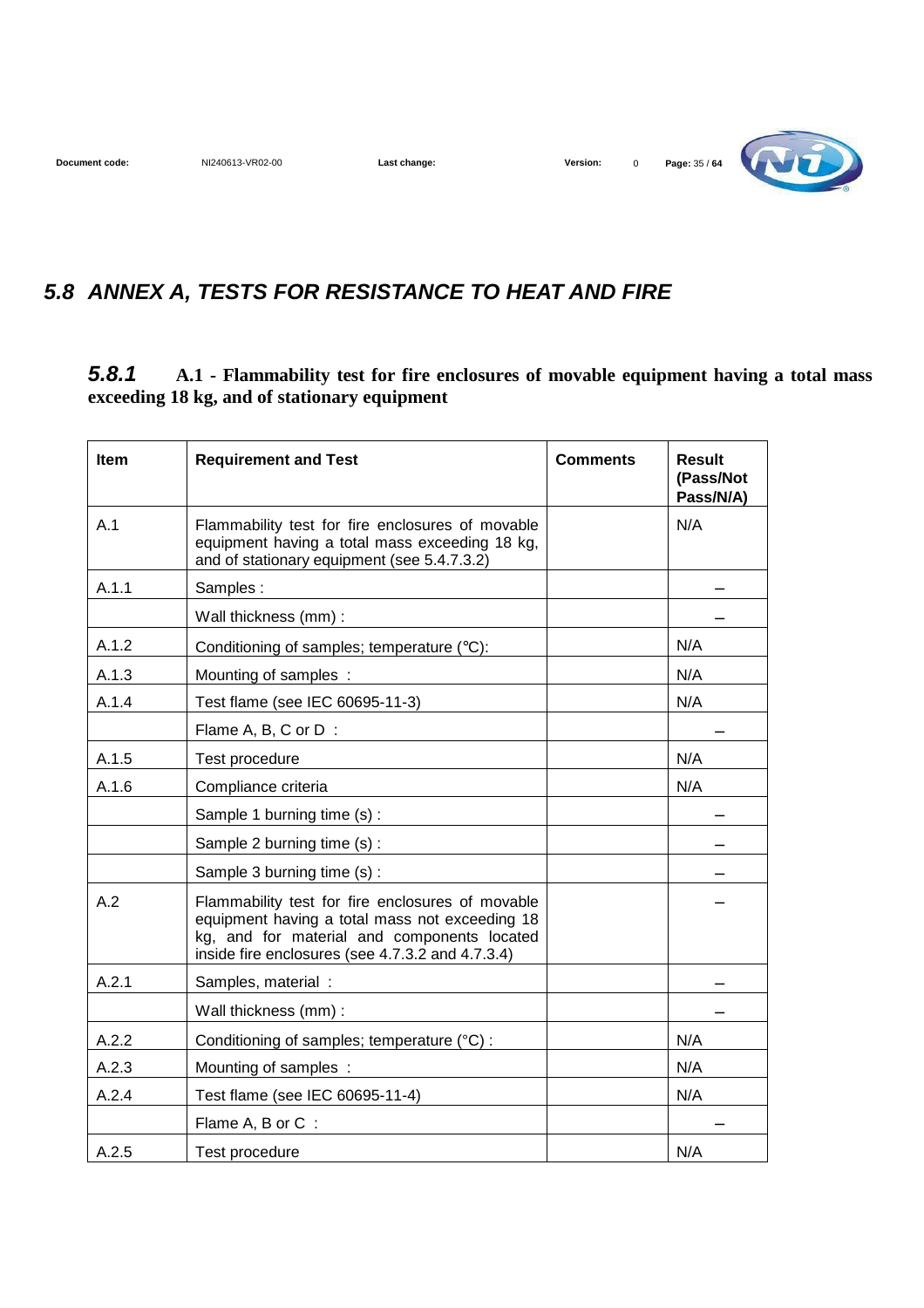

| A.2.6 | Compliance criteria                                     | N/A |
|-------|---------------------------------------------------------|-----|
|       | Sample 1 burning time (s):                              |     |
|       | Sample 2 burning time (s):                              |     |
|       | Sample 3 burning time (s):                              |     |
| A.2.7 | Alternative test acc. to IEC 60695-11-5, cl. 5 and<br>9 | N/A |
|       | Sample 1 burning time (s) :                             |     |
|       | Sample 2 burning time (s) :                             |     |
|       | Sample 3 burning time (s) :                             |     |
| A.3   | Hot flaming oil test (see 4.6.2)                        | N/A |
| A.3.1 | Mounting of samples                                     | N/A |
| A.3.2 | Test procedure                                          | N/A |
| A.3.3 | Compliance criterion                                    | N/A |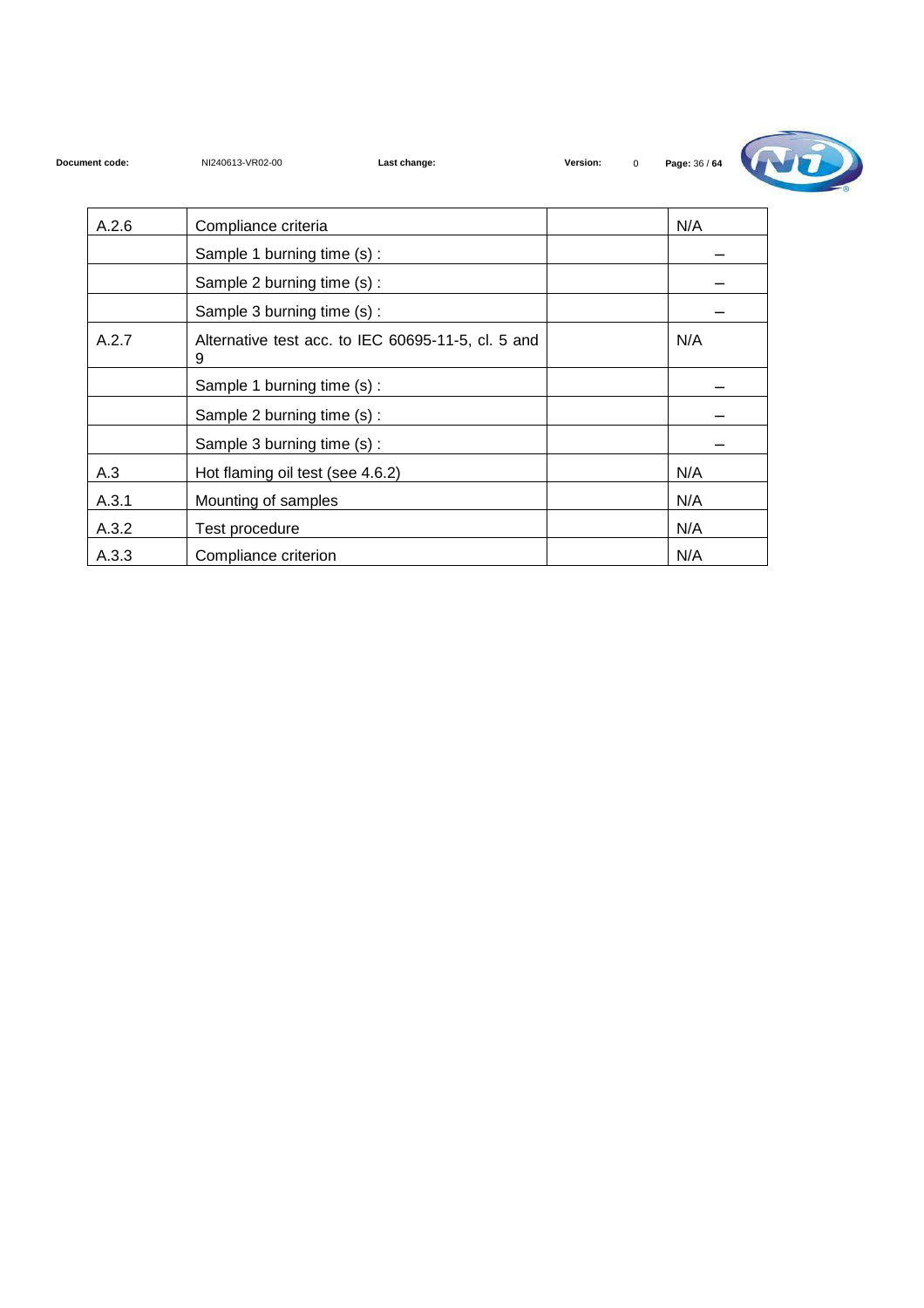

### **5.9 ANNEX B, MOTOR TESTS UNDER ABNORMAL CONDITIONS**

(see 5.4.7.2.2 and 5.5.3.2)

#### **5.9.1 B.1 - General requirements**

| <b>Item</b>  | <b>Requirement and Test</b>                                            | <b>Comments</b>             | <b>Result</b><br>(Pass/Not<br>Pass/N/A) |
|--------------|------------------------------------------------------------------------|-----------------------------|-----------------------------------------|
| B.1          | General requirements                                                   |                             | N/A                                     |
|              | Position:                                                              |                             |                                         |
|              | Manufacturer:                                                          |                             |                                         |
|              | Type:                                                                  |                             |                                         |
|              | Rated values :                                                         |                             |                                         |
| B.2          | <b>Test conditions</b>                                                 |                             | N/A                                     |
| B.3          | Maximum temperatures                                                   | (see appended<br>Table 5.3) | N/A                                     |
| <b>B.4</b>   | Running overload test                                                  | (see appended<br>Table 5.3) | N/A                                     |
| B.5          | Locked-rotor overload test                                             |                             | N/A                                     |
|              | Test duration (days):                                                  |                             |                                         |
|              | Electric strength test: test voltage (V) :                             |                             |                                         |
| <b>B.6</b>   | Running<br>overload test for d.c. motors<br>- in<br>secondary circuits |                             | N/A                                     |
| B.6.1        | General                                                                |                             | N/A                                     |
| B.6.2        | Test procedure                                                         |                             | N/A                                     |
| B.6.3        | Alternative test procedure                                             |                             | N/A                                     |
| <b>B.6.4</b> | Electric strength test; test voltage (V) :                             |                             | N/A                                     |
| B.7          | Locked-rotor overload test for d.c. motors in<br>secondary circuits    |                             | N/A                                     |
| <b>B.7.1</b> | General                                                                |                             | N/A                                     |
| <b>B.7.2</b> | Test procedure                                                         |                             | N/A                                     |
| <b>B.7.3</b> | Alternative test procedure                                             |                             | N/A                                     |
| <b>B.7.4</b> | Electric strength test; test voltage (V) :                             |                             | N/A                                     |
| B.8          | Test for motors with capacitors                                        | (see appended<br>Table 5.3) | N/A                                     |
| <b>B.9</b>   | Test for three-phase motors                                            | (see appended<br>Table 5.3) | N/A                                     |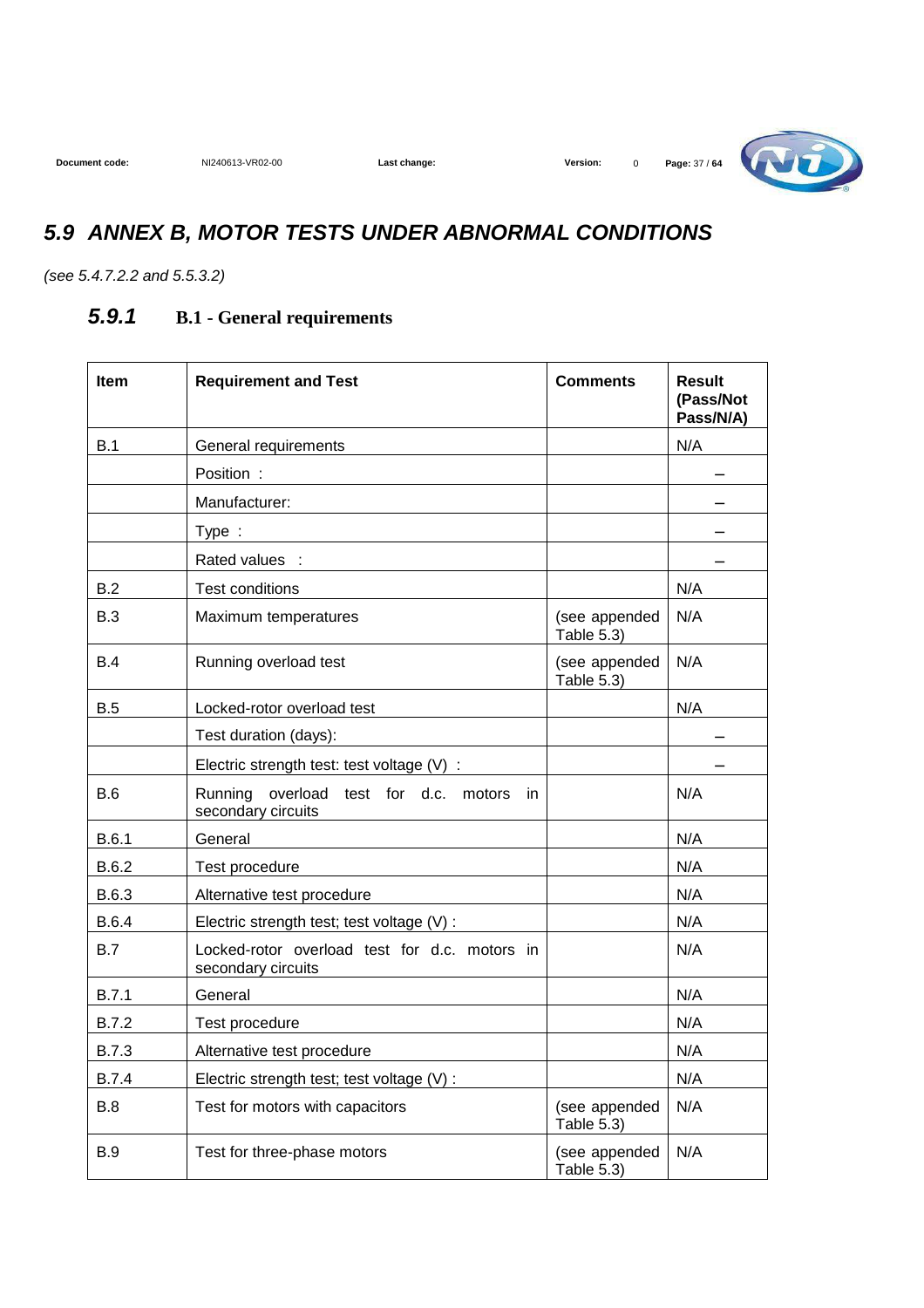| Document code: | NI240613-VR02-00       | Last change: | Version: | $\mathbf 0$ | Page: 38 / 64 |  |
|----------------|------------------------|--------------|----------|-------------|---------------|--|
| <b>B.10</b>    | Test for series motors |              |          |             | N/A           |  |
|                | Operating voltage (V): |              |          |             | -             |  |

#### **5.10 ANNEX C, TRANSFORMERS**

(see 5.1.5.4 and 5.5.3.3)

#### **5.10.1 C.1 - General requirements**

| <b>Item</b> | <b>Requirement and Test</b>               | <b>Comments</b>                                   | <b>Result</b><br>(Pass/Not<br>Pass/N/A) |
|-------------|-------------------------------------------|---------------------------------------------------|-----------------------------------------|
|             | Position:                                 |                                                   |                                         |
|             | Manufacturer:                             |                                                   |                                         |
|             | Type:                                     |                                                   |                                         |
|             | Rated values :                            |                                                   |                                         |
|             | Method of protection:                     |                                                   |                                         |
| C.1         | Overload test                             | (see appended<br>Table 5.3)                       | N/A                                     |
| C.2         | Insulation                                | (see appended<br>Tables 5.2 and<br>C <sub>2</sub> | N/A                                     |
|             | Protection from displacement of windings: |                                                   | N/A                                     |

### **5.11 ANNEX D, MEASURING INSTRUMENTS FOR TOUCH-CURRENT TESTS**

(see 5.1.5.4)

#### **5.11.1 D.1 - Measuring instrument**

| Item | <b>Requirement and Test</b>      | <b>Comments</b> | <b>Result</b><br>(Pass/Not<br>Pass/N/A) |
|------|----------------------------------|-----------------|-----------------------------------------|
| D.1  | Measuring instrument             |                 | N/A                                     |
| D.2  | Alternative measuring instrument |                 | N/A                                     |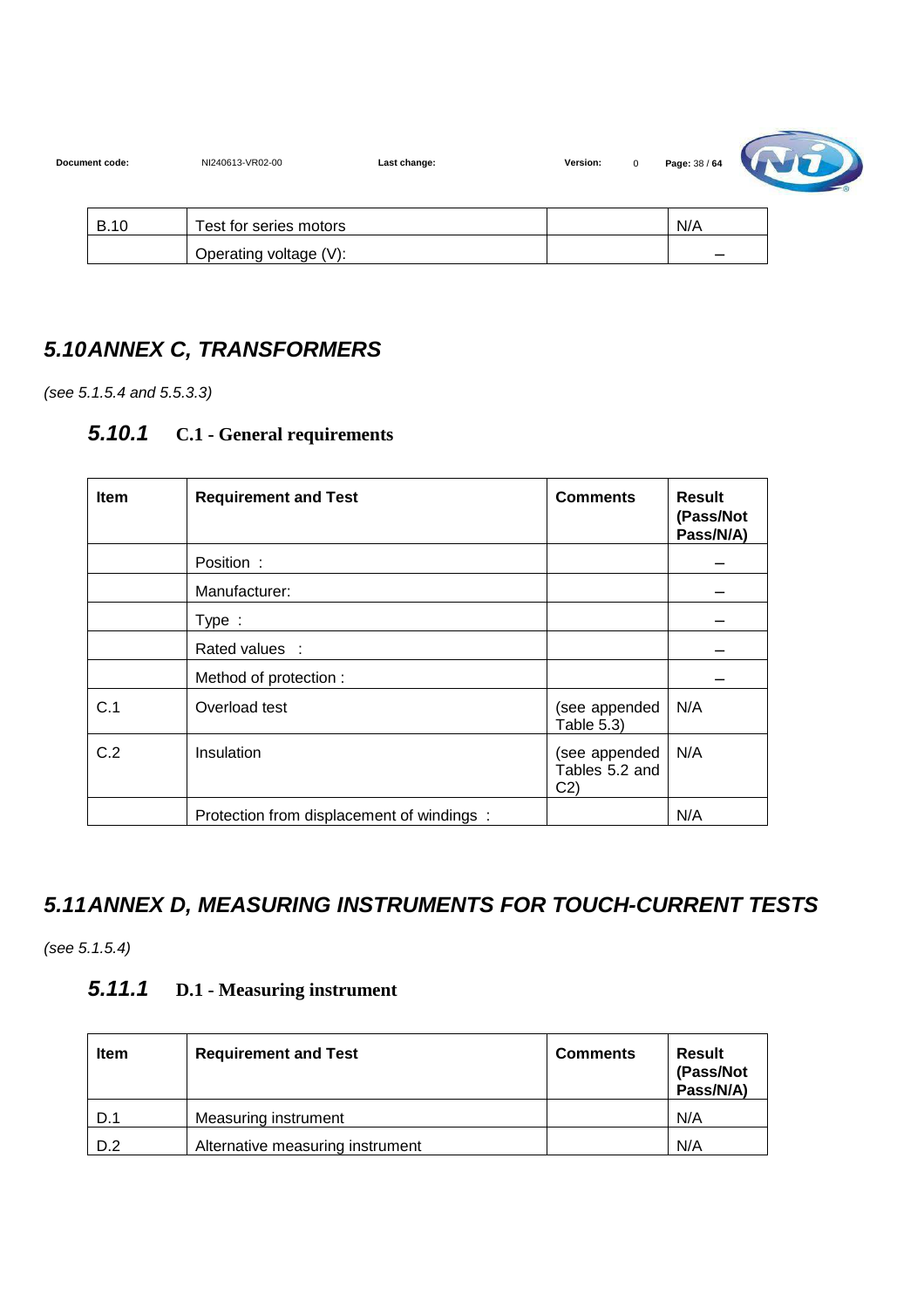

### **5.12 ANNEX E, TEMPERATURE RISE OF A WINDING**

| <b>Item</b> | <b>Requirement and Test</b>   | <b>Comments</b> | Result<br>(Pass/Not<br>Pass/N/A) |
|-------------|-------------------------------|-----------------|----------------------------------|
|             | TEMPERATURE RISE OF A WINDING | (see 5.1.4.13)  | N/A                              |

#### **5.13 ANNEX F, MEASUREMENT OF CLEARANCES AND CREEPAGE DISTANCES**

| Item | <b>Requirement and Test</b>                                   | <b>Comments</b>                | Result<br>(Pass/Not<br>Pass/N/A) |
|------|---------------------------------------------------------------|--------------------------------|----------------------------------|
|      | MEASUREMENT OF CLEARANCES<br>AND<br><b>CREEPAGE DISTANCES</b> | 5.2.10<br>(see<br>and Annex G) | N/A                              |

### **5.14 ANNEX G, ALTERNATIVE METHOD FOR DETERMINING MINIMUM CLEARANCES**

| <b>Item</b> | <b>Requirement and Test</b>                                             | <b>Comments</b> | Result<br>(Pass/Not<br>Pass/N/A) |
|-------------|-------------------------------------------------------------------------|-----------------|----------------------------------|
| G.1         | Clearances                                                              |                 | N/A                              |
| G.1.1       | General                                                                 |                 | N/A                              |
| G.1.2       | Summary of the procedure for determining<br>minimum clearances          |                 | N/A                              |
| G.2         | Determination of mains transient voltage (V)                            |                 | N/A                              |
| G.2.1       | AC mains supply:                                                        |                 | N/A                              |
| G.2.2       | Earthed d.c. mains supplies :                                           |                 | N/A                              |
| G.2.3       | Unearthed d.c. mains supplies :                                         |                 | N/A                              |
| G.2.4       | Battery operation :                                                     |                 | N/A                              |
| G.3         | Determination of telecommunication network<br>transient voltage $(V)$ : |                 | N/A                              |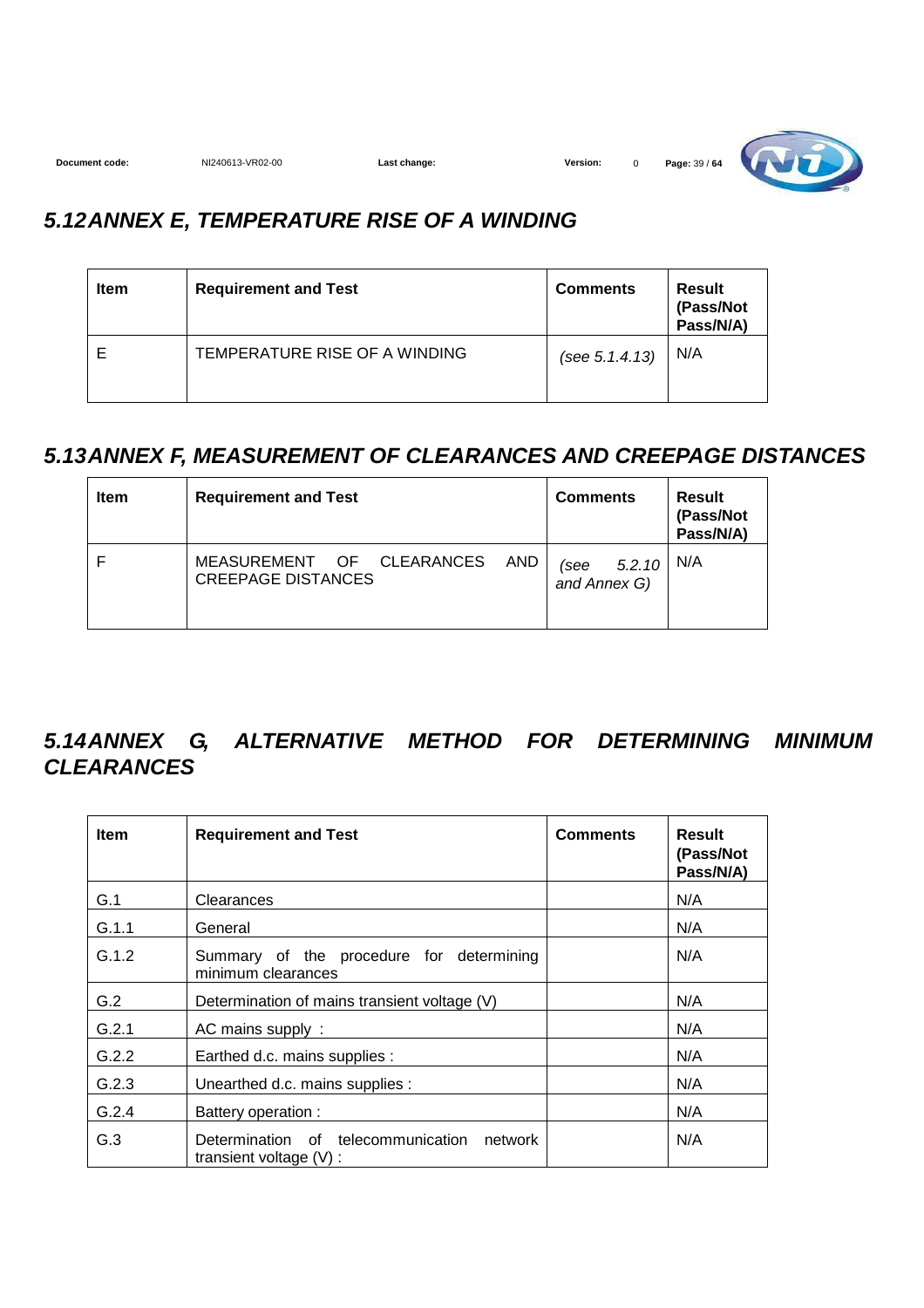| Document code: | NI240613-VR02-00<br>Last change:                 | Version:<br>$\Omega$ | Page: 40 / 64 |  |
|----------------|--------------------------------------------------|----------------------|---------------|--|
| G.4            | Determination of required withstand voltage (V)  |                      | N/A           |  |
| G.4.1          | Mains transients and internal repetitive peaks : |                      | N/A           |  |
| G.4.2          | Transients from telecommunication networks :     |                      | N/A           |  |
| G.4.3          | Combination of transients                        |                      | N/A           |  |
| G.4.4          | Transients from cable distribution systems       |                      | N/A           |  |
| G.5            | Measurement of transient voltages (V)            |                      | N/A           |  |
|                | a) Transients from a mains supply                |                      | N/A           |  |
|                | For an a.c. mains supply                         |                      | N/A           |  |
|                | For a d.c. mains supply                          |                      | N/A           |  |
|                | b) Transients from a telecommunication network   |                      | N/A           |  |
| G.6            | Determination of minimum clearances :            |                      | N/A           |  |

## **5.15 ANNEX H, IONIZING RADIATION**

| <b>Item</b> | <b>Requirement and Test</b> | <b>Comments</b> | <b>Result</b><br>(Pass/Not<br>Pass/N/A) |
|-------------|-----------------------------|-----------------|-----------------------------------------|
| Н           | <b>IONIZING RADIATION</b>   | (see 5.4.3.13)  | N/A                                     |

## **5.16 ANNEX J, TABLE OF ELECTROCHEMICAL POTENTIALS**

| <b>Item</b> | <b>Requirement and Test</b>         | <b>Comments</b> | <b>Result</b><br>(Pass/Not<br>Pass/N/A) |
|-------------|-------------------------------------|-----------------|-----------------------------------------|
| J           | TABLE OF ELECTROCHEMICAL POTENTIALS | (see 5.2.6.5.6) | N/A                                     |
|             | Metal(s) used:                      |                 |                                         |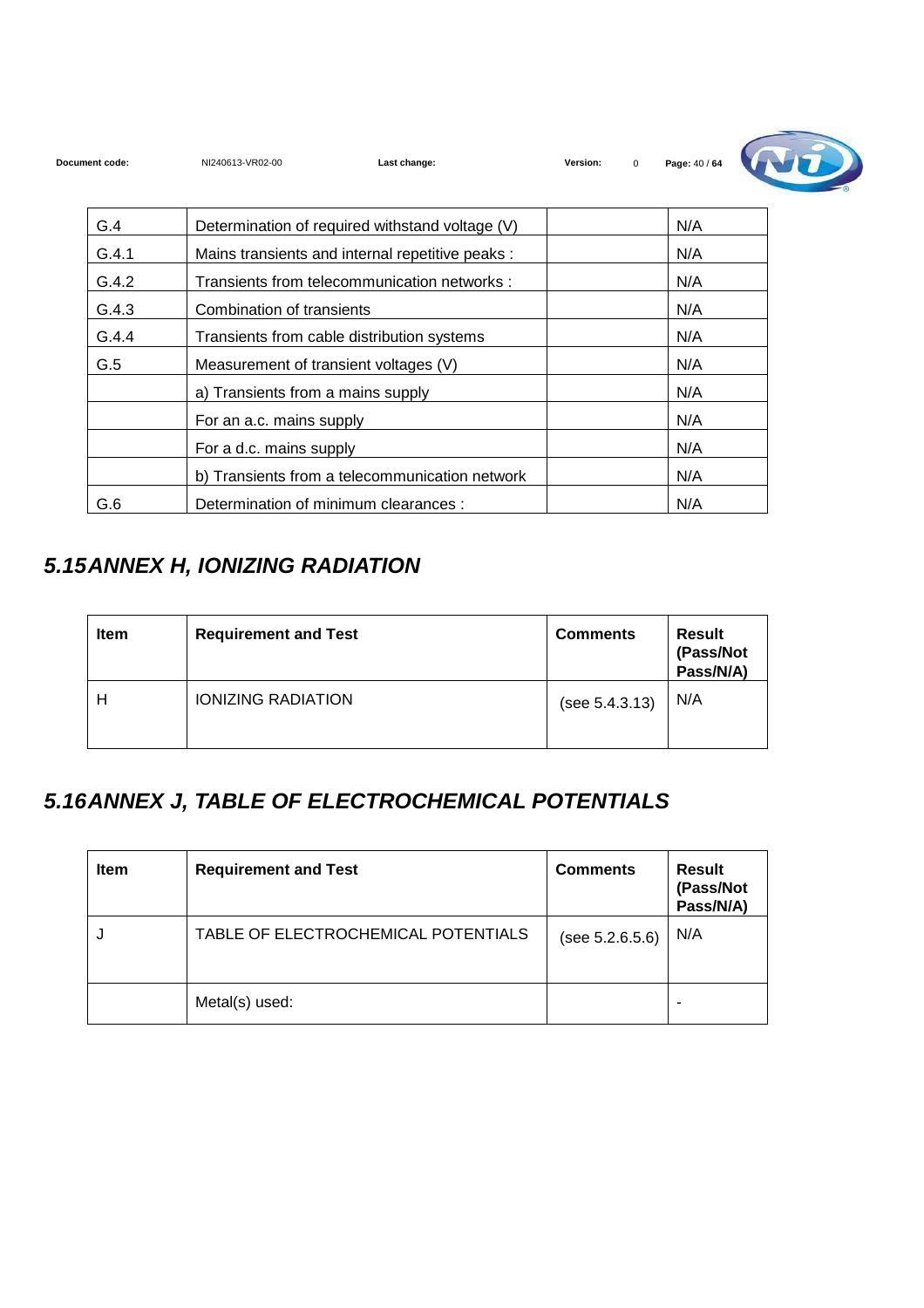**Document code:** NI240613-VR02-00 **Last change: Version:** 0 **Page:** 41 / **64**



### **5.17 ANNEX K, THERMAL CONTROLS**

(see 5.1.5.3 AND 5.5.3.38)

| <b>Item</b> | <b>Requirement and Test</b>                      | <b>Comments</b> | Result<br>(Pass/Not<br>Pass/N/A) |
|-------------|--------------------------------------------------|-----------------|----------------------------------|
| K.1         | Making and breaking capacity                     |                 | N/A                              |
| K.2         | Thermostat reliability; operating voltage (V) :  |                 | N/A                              |
| K.3         | Thermostat endurance test; operating voltage (V) |                 | N/A                              |
| K.4         | Temperature limiter endurance; operating voltage |                 | N/A                              |
| K.5         | Thermal cut-out reliability                      |                 | N/A                              |
| K.6         | Stability of operation                           |                 | N/A                              |

#### **5.18 ANNEX L, NORMAL LOAD CONDITIONS FOR SOME TYPES OF ELECTRICAL BUSINESS EQUIPMENT**

(see 5.1.2.2.1 AND 5.4.2)

| <b>Item</b> | <b>Requirement and Test</b>        | <b>Comments</b> | Result<br>(Pass/Not<br>Pass/N/A) |
|-------------|------------------------------------|-----------------|----------------------------------|
| L.1         | <b>Typewriters</b>                 |                 | N/A                              |
| L.2         | Adding machines and cash registers |                 | N/A                              |
| L.3         | Erasers                            |                 | N/A                              |
| L.4         | Pencil sharpeners                  |                 | N/A                              |
| L.5         | Duplicators and copy machines      |                 | N/A                              |
| L.6         | Motor-operated files               |                 | N/A                              |
| L.7         | Other business equipment           |                 | N/A                              |

### **5.19 ANNEX M, CRITERIA FOR TELEPHONE RINGING SIGNALS**

(see 5.2.3.1)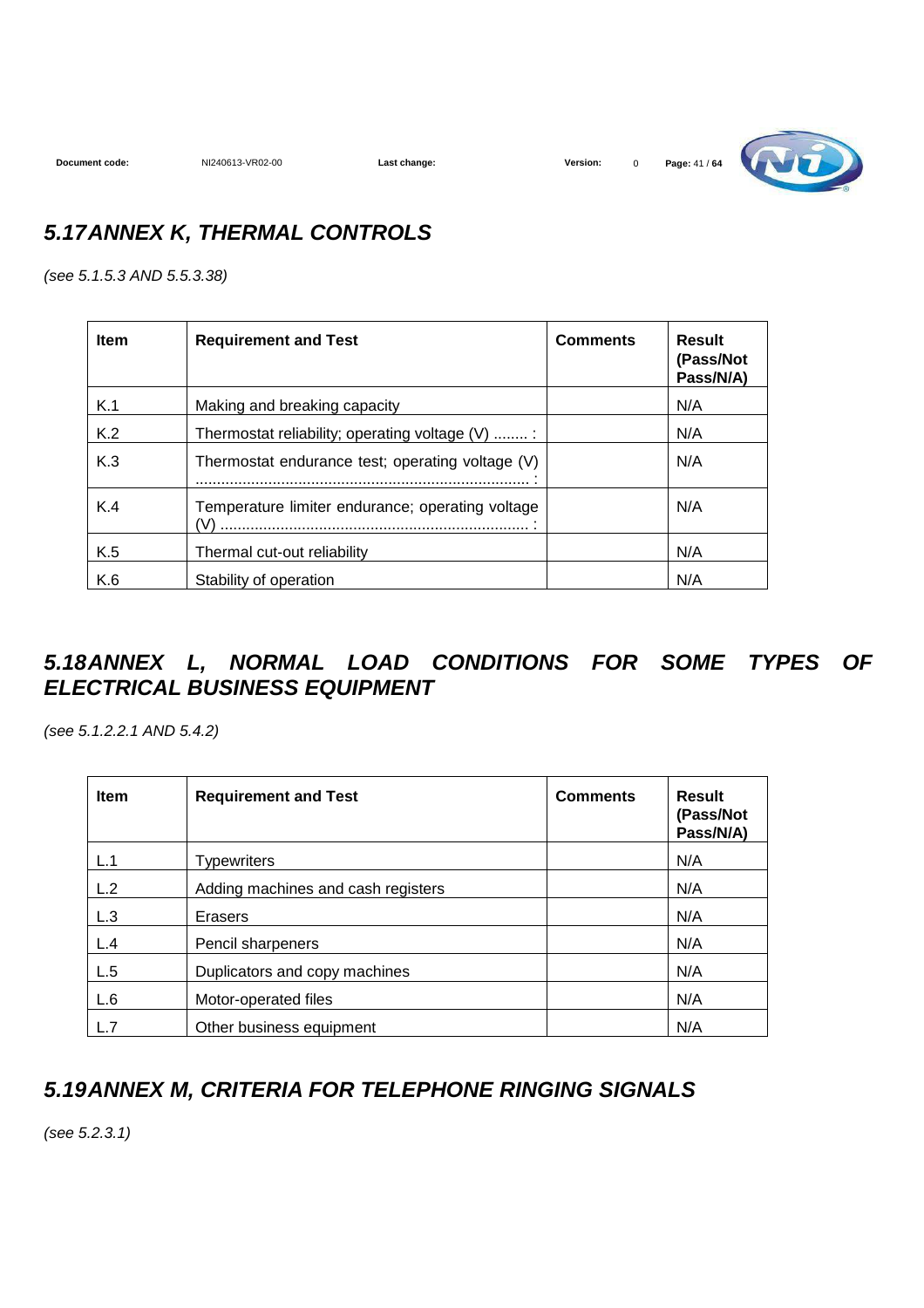| Document code: | NI240613-VR02-00<br>Last change:                                   | Version:<br>$\mathbf 0$ | Page: 42 / 64                           |
|----------------|--------------------------------------------------------------------|-------------------------|-----------------------------------------|
| Item           | <b>Requirement and Test</b>                                        | <b>Comments</b>         | <b>Result</b><br>(Pass/Not<br>Pass/N/A) |
| M.1            | Introduction                                                       |                         | N/A                                     |
| M.2            | Method A                                                           |                         | N/A                                     |
| M.3            | Method B                                                           |                         | N/A                                     |
| M.3.1          | Ringing signal                                                     |                         | N/A                                     |
| M.3.1.1        | Frequency (Hz):                                                    |                         |                                         |
| M.3.1.2        | Voltage $(V)$ :                                                    |                         |                                         |
| M.3.1.3        | Cadence; time (s), voltage (V) :                                   |                         |                                         |
| M.3.1.4        | Single fault current (mA) :                                        |                         |                                         |
| M.3.2          | Tripping device and monitoring voltage:                            |                         | N/A                                     |
| M.3.2.1        | Conditions for use of a tripping device or a<br>monitoring voltage |                         | N/A                                     |
| M.3.2.2        | Tripping device                                                    |                         | N/A                                     |
| M.3.2.3        | Monitoring voltage (V):                                            |                         | N/A                                     |

### **5.20 ANNEX N, IMPULSE TEST GENERATORS**

(see 5.1.5.7.2, 5.1.5.7.3, 5.2.10.3.9, 5.6.2.2.1, 5.7.3.2, 5.7.4.3 and Clause G.5

| Item | <b>Requirement and Test</b>      | <b>Comments</b> | Result<br>(Pass/Not<br>Pass/N/A) |
|------|----------------------------------|-----------------|----------------------------------|
| N.1  | ITU-T impulse test generators    |                 | N/A                              |
| N.2  | IEC 60065 impulse test generator |                 | N/A                              |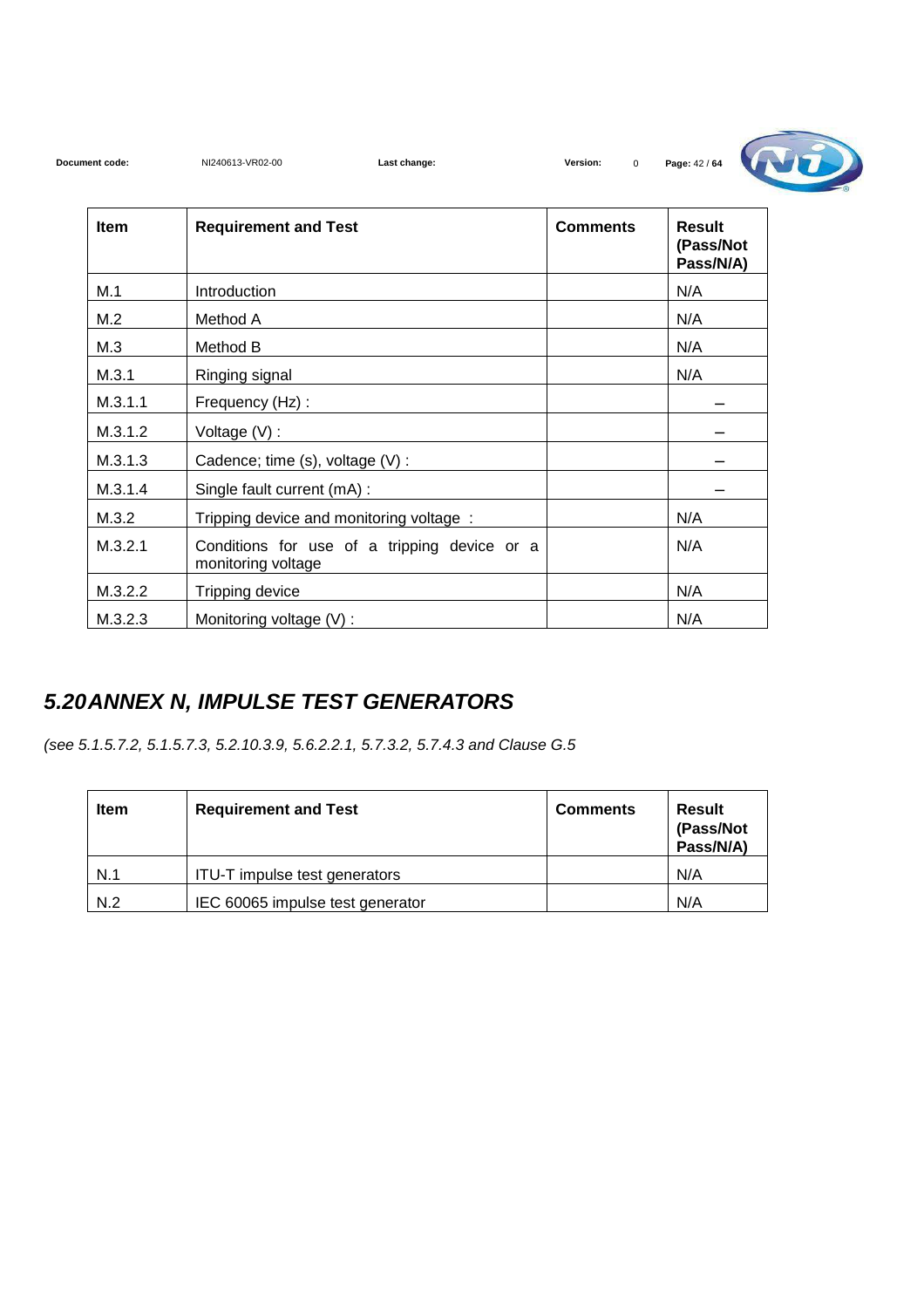| Document code:<br>. | NI240613-VR02-00 | change:<br>∟as'<br>. | Version: |  | 43/64<br>Page:<br>. |  |
|---------------------|------------------|----------------------|----------|--|---------------------|--|
|---------------------|------------------|----------------------|----------|--|---------------------|--|

### **5.21 ANNEX P, NORMATIVE REFERENCES**

| <b>Item</b> | <b>Requirement and Test</b> | <b>Comments</b> | Result<br>(Pass/Not<br>Pass/N/A) |
|-------------|-----------------------------|-----------------|----------------------------------|
| D           | NORMATIVE REFERENCES        |                 | -                                |

#### **5.22 ANNEX Q, Voltage dependent resistors (VDRs)**

(see 5.1.5.9.1)

| Item | <b>Requirement and Test</b>        | <b>Comments</b> | <b>Result</b><br>(Pass/Not<br>Pass/N/A) |
|------|------------------------------------|-----------------|-----------------------------------------|
|      | a) Preferred climatic categories.: |                 | N/A                                     |
|      | b) Maximum continuous voltage :    |                 | N/A                                     |
|      | c) Pulse current :                 |                 | N/A                                     |

#### **5.23 ANNEX R, EXAMPLES OF REQUIREMENTS FOR QUALITY CONTROL PROGRAMMES**

| Item | <b>Requirement and Test</b>                                                            | <b>Comments</b> | Result<br>(Pass/Not<br>Pass/N/A) |
|------|----------------------------------------------------------------------------------------|-----------------|----------------------------------|
| R.1  | Minimum separation distances for unpopulated<br>coated printed boards (see 5.2.10.6.2) |                 | N/A                              |
| R.2  | Reduced clearances (see 5.2.10.3)                                                      |                 | N/A                              |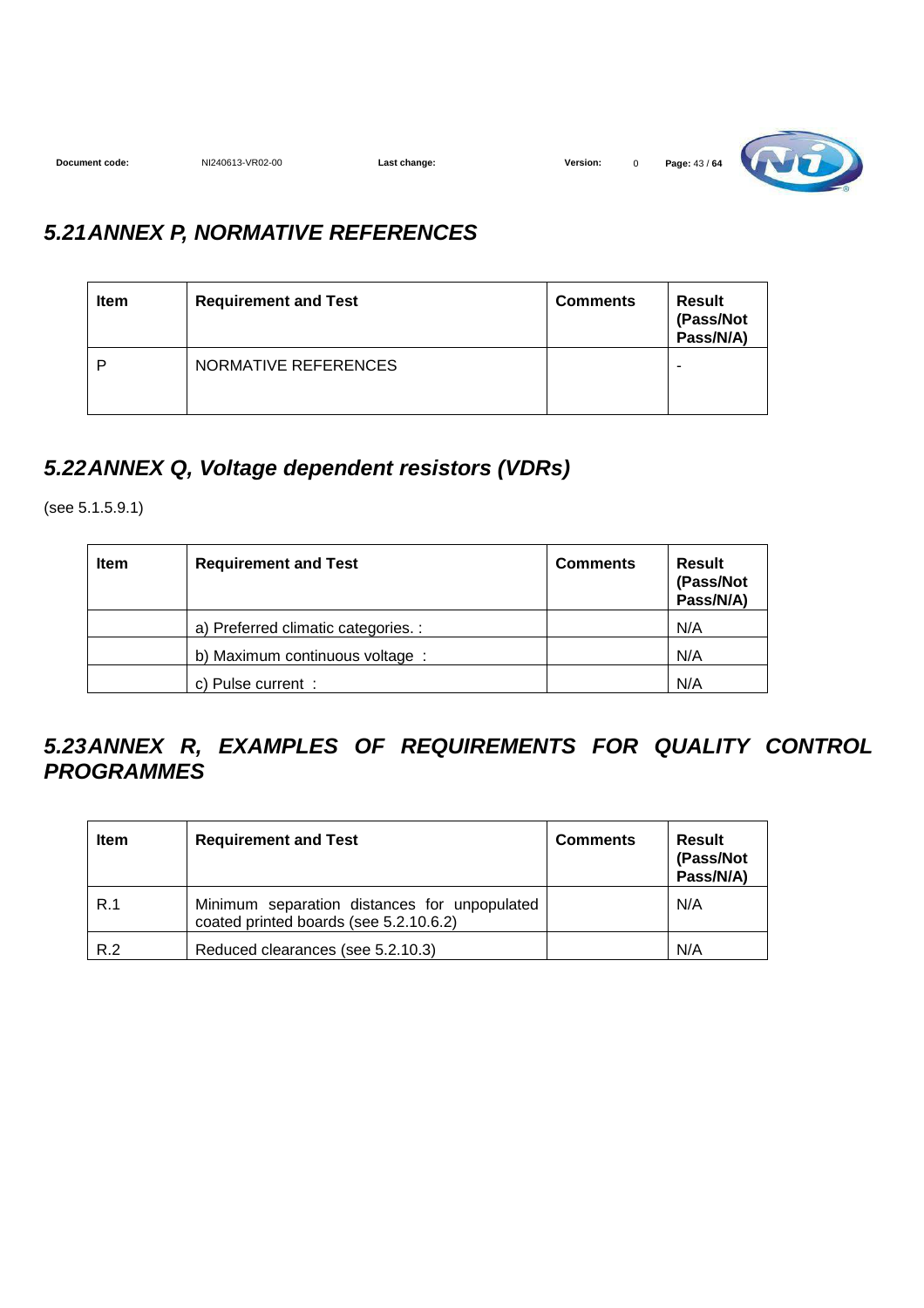| Document code: | NI240613-VR02-00 | Last change: | <b>Version:</b> | Page: 44 / 64 |
|----------------|------------------|--------------|-----------------|---------------|
|                |                  |              |                 |               |

### **5.24 ANNEX S, PROCEDURE FOR IMPULSE TESTING**

(see 5.6.2.2.3)

| <b>Item</b> | <b>Requirement and Test</b>                  | <b>Comments</b> | Result<br>(Pass/Not<br>Pass/N/A) |
|-------------|----------------------------------------------|-----------------|----------------------------------|
| S.1         | Test equipment                               |                 | N/A                              |
| S.2         | Test procedure                               |                 | N/A                              |
| S.3         | Examples of waveforms during impulse testing |                 | N/A                              |

## **5.25 ANNEX T, GUIDANCE ON PROTECTION AGAINST INGRESS OF WATER**

| <b>Item</b> | <b>Requirement and Test</b>                                               | <b>Comments</b> | Result<br>(Pass/Not<br>Pass/N/A) |
|-------------|---------------------------------------------------------------------------|-----------------|----------------------------------|
|             | PROTECTION<br>AGAINST<br><b>ON</b><br>GUIDANCE<br><b>INGRESS OF WATER</b> | (see 5.1.1.2)   |                                  |

#### **5.26 ANNEX U, INSULATED WINDING WIRES FOR USE WITHOUT INTERLEAVED INSULATION (see 2.10.5.4)**

| <b>Item</b> | <b>Requirement and Test</b>                                                    | <b>Comments</b>    | Result<br>(Pass/Not<br>Pass/N/A) |
|-------------|--------------------------------------------------------------------------------|--------------------|----------------------------------|
| U           | INSULATED WINDING<br>WIRES FOR<br><b>USE</b><br>WITHOUT INTERLEAVED INSULATION | (see<br>5.2.10.5.4 |                                  |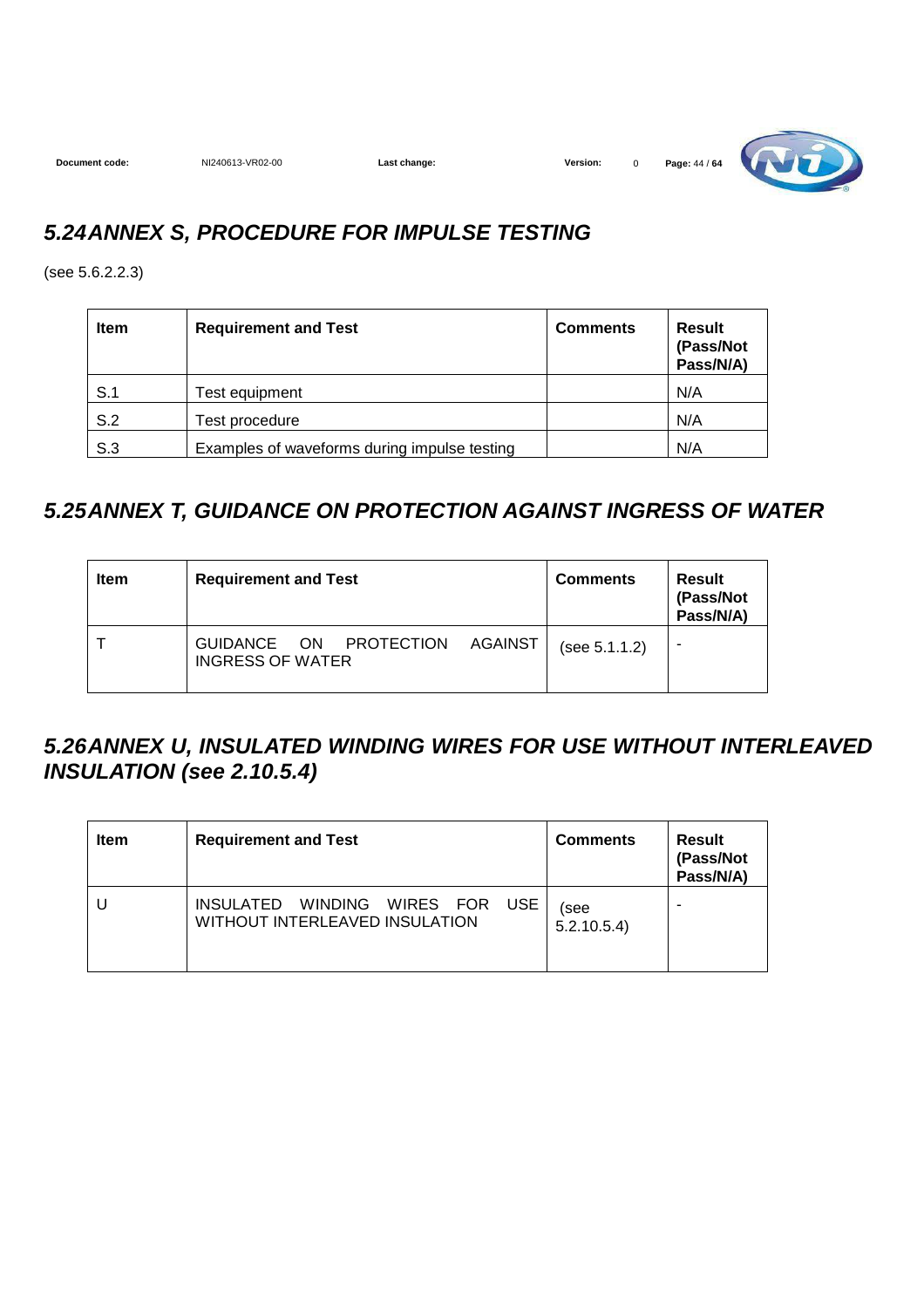

#### **5.27 ANNEX V, AC POWER DISTRIBUTION SYSTEMS**

(see 5.1.6.1)

| <b>Item</b> | <b>Requirement and Test</b>   | <b>Comments</b> | <b>Result</b><br>(Pass/Not<br>Pass/N/A) |
|-------------|-------------------------------|-----------------|-----------------------------------------|
| V.1         | Introduction                  |                 | N/A                                     |
| V.2         | TN power distribution systems |                 | N/A                                     |

#### **5.28 ANNEX W, SUMMATION OF TOUCH CURRENTS**

| <b>Item</b> | <b>Requirement and Test</b>                  | <b>Comments</b> | Result<br>(Pass/Not<br>Pass/N/A) |
|-------------|----------------------------------------------|-----------------|----------------------------------|
| W.1         | Touch current from electronic circuits       |                 | N/A                              |
| W.1.1       | <b>Floating circuits</b>                     |                 | N/A                              |
| W.1.2       | Earthed circuits                             |                 | N/A                              |
| W.2         | Interconnection of several equipments        |                 | N/A                              |
| W.2.1       | Isolation                                    |                 | N/A                              |
| W.2.2       | Common return, isolated from earth           |                 | N/A                              |
| W.2.3       | Common return, connected to protective earth |                 | N/A                              |

## **5.29 ANNEX X, MAXIMUM HEATING EFFECT IN TRANSFORMER TESTS**

(see clause C.1)

| <b>Item</b> | <b>Requirement and Test</b>            | <b>Comments</b> | Result<br>(Pass/Not<br>Pass/N/A) |
|-------------|----------------------------------------|-----------------|----------------------------------|
| X.1         | Determination of maximum input current |                 | N/A                              |
| X.2         | Overload test procedure                |                 | N/A                              |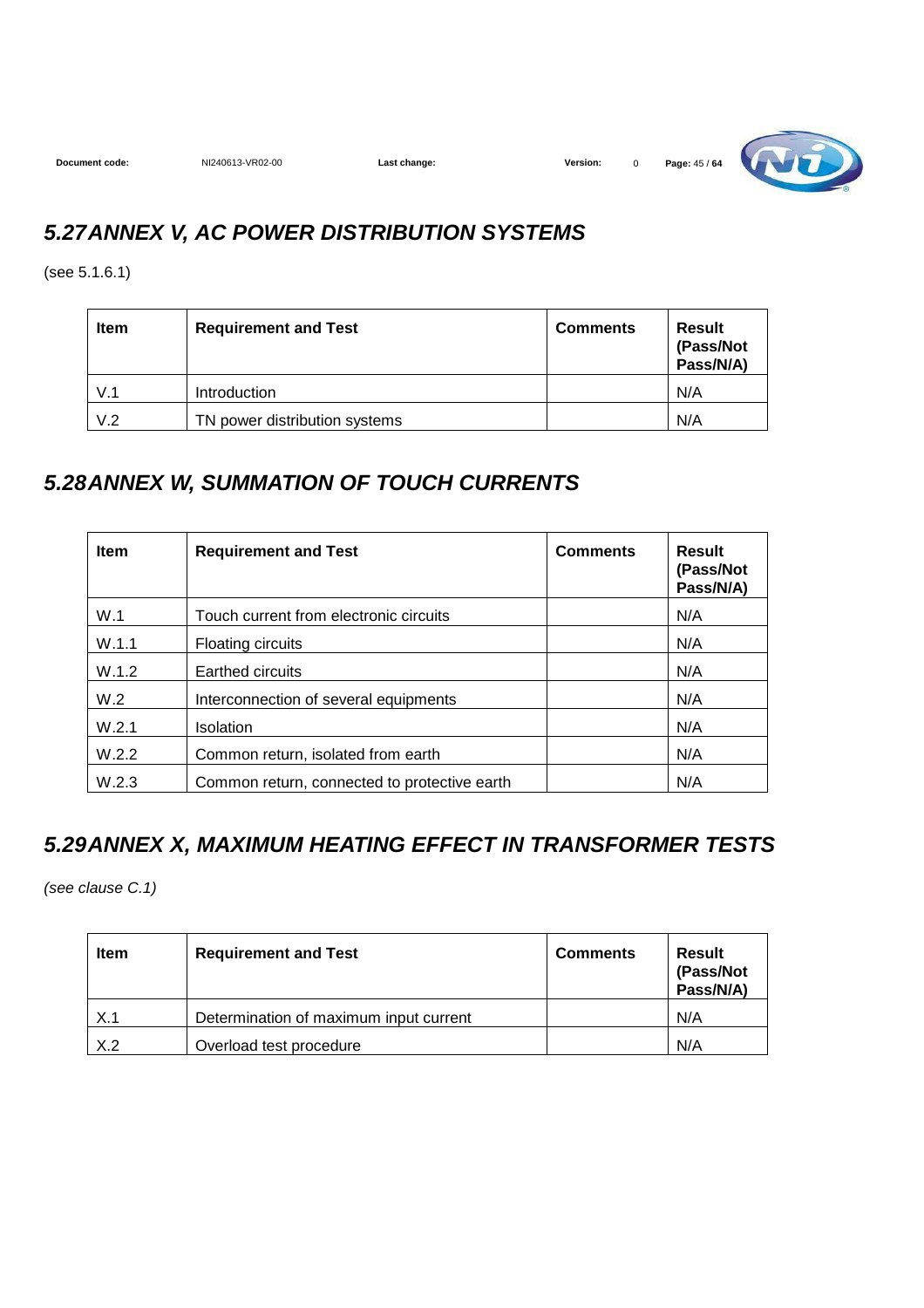

## **5.30 ANNEX X, ULTRAVIOLET LIGHT CONDITIONING TEST**

(see 5.4.3.13.3)

| <b>Item</b> | <b>Requirement and Test</b>          | <b>Comments</b> | Result<br>(Pass/Not<br>Pass/N/A) |
|-------------|--------------------------------------|-----------------|----------------------------------|
| Y.1         | Test apparatus :                     |                 | N/A                              |
| Y.2         | Mounting of test samples :           |                 | N/A                              |
| Y.3         | Carbon-arc light-exposure apparatus: |                 | N/A                              |
| Y.4         | Xenon-arc light exposure apparatus : |                 | N/A                              |

#### **5.31 ANNEX Z, OVERVOLTAGE CATEGORIES**

| <b>Item</b> | <b>Requirement and Test</b> | <b>Comments</b>                       | <b>Result</b><br>(Pass/Not<br>Pass/N/A) |
|-------------|-----------------------------|---------------------------------------|-----------------------------------------|
|             | OVERVOLTAGE CATEGORIES      | (see<br>5.2.10.3.2 and<br>Clause G.2) | N/A                                     |

#### **5.32 ANNEX AA, MANDREL TEST**

| <b>Item</b> | <b>Requirement and Test</b> | <b>Comments</b>    | Result<br>(Pass/Not<br>Pass/N/A) |
|-------------|-----------------------------|--------------------|----------------------------------|
| AA          | <b>MANDREL TEST</b>         | (see<br>5.2.10.5.8 | N/A                              |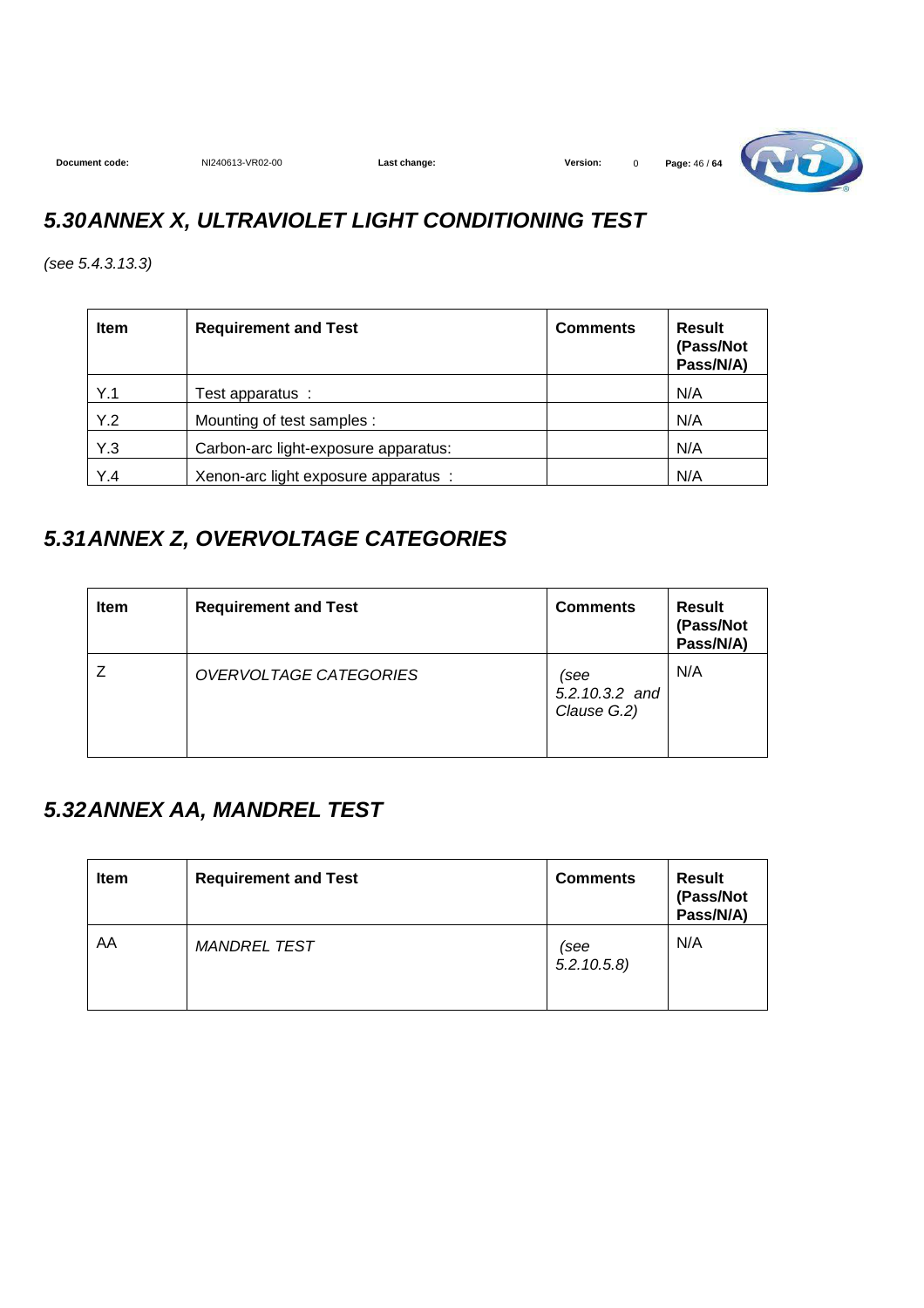| Document code: | NI240613-VR02-00 | Last change: | Version: |  | Page: 47 / 64 | w<br>$\sqrt{2}$<br>- - - |
|----------------|------------------|--------------|----------|--|---------------|--------------------------|
|----------------|------------------|--------------|----------|--|---------------|--------------------------|

<u>and the set of the set of the set of the set of the set of the set of the set of the set of the set of the set of the set of the set of the set of the set of the set of the set of the set of the set of the set of the set </u>

### **5.33 ANNEX BB, CHANGES IN THE SECOND EDITION**

| <b>Item</b> | <b>Requirement and Test</b>   | <b>Comments</b> | Result<br>(Pass/Not<br>Pass/N/A) |
|-------------|-------------------------------|-----------------|----------------------------------|
| <b>BB</b>   | CHANGES IN THE SECOND EDITION |                 |                                  |

#### **5.34 ANNEX BB, CHANGES IN THE SECOND EDITION**

| <b>Item</b> | <b>Requirement and Test</b>   |  | Result<br>(Pass/Not<br>Pass/N/A) |
|-------------|-------------------------------|--|----------------------------------|
| BB          | CHANGES IN THE SECOND EDITION |  | -                                |

### **5.35 ANNEX CC, Evaluation of integrated circuit (IC) current limiters**

| <b>Item</b> | <b>Requirement and Test</b> | <b>Comments</b> | <b>Result</b><br>(Pass/Not<br>Pass/N/A) |
|-------------|-----------------------------|-----------------|-----------------------------------------|
| CC.1        | General                     |                 | N/A                                     |
| CC.2        | Test program 1:             |                 | N/A                                     |
| CC.3        | Test program 2:             |                 | N/A                                     |

#### **5.36 ANNEX DD, Requirements for the mounting means of rack-mounted equipment**

| <b>Item</b> | <b>Requirement and Test</b>                             | <b>Comments</b> | <b>Result</b><br>(Pass/Not<br>Pass/N/A) |
|-------------|---------------------------------------------------------|-----------------|-----------------------------------------|
| DD.1        | General                                                 |                 | N/A                                     |
| DD.2        | Mechanical strength test, variable N:                   |                 | N/A                                     |
| DD.3        | Mechanical strength test, 250N, including end<br>stops: |                 | N/A                                     |
| DD.4        | Compliance:                                             |                 | N/A                                     |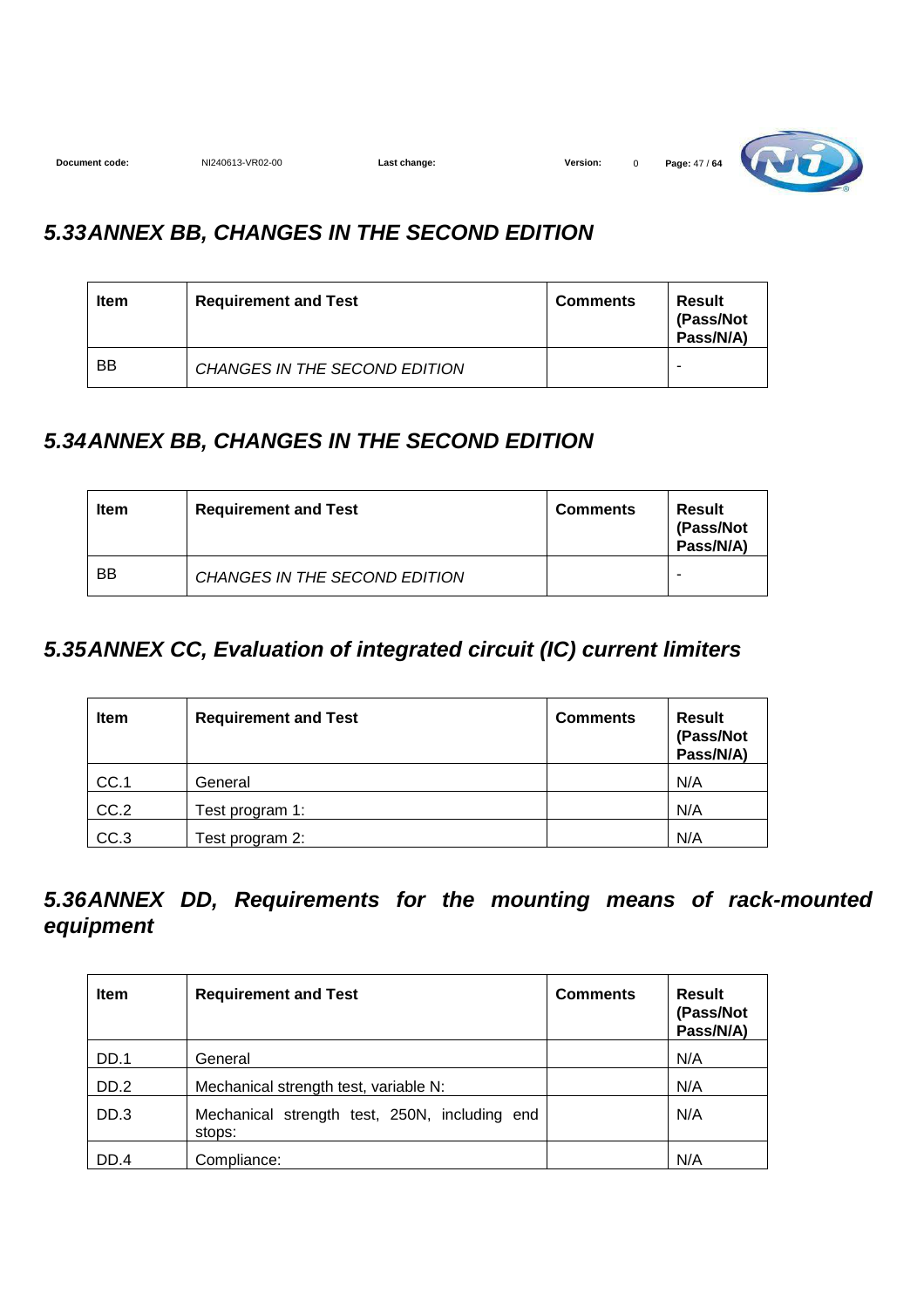## **5.37 ANNEX EE, Household and home/office document/media shredders**

| <b>Item</b> | <b>Requirement and Test</b>                                                     | <b>Comments</b> | Result<br>(Pass/Not<br>Pass/N/A) |
|-------------|---------------------------------------------------------------------------------|-----------------|----------------------------------|
| EE.1        | General                                                                         |                 | N/A                              |
| EE.2        | Markings and instructions                                                       |                 | N/A                              |
|             | Use of markings or symbols:                                                     |                 | N/A                              |
|             | Information of user instructions, maintenance<br>and/or servicing instructions: |                 | N/A                              |
| EE.3        | Inadvertent reactivation test:                                                  |                 | N/A                              |
| EE.4        | Disconnection of power to hazardous moving<br>parts:                            |                 | N/A                              |
|             | Use of markings or symbols:                                                     |                 | N/A                              |
| EE.5        | Protection against hazardous moving parts                                       |                 | N/A                              |
|             | Test with test finger (Figure 2A):                                              |                 | N/A                              |
|             | Test with wedge probe (Figure EE1 and EE2):                                     |                 | N/A                              |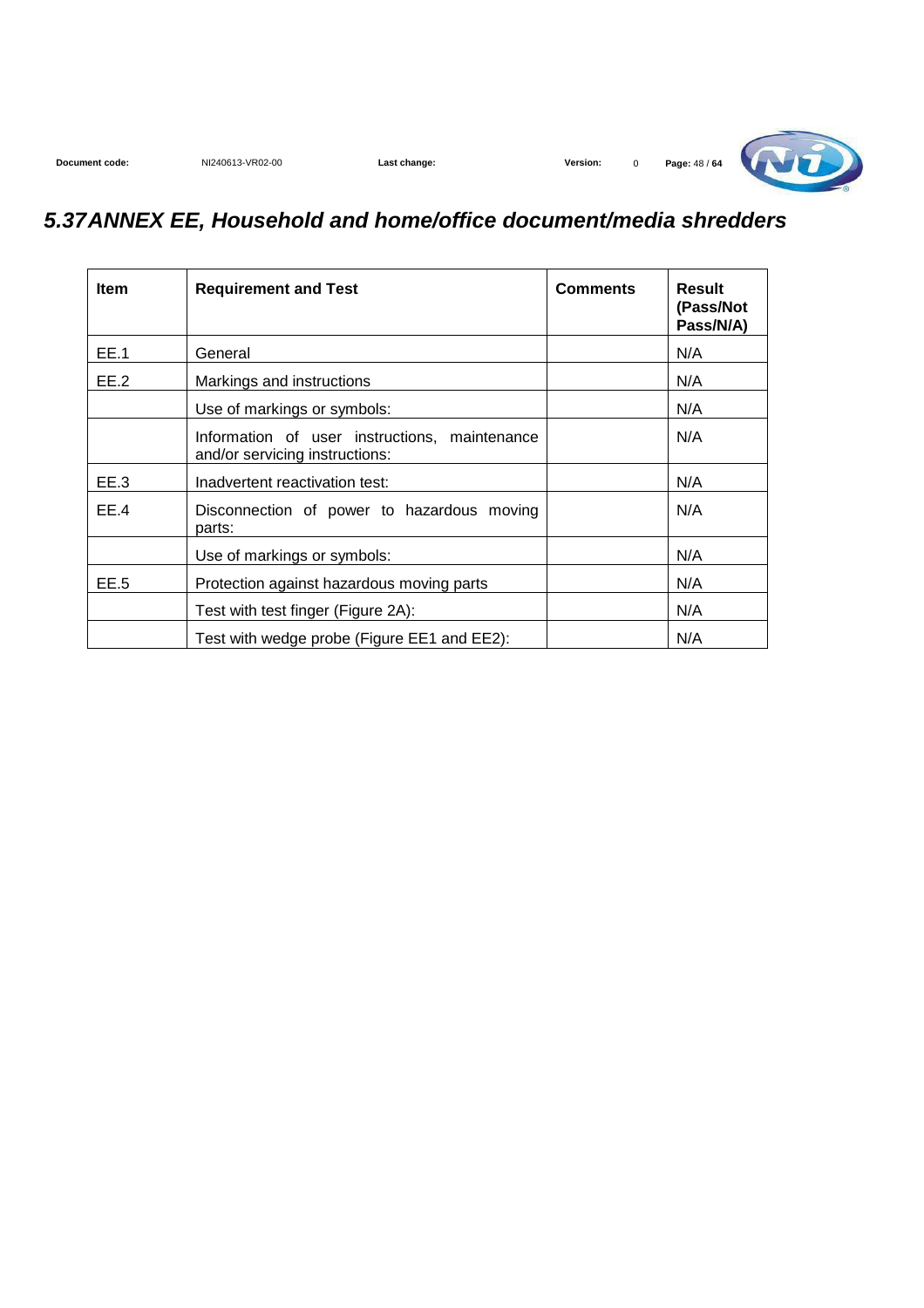

#### **5.38 TABLE 1.5.1**

| 1.5.1                                                                                                     | <b>TABLE: List of critical components</b> |                         |                              |                                         |                                         |  |  |
|-----------------------------------------------------------------------------------------------------------|-------------------------------------------|-------------------------|------------------------------|-----------------------------------------|-----------------------------------------|--|--|
| Object/part No.                                                                                           | Manufacturer/<br>trademark                | Type/model              | <b>Technical data</b>        | Standard (Edition<br>$/$ year)          | Mark(s) of<br>conformity <sub>1</sub> ) |  |  |
| <b>PCB</b>                                                                                                | <b>CLAB</b><br><b>CIRCUITS</b>            | NI240613-<br>FS01-ge-01 | FR4; 1 mm;<br>Flame class V0 | <b>UNE-EN-60249</b><br><b>UNE 20621</b> | <b>CLAB Quality</b><br>Certificate      |  |  |
| Supplementary information:<br>1) Provided evidence ensures the agreed level of compliance. See OD-CB2039. |                                           |                         |                              |                                         |                                         |  |  |
| 1.5.1                                                                                                     |                                           |                         |                              |                                         | N/A                                     |  |  |
| <b>TABLE: Opto Electronic Devices</b><br>External creepage distance :<br>Internal creepage distance :     |                                           |                         |                              |                                         |                                         |  |  |
|                                                                                                           |                                           |                         |                              |                                         |                                         |  |  |
| Supplementary information:                                                                                |                                           |                         |                              |                                         |                                         |  |  |
|                                                                                                           |                                           |                         |                              |                                         |                                         |  |  |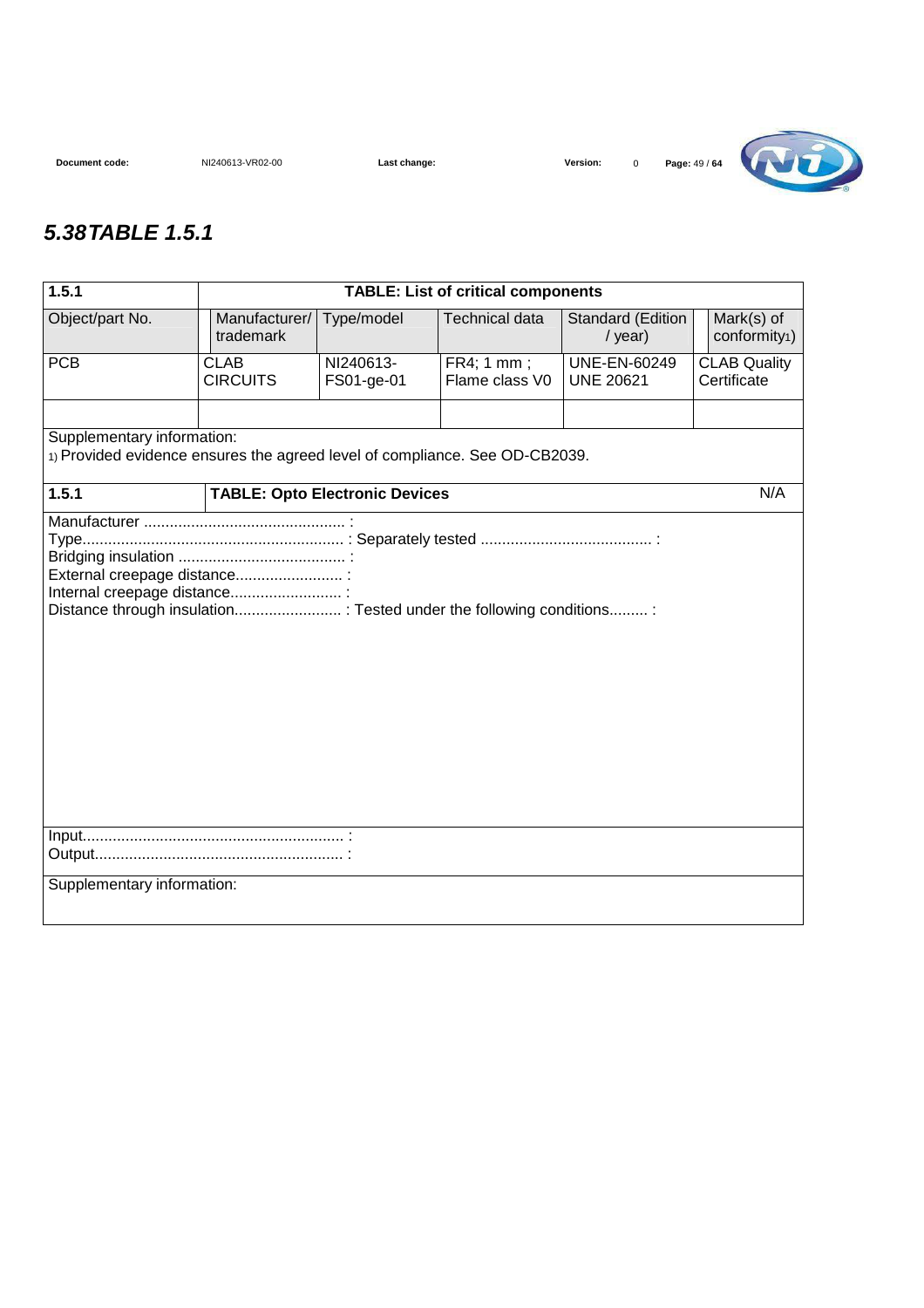**Document code:** NI240613-VR02-00 **Last change: Version:** 0 **Page:** 50 / **64**

![](_page_49_Picture_4.jpeg)

### **5.39 TABLE 1.6.2**

| 1.6.2 | TABLE: Electrical data (in normal conditions) |                      |        |             |                  |  |
|-------|-----------------------------------------------|----------------------|--------|-------------|------------------|--|
| U(V)  | I(A)                                          | Irated $P(W)$<br>(A) | Fuse # | Ifuse $(A)$ | Condition/status |  |
|       |                                               |                      |        |             |                  |  |
|       |                                               |                      |        |             |                  |  |
|       | Supplementary information:                    |                      |        |             |                  |  |

### **5.40 TABLE 2.1.1.5**

| 2.1.1.5 c) 1)<br>TABLE: max. V, A, VA test             |                            |                         |                       |                |  |  |
|--------------------------------------------------------|----------------------------|-------------------------|-----------------------|----------------|--|--|
| Voltage (rated) (V)                                    | Current<br>$(rated)$ $(A)$ | Voltage<br>$(max.)$ (V) | Current (max.)<br>(A) | VA (max.) (VA) |  |  |
|                                                        |                            |                         |                       |                |  |  |
|                                                        |                            |                         |                       |                |  |  |
| Supplementary information:                             |                            |                         |                       |                |  |  |
| N/A<br>$2.1.1.5 c$ ) 2)<br><b>TABLE: stored energy</b> |                            |                         |                       |                |  |  |
| Capacitance $C(\mu F)$                                 | Voltage U (V)              |                         |                       | Energy $E(J)$  |  |  |
|                                                        |                            |                         |                       |                |  |  |
| Supplementary information:                             |                            |                         |                       |                |  |  |

### **5.41 TABLE 2.2**

| 2.2                                                 | TABLE: evaluation of voltage limiting components in SELV circuits |  |                                          |                                                             |                                   |  |
|-----------------------------------------------------|-------------------------------------------------------------------|--|------------------------------------------|-------------------------------------------------------------|-----------------------------------|--|
| Component (measured between)                        |                                                                   |  | max. voltage $(V)$<br>(normal operation) |                                                             | Voltage<br>Limiting<br>Components |  |
|                                                     |                                                                   |  | V peak                                   | $V$ d.c.                                                    |                                   |  |
|                                                     | External power supply, SELV, power limited                        |  |                                          | $\leq 30V$                                                  |                                   |  |
|                                                     |                                                                   |  |                                          |                                                             |                                   |  |
| Fault test performed on voltage limiting components |                                                                   |  |                                          | Voltage measured (V) in SELV<br>circuits (V peak or V d.c.) |                                   |  |
|                                                     | External power supply separately approved                         |  |                                          |                                                             |                                   |  |
|                                                     |                                                                   |  |                                          |                                                             |                                   |  |
|                                                     | Supplementary information:                                        |  |                                          |                                                             |                                   |  |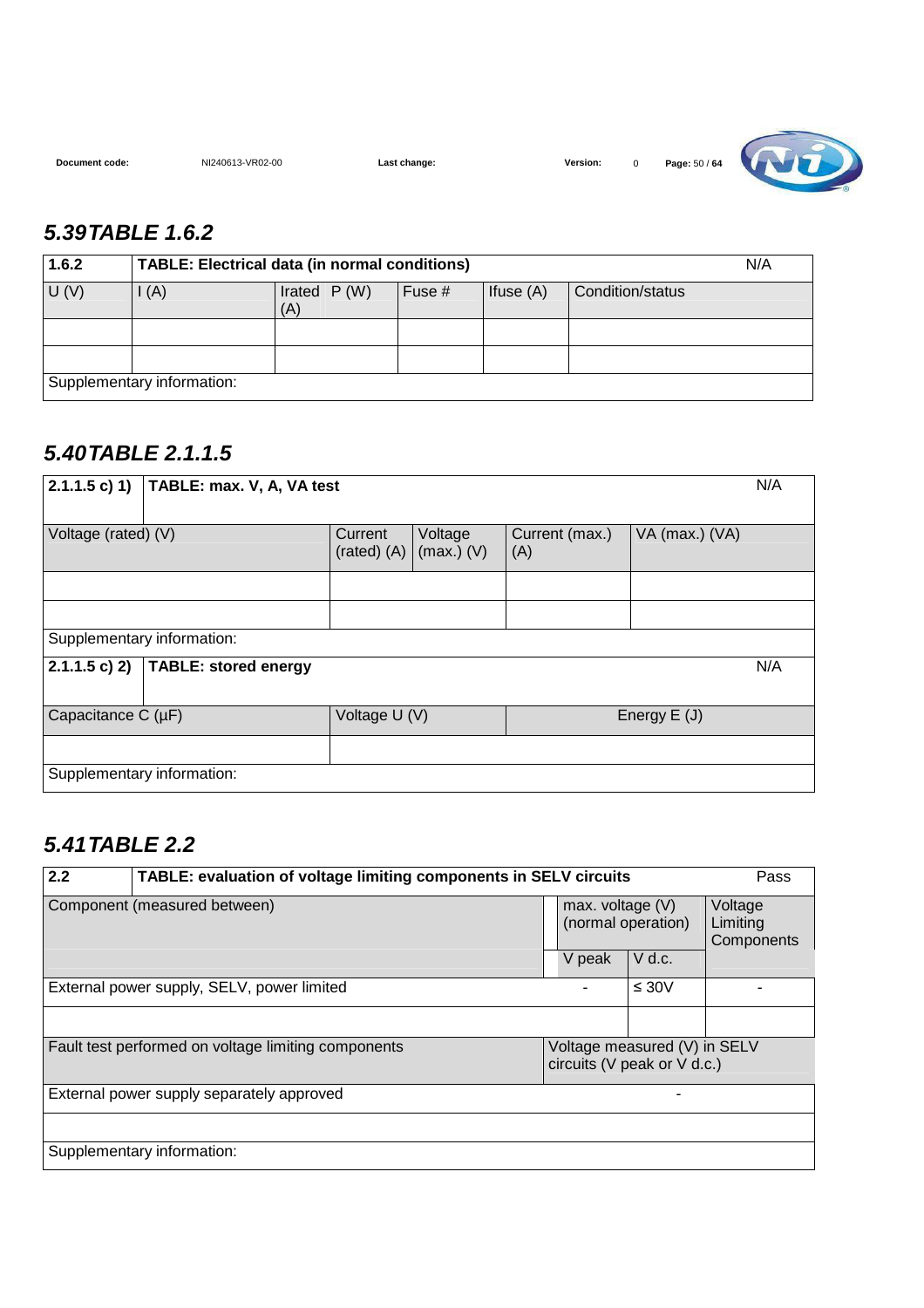![](_page_50_Picture_4.jpeg)

#### **5.42 TABLE 2.5**

| 2.5                                    | <b>TABLE: Limited power sources</b> |                         |                                                             |                   |                                           |       | Pass                                    |
|----------------------------------------|-------------------------------------|-------------------------|-------------------------------------------------------------|-------------------|-------------------------------------------|-------|-----------------------------------------|
| Circuit output tested:                 |                                     |                         |                                                             |                   |                                           |       |                                         |
|                                        |                                     |                         | Note: Measured Uoc (V) with all load circuits disconnected: |                   |                                           |       |                                         |
| Components                             |                                     | Sample<br>Uoc(V)<br>No. |                                                             | $\mathsf{Isc}(A)$ |                                           | VA    |                                         |
|                                        |                                     |                         |                                                             | Meas.             | Limit                                     | Meas. | Limit                                   |
| External power supply                  |                                     | ٠                       | Declared by<br>manufacturer<br>$\leq 30 \text{Vdc}$         |                   | Declared by<br>manufacturer<br>$\leq$ 3 A |       | Declared by<br>manufacture<br>r ≤ 100VA |
|                                        |                                     |                         |                                                             |                   |                                           |       |                                         |
| supplementary information: Not checked |                                     |                         |                                                             |                   |                                           |       |                                         |
| Sc=Short circuit, Oc=Open circuit      |                                     |                         |                                                             |                   |                                           |       |                                         |

#### **5.43 TABLE 2.10.2**

| 2.10.2                           | Pass<br>Table: working voltage measurement |                    |                                |                          |  |  |
|----------------------------------|--------------------------------------------|--------------------|--------------------------------|--------------------------|--|--|
| Location                         |                                            | RMS voltage<br>(V) | Peak voltage   Comments<br>(V) |                          |  |  |
| Input from external power supply |                                            | 30Vdc              | 30Vdc                          | Declared by manufacturer |  |  |
|                                  |                                            |                    |                                |                          |  |  |
| supplementary information:       |                                            |                    |                                |                          |  |  |

## **5.44 TABLE 2.10.3 and 2.10.4**

| 2.10.3 and 2.10.4   TABLE: Clearance and creepage distance measurements |               |                   |                     |           |                       | N/A       |  |
|-------------------------------------------------------------------------|---------------|-------------------|---------------------|-----------|-----------------------|-----------|--|
|                                                                         |               |                   |                     |           |                       |           |  |
| Clearance (cl) and creepage distance<br>(cr) at/of/between:             | U peak<br>(V) | $U$ r.m.s.<br>(V) | Required cl<br>(mm) | $cl$ (mm) | Required<br>$cr$ (mm) | $cr$ (mm) |  |
| Functional:                                                             |               |                   |                     |           |                       |           |  |
|                                                                         |               |                   |                     |           |                       |           |  |
| Basic/supplementary:                                                    |               |                   |                     |           |                       |           |  |
|                                                                         |               |                   |                     |           |                       |           |  |
| Reinforced:                                                             |               |                   |                     |           |                       |           |  |
|                                                                         |               |                   |                     |           |                       |           |  |
| Supplementary information:                                              |               |                   |                     |           |                       |           |  |
|                                                                         |               |                   |                     |           |                       |           |  |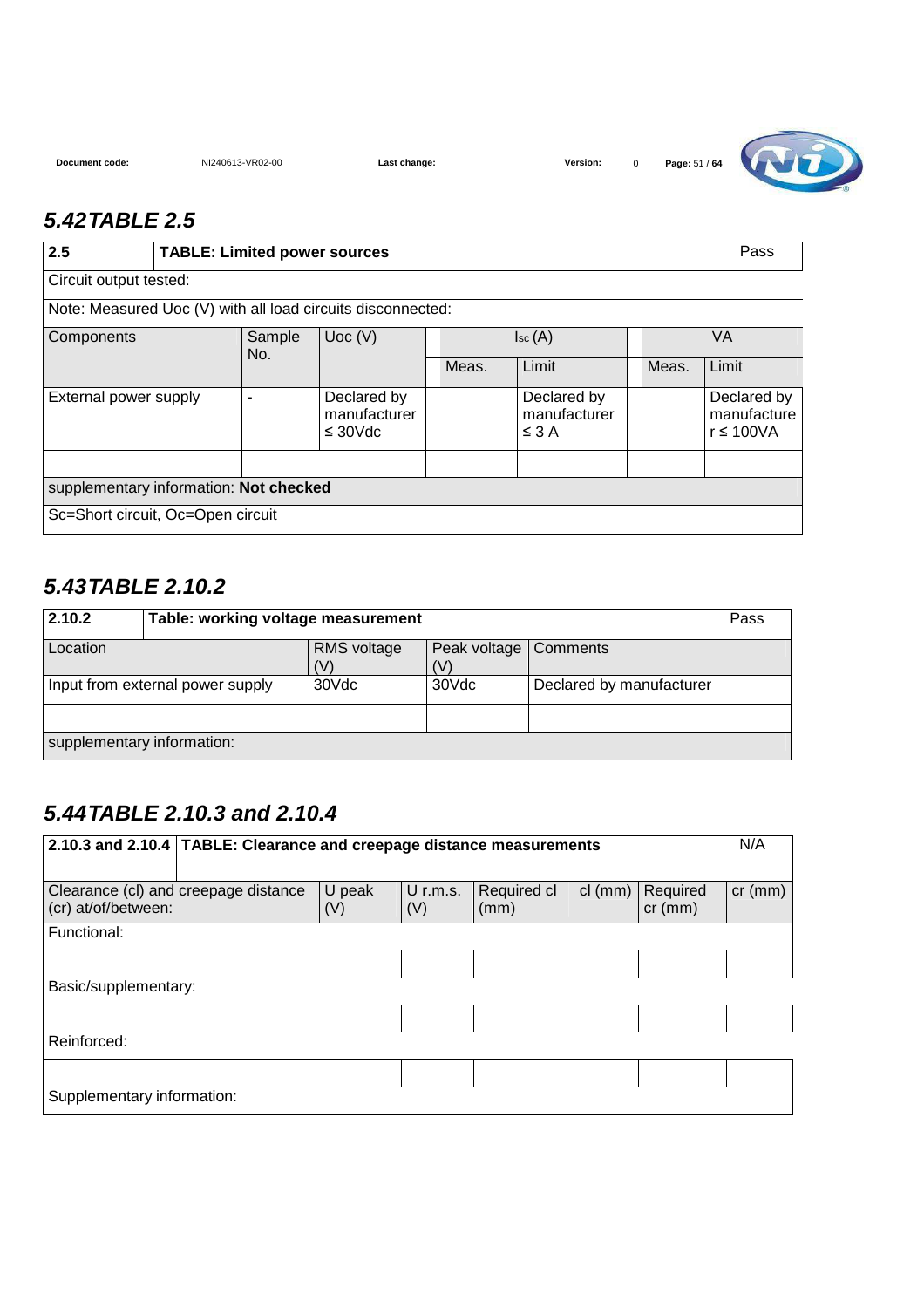| Document code: | NI240613-VR02-00 |
|----------------|------------------|

**Last change: NI240613-Version:** 0 **Page:**  $52 / 64$ 

![](_page_51_Picture_3.jpeg)

#### **5.45 TABLE 2.10.5**

| 2.10.5                                                    | <b>TABLE: Distance through insulation measurements</b> |              |                        |                             |             |  |  |  |
|-----------------------------------------------------------|--------------------------------------------------------|--------------|------------------------|-----------------------------|-------------|--|--|--|
| Distance through insulation (DTI) at/of:<br>U peak<br>(V) |                                                        | U rms<br>(V) | Test<br>voltage<br>(V) | <b>Required DTI</b><br>(mm) | DTI<br>(mm) |  |  |  |
|                                                           |                                                        |              |                        |                             |             |  |  |  |
| Supplementary information:                                |                                                        |              |                        |                             |             |  |  |  |

### **5.46 TABLE 4.3.8**

| 4.3.8                                                                                    |                            | <b>TABLE: Batteries</b>    |             |                         |                  |                  |                                      | <b>Pass</b>      |                  |
|------------------------------------------------------------------------------------------|----------------------------|----------------------------|-------------|-------------------------|------------------|------------------|--------------------------------------|------------------|------------------|
| The tests of 4.3.8 are applicable only when appropriate<br>battery data is not available |                            |                            |             |                         |                  |                  |                                      |                  |                  |
| Is it possible to install the battery in a reverse polarity<br>position?                 |                            |                            |             |                         |                  |                  |                                      | N <sub>O</sub>   |                  |
|                                                                                          |                            | Non-rechargeable batteries |             |                         |                  |                  | Rechargeable batteries               |                  |                  |
|                                                                                          | Discharging                |                            | $Un-$       |                         | Charging         |                  | Discharging                          |                  | Reversed         |
|                                                                                          | Meas.<br>Current           | Manuf.<br>Specs.           | intentional | Meas.<br>Current I      | Manuf.<br>Specs. | Meas.<br>Current | Manuf.<br>Specs.                     | Meas.<br>Current | Manuf.<br>Specs. |
| Max. current<br>during normal<br>condition                                               | N/A                        | N/A                        | N/A         | $0,3 \text{ mA}$ 1.2 mA |                  | $0,25 \mu A$     | See<br>battery<br>datasheet<br>curve | N/A              | N/A              |
| Max. current<br>during fault<br>condition                                                | N/A                        | N/A                        | N/A         | N/A                     | N/A              | N/A              | $11 \text{ mA}$                      | N/A              | N/A              |
| Test results:                                                                            |                            |                            |             |                         |                  |                  |                                      |                  | Verdict          |
| - Chemical leaks                                                                         |                            |                            |             |                         |                  |                  |                                      |                  | N/A              |
|                                                                                          | - Explosion of the battery |                            |             |                         |                  |                  | N/A                                  |                  |                  |
| - Emission of flame or expulsion of molten metal                                         |                            |                            |             |                         | N/A              |                  |                                      |                  |                  |
| - Electric strength tests of equipment after completion of tests                         |                            |                            |             |                         |                  |                  |                                      |                  | N/A              |
| Supplementary information:                                                               |                            |                            |             |                         |                  |                  |                                      |                  |                  |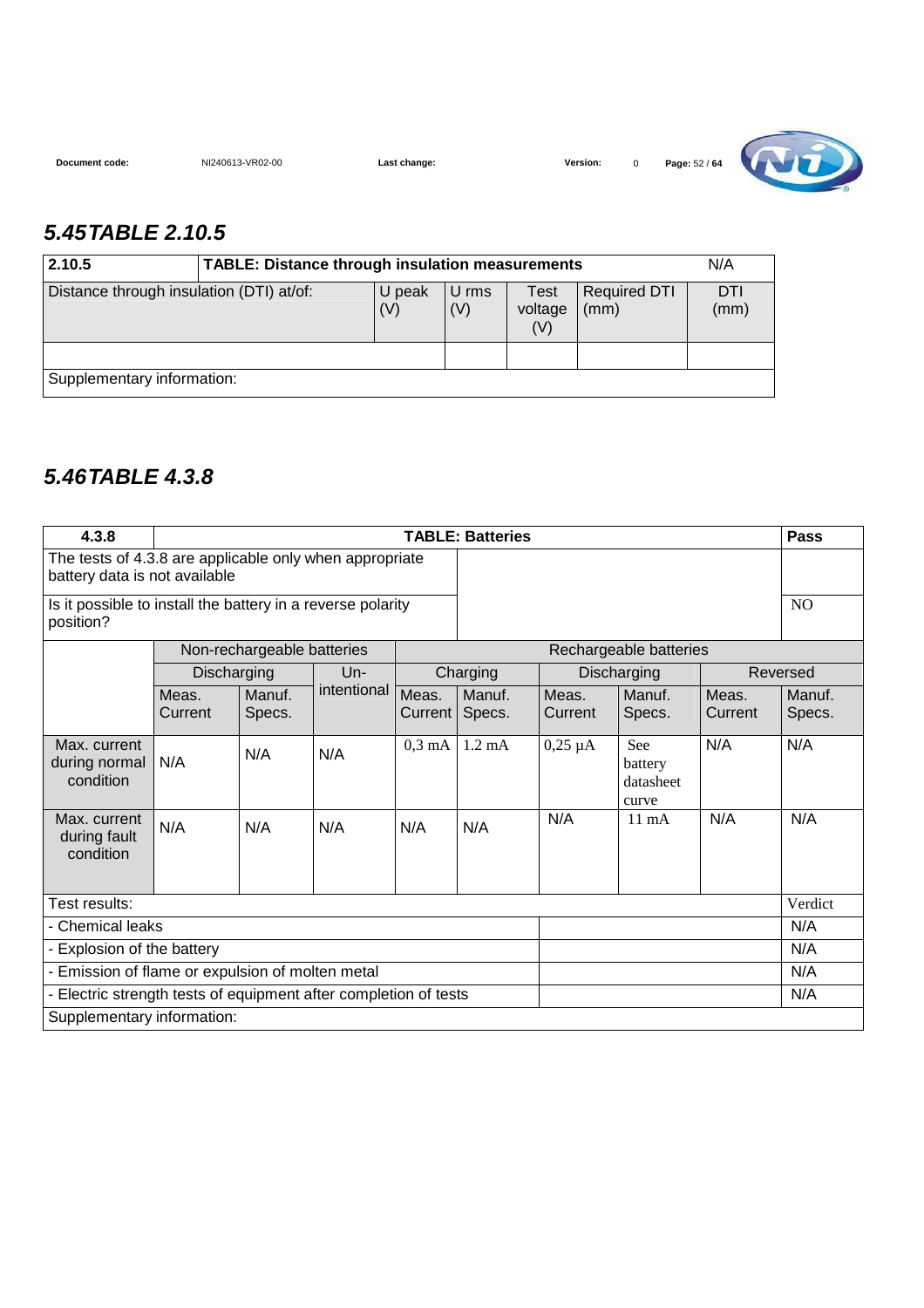![](_page_52_Picture_4.jpeg)

| 4.3.8                           | <b>Pass</b>                                                             |  |
|---------------------------------|-------------------------------------------------------------------------|--|
|                                 |                                                                         |  |
|                                 |                                                                         |  |
|                                 |                                                                         |  |
|                                 |                                                                         |  |
|                                 |                                                                         |  |
|                                 | Tested and Certified by (incl. Ref. No.) : ISO 9001, ISO 14001, TS16949 |  |
| Circuit protection diagram: N/A |                                                                         |  |

| <b>MARKINGS AND INSTRUCTIONS (1.7.13)</b> | N/A |
|-------------------------------------------|-----|
| Location of replaceable battery           |     |
|                                           |     |
|                                           |     |
| In the servicing instructions             |     |
| In the operating instructions             |     |

### **5.47 TABLE 4.5**

| 4.5                                         | <b>TABLE: Thermal requirements</b>                                            | Pass  |        |  |  |                               |  |  |
|---------------------------------------------|-------------------------------------------------------------------------------|-------|--------|--|--|-------------------------------|--|--|
|                                             |                                                                               | 12    |        |  |  |                               |  |  |
|                                             |                                                                               | $-20$ |        |  |  |                               |  |  |
|                                             |                                                                               | $+70$ |        |  |  |                               |  |  |
| Maximum measured temperature T of part/at:: |                                                                               |       | T (°C) |  |  | Allowed $T_{\text{max}}$ (°C) |  |  |
| <b>PCB</b>                                  |                                                                               | 35    |        |  |  | 130                           |  |  |
|                                             |                                                                               |       |        |  |  |                               |  |  |
|                                             | Supplementary information: current consumption: 900Ma (typical at 12 V input) |       |        |  |  |                               |  |  |

| Temperature T of winding: | t <sub>1</sub> ( $^{\circ}$ C) | $R_1(\wedge)$ | $t_2$ (°C) | R <sub>2</sub><br>$(\wedge)$ |     | I max<br>$10^{\circ}$ | $T$ (°C) Allowed Insulation<br>class |
|---------------------------|--------------------------------|---------------|------------|------------------------------|-----|-----------------------|--------------------------------------|
| N/A                       | N/A                            | N/A           | N/A        | N/A                          | N/A | N/A                   | N/A                                  |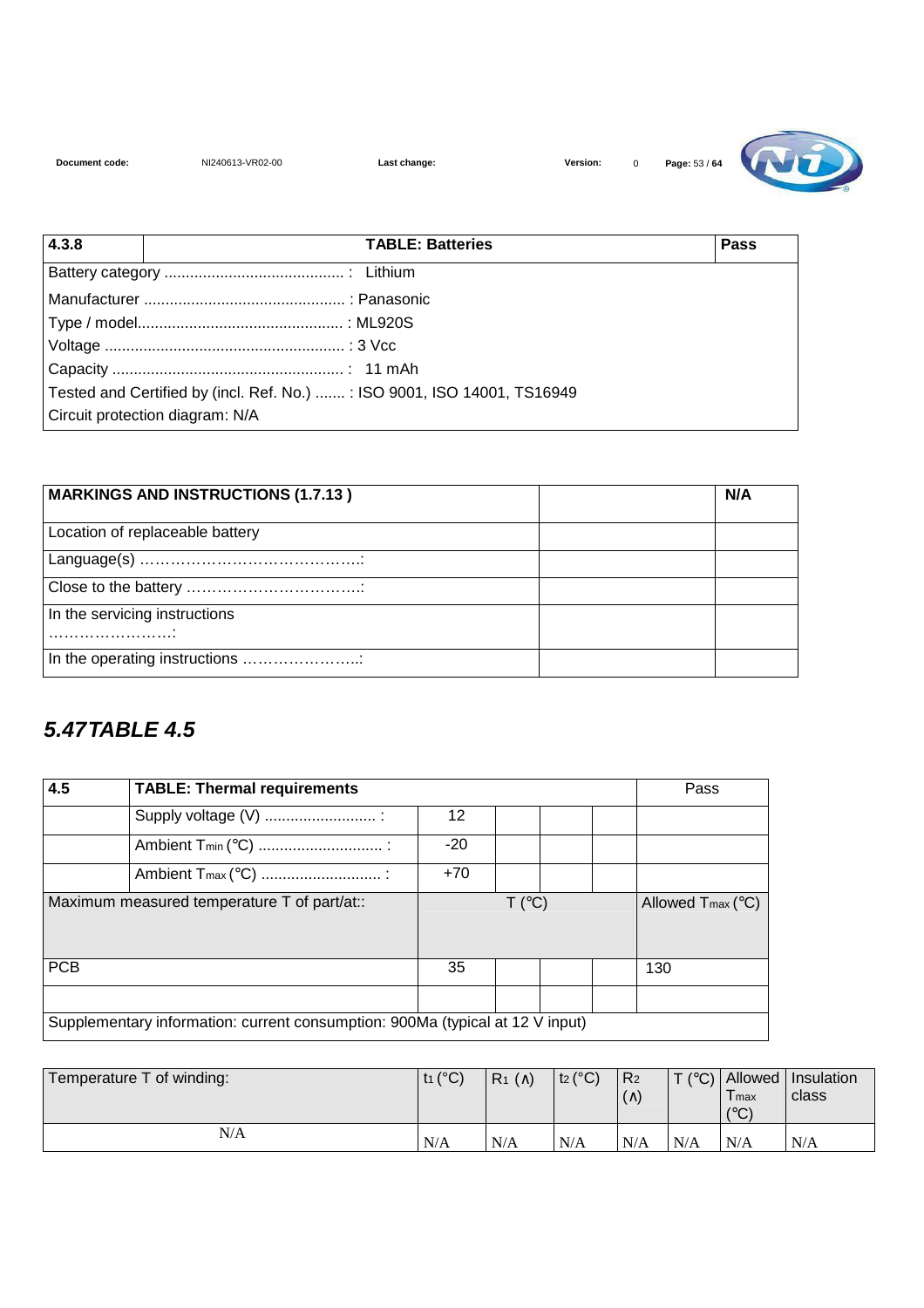**Document code:** NI240613-VR02-00 **Last change: Version:** 0 **Page: 54 / 64 Contract of the USA of Allen Contract of Allen Contract of Allen Contract of Allen Contract of Allen Contract of Allen Contract of Allen Contra** 

### **5.48 TABLE 4.5.5**

| 4.5.5<br>TABLE: Ball pressure test of thermoplastic parts |                                  |                             |                                |  |
|-----------------------------------------------------------|----------------------------------|-----------------------------|--------------------------------|--|
|                                                           | Allowed impression diameter (mm) | $\leq$ 2 mm                 |                                |  |
| Part                                                      |                                  | Test<br>temperature<br>(°C) | Impression<br>diameter<br>(mm) |  |
| Supplementary information:                                |                                  |                             |                                |  |

#### **5.49 TABLE 4.7**

| 4.7        | <b>TABLE: Resistance to fire</b> |                                       |                   |                          |                                   | Pass                                  |
|------------|----------------------------------|---------------------------------------|-------------------|--------------------------|-----------------------------------|---------------------------------------|
| Part       |                                  | Manufacturer   Type of<br>of material | <b>I</b> material | <b>Thickness</b><br>(mm) | Flammab   Evidence<br>ility class |                                       |
| <b>PCB</b> |                                  | Various                               | FR4               |                          | V0                                | <b>CLAB</b><br>Quality<br>Certificate |
|            | supplementary information:       |                                       |                   |                          |                                   |                                       |

### **5.50 TABLE 5.1**

| 5.1                                                                      | TABLE: touch current measurement |  |  |  |  |  |  |
|--------------------------------------------------------------------------|----------------------------------|--|--|--|--|--|--|
| Measured $(mA)$ Limit $(mA)$<br>Comments/conditions<br>Measured between: |                                  |  |  |  |  |  |  |
|                                                                          |                                  |  |  |  |  |  |  |
|                                                                          | supplementary information:       |  |  |  |  |  |  |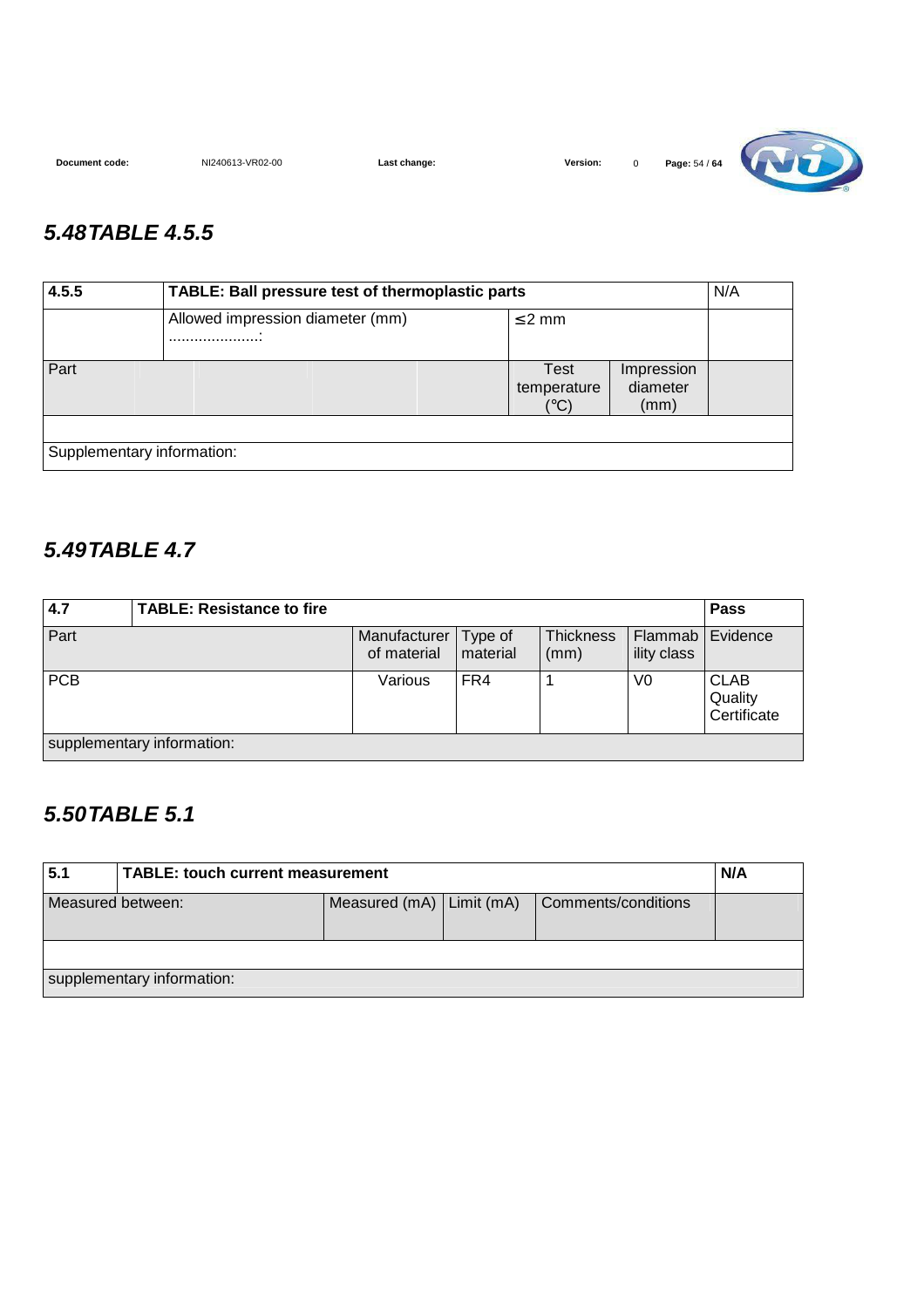![](_page_54_Picture_4.jpeg)

#### **5.51 TABLE 5.2**

| 5.2                                                                                                                               | N/A<br>TABLE: Electric strength tests, impulse tests and voltage surge tests |  |  |  |  |  |  |  |
|-----------------------------------------------------------------------------------------------------------------------------------|------------------------------------------------------------------------------|--|--|--|--|--|--|--|
| Test voltage applied between:<br>Test voltage (V)<br><b>Breakdown</b><br>Voltage shape<br>Yes / No<br>(AC, DC,<br>impulse, surge) |                                                                              |  |  |  |  |  |  |  |
| Functional: (*)                                                                                                                   |                                                                              |  |  |  |  |  |  |  |
|                                                                                                                                   |                                                                              |  |  |  |  |  |  |  |
| Basic/supplementary:                                                                                                              |                                                                              |  |  |  |  |  |  |  |
|                                                                                                                                   |                                                                              |  |  |  |  |  |  |  |
| Reinforced:                                                                                                                       |                                                                              |  |  |  |  |  |  |  |
|                                                                                                                                   |                                                                              |  |  |  |  |  |  |  |
| Supplementary information:<br>(*) According to 5.3.4c for functional insulation                                                   |                                                                              |  |  |  |  |  |  |  |

### **5.52 TABLE 5.3**

| 5.3                                                   | <b>TABLE: Fault condition tests</b> |                                                               |                          |                     |        |                        |             | N/A |
|-------------------------------------------------------|-------------------------------------|---------------------------------------------------------------|--------------------------|---------------------|--------|------------------------|-------------|-----|
|                                                       |                                     |                                                               |                          |                     |        |                        |             |     |
|                                                       |                                     | Power source for EUT: Manufacturer, model/type, output rating |                          |                     |        |                        |             |     |
| Component No.                                         |                                     | Fault                                                         | Supply<br>voltage<br>(V) | <b>Test</b><br>time | Fuse # | Fuse<br>current<br>(A) | Observation |     |
|                                                       |                                     |                                                               |                          |                     |        |                        |             |     |
|                                                       |                                     |                                                               |                          |                     |        |                        |             |     |
| Supplementary information: According to 2.5 and 5.3.4 |                                     |                                                               |                          |                     |        |                        |             |     |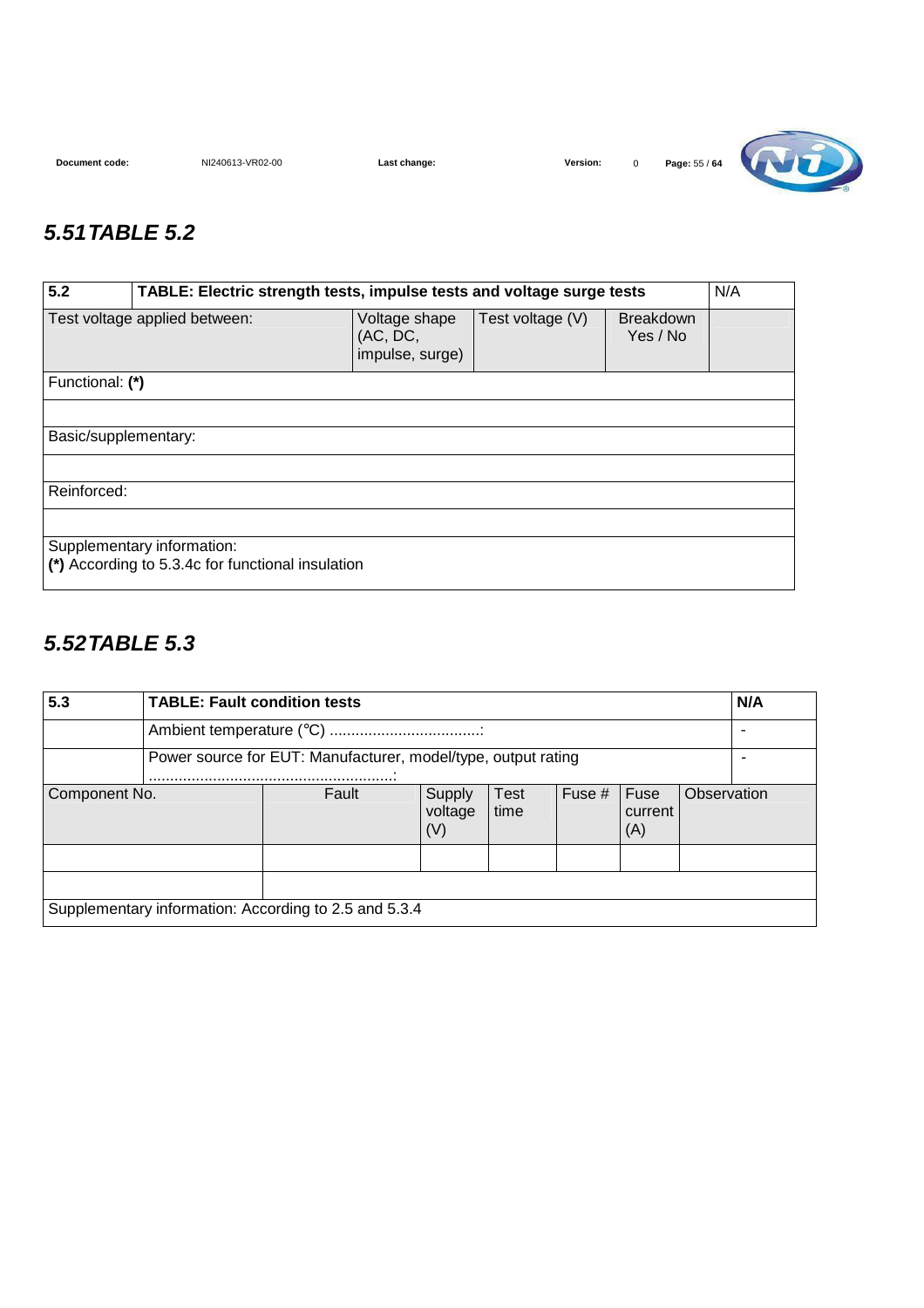![](_page_55_Picture_4.jpeg)

#### **5.53 TABLE C.2**

| C.2                        | <b>TABLE: transformers</b> |          |                            |                    |                     |                       | N/A                                                     |
|----------------------------|----------------------------|----------|----------------------------|--------------------|---------------------|-----------------------|---------------------------------------------------------|
| Loc.                       | <b>Tested insulation</b>   | Working  | Working                    | Require<br>d       | Required            | Required              | Required                                                |
|                            |                            | voltage  | voltage                    | electric           | clearance           | creepage              | distance                                                |
|                            |                            | peak / V | rms / V                    | strength           | mm                  | distance /            | thr. insul.                                             |
|                            |                            | (2.102)  | (2.102)                    | (52)               | (2.103)             | mm<br>(2.104)         | (2.105)                                                 |
|                            |                            |          |                            |                    |                     |                       |                                                         |
|                            |                            |          |                            |                    |                     |                       |                                                         |
|                            |                            |          |                            |                    |                     |                       |                                                         |
| Loc.                       | <b>Tested insulation</b>   |          |                            | <b>Test</b>        | Measured            | Measured              | Measured                                                |
|                            |                            |          |                            | voltage/<br>$\vee$ | clearance<br>$/$ mm | creepage<br>dist./ mm | distance<br>thr. insul. /<br>mm;<br>number of<br>layers |
|                            |                            |          |                            |                    |                     |                       |                                                         |
|                            |                            |          |                            |                    |                     |                       |                                                         |
|                            |                            |          |                            |                    |                     |                       |                                                         |
|                            |                            |          |                            |                    |                     |                       |                                                         |
| supplementary information: |                            |          |                            |                    |                     |                       |                                                         |
| $\overline{C.2}$           |                            |          | <b>TABLE: transformers</b> |                    |                     |                       | N/A                                                     |
| Transformer                |                            |          |                            |                    |                     |                       |                                                         |
|                            |                            |          |                            |                    |                     |                       |                                                         |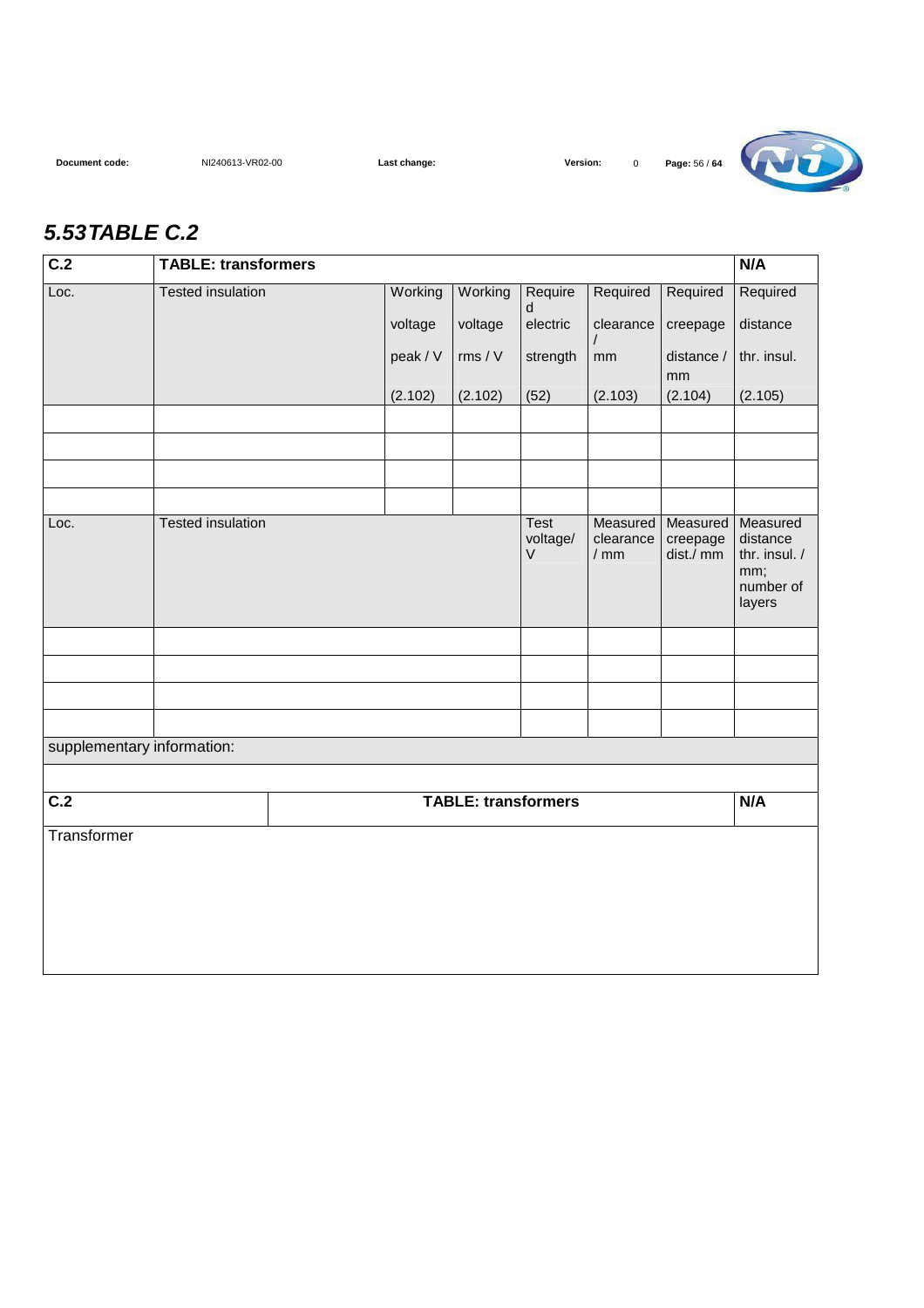**Document code:** NI240613-VR02-00 **Last change: Version:** 0 **Page:** 57 / **64**

![](_page_56_Picture_4.jpeg)

## **6. ANNEX 1- TEST REPORT IEC 60950-1 U.S.A. NATIONAL DIFFERENCES**

ATTACHMENT TO TEST REPORT IEC 60950-1 U.S.A. NATIONAL DIFFERENCES

**Information technology equipment – Safety – Part 1: General requirements Differences according to** UL 60950-1-07 Attachment Form No. US\_ND\_IEC60950\_1C **Attachment Originator** TÜV SÜD Product Service GmbH

**Master Attachment** Date (2012-08)

| <b>Clause</b> | <b>Requirement/Test</b>                                                                                                                                                                                                                                              | <b>Comment</b>                  | <b>Result</b><br>(Pass/Not<br>Pass/N/A) |
|---------------|----------------------------------------------------------------------------------------------------------------------------------------------------------------------------------------------------------------------------------------------------------------------|---------------------------------|-----------------------------------------|
| 1.1.1         | All equipment is to be designed to allow installation in<br>accordance with the National Electrical Code (NEC),<br>ANSI/NFPA 70, the Canadian Electrical Code (CEC),<br>Part I, CAN/CSA C22.1, and when applicable, the<br>National Electrical Safety Code, IEEE C2. | For<br>building-in<br>appliance | Pass                                    |
|               | Also, unless marked or otherwise identified, installation is<br>allowed per the Standard for the Protection of Electronic<br>Computer/Data-Processing Equipment, ANSI/NFPA 75.                                                                                       |                                 | N/A                                     |
| 1.4.14        | For Pluggable Equipment Type A, the protection in the<br>installation is assumed to be 20A.                                                                                                                                                                          |                                 | N/A                                     |
| 1.5.5         | For lengths exceeding 3.05 m, external interconnecting<br>flexible cord and cable assemblies are required to be a<br>suitable cable type (e.g., DP, CL2) specified in the<br>CEC/NEC.                                                                                |                                 | N/A                                     |
|               | For lengths 3.05 m or less, external interconnecting<br>flexible cord and cable assemblies<br>that are not types specified in the CEC are required to<br>have special construction features and identification<br>markings.                                          |                                 | N/A                                     |
| 1.7.1         | Equipment for use on a.c. mains supply systems with a<br>neutral and more than one phase conductor (e.g.<br>120/240 V, 3-wire) require a special marking format for<br>electrical ratings.                                                                           |                                 | N/A                                     |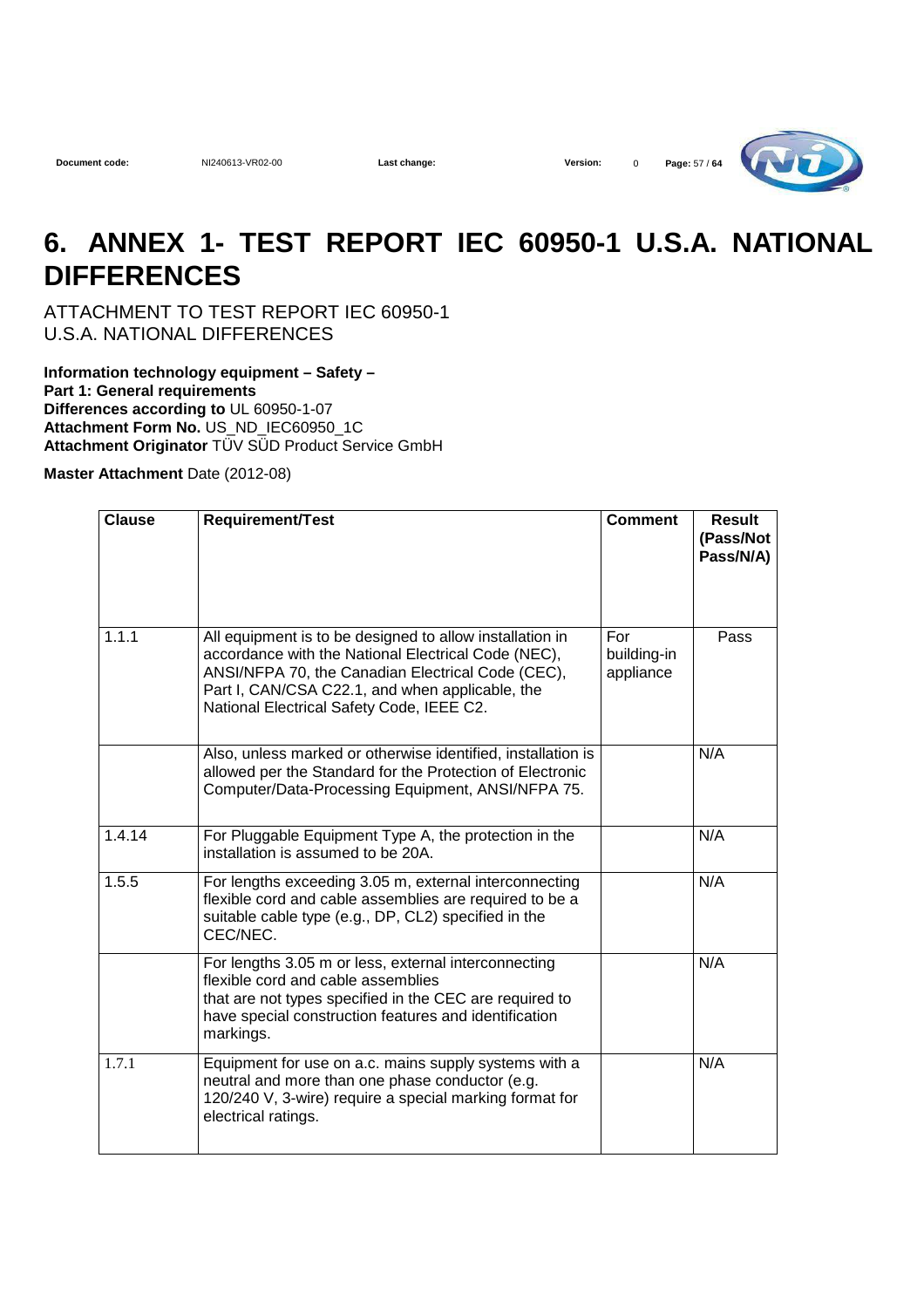| Document code: | NI240613-VR02-00                   | Last change:                                                                                                                                                                                                                                  | Version: | Page: 58 / 64 |
|----------------|------------------------------------|-----------------------------------------------------------------------------------------------------------------------------------------------------------------------------------------------------------------------------------------------|----------|---------------|
|                | 235, and                           | A voltage rating that exceeds an attachment plug cap<br>rating is only permitted if it does not exceed the extreme<br>operating conditions in Table 2 of CAN/CSA C22.2 No.                                                                    |          | N/A           |
|                | "Normal Operating Conditions."     | - if it is part of a range that extends into the Table 2                                                                                                                                                                                      |          | N/A           |
|                | Conditions."                       | A voltage rating is not to be lower than the specified<br>"Normal Operating Conditions," unless it is part of a<br>range that extends into the "Normal Operating                                                                              |          | N/A           |
| 1.7.7          |                                    | Wiring terminals intended to supply Class 2 outputs in<br>accordance with CEC Part 1 or NEC are marked with the<br>voltage rating and "Class 2" or equivalent.                                                                                |          | N/A           |
|                |                                    | - Marking is located adjacent to the terminals                                                                                                                                                                                                |          | N/A           |
|                | - Marking is visible during wiring |                                                                                                                                                                                                                                               |          | N/A           |
| 2.5            | interchangeable.                   | Fuse providing Class 2, Limited Power Source, or TNV<br>current limiting is not operator-accessible unless it is not                                                                                                                          |          | N/A           |
| 2.6.3.3        | consideration."                    | Modify first column on Table 2D to "Smaller of the<br>RATED CURRENT of the equipment or the<br>PROTECTIVE CURRENT RATING of the circuit under                                                                                                 |          | N/A           |
| 2.7.1          | not suitable.                      | Suitable NEC/CEC branch circuit protection rated at the<br>maximum circuit rating is provided for all standard supply<br>outlets and receptacles (such as supplied in power<br>distribution units) if the supply branch circuit protection is |          | N/A           |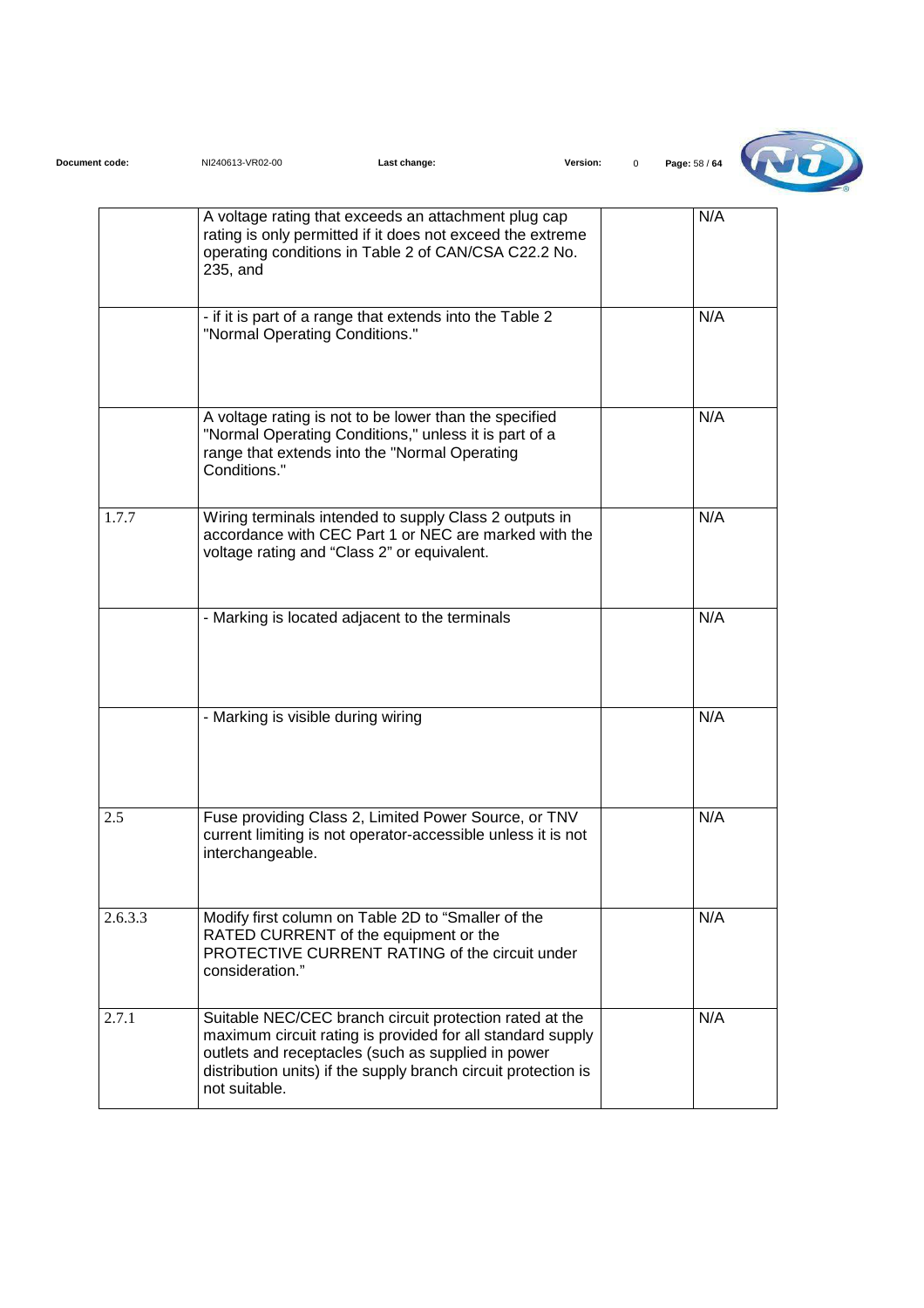| Document code: | NI240613-VR02-00                    | Last change:                                                                                                                                                                                                                                                                        | Version:<br>$\mathbf 0$ | Page: 59 / 64 |
|----------------|-------------------------------------|-------------------------------------------------------------------------------------------------------------------------------------------------------------------------------------------------------------------------------------------------------------------------------------|-------------------------|---------------|
|                |                                     | Power distribution transformers distributing power at 100<br>volts or more, and rated 10 kVA or more, provided with<br>special transformer overcurrent protection.                                                                                                                  |                         | N/A           |
| 3.2            | accordance with the NEC/CEC.        | Wiring methods (terminals, leads, etc.) used for the<br>connection of the equipment to the mains is in                                                                                                                                                                              |                         | N/A           |
| 3.2.1          | equipment.                          | Attachment plugs of power supply cords are rated not<br>less than 125 per cent of the rated current of the                                                                                                                                                                          |                         | N/A           |
| 3.2.1.2        |                                     | Equipment connected to a centralized d.c. power system,<br>and having one pole of the DC mains input terminal<br>connected to the main protective earthing terminal in the<br>equipment comply with special earthing, wiring, marking<br>and installation instruction requirements. |                         | N/A           |
| 3.2.3          | certain equipment, such as ATMs.    | Permanent connection of equipment to the mains supply<br>by a power supply cord is not permitted, except for                                                                                                                                                                        |                         | N/A           |
| 3.2.5          |                                     | Power supply cords are no longer than 4.5 m in length.                                                                                                                                                                                                                              |                         | N/A           |
|                |                                     | Minimum cord length is 1.5 m, with certain constructions<br>such as external power supplies allowed to consider both<br>input and output cord lengths into the requirement.                                                                                                         |                         | N/A           |
|                |                                     | Flexible power supply cords are compatible with Article<br>400 of the NEC, and Tables 11 and 12 of the CEC.                                                                                                                                                                         |                         | N/A           |
| 3.2.9          | compartment and wire bending space. | Permanently connected equipment have a suitable wiring                                                                                                                                                                                                                              |                         | N/A           |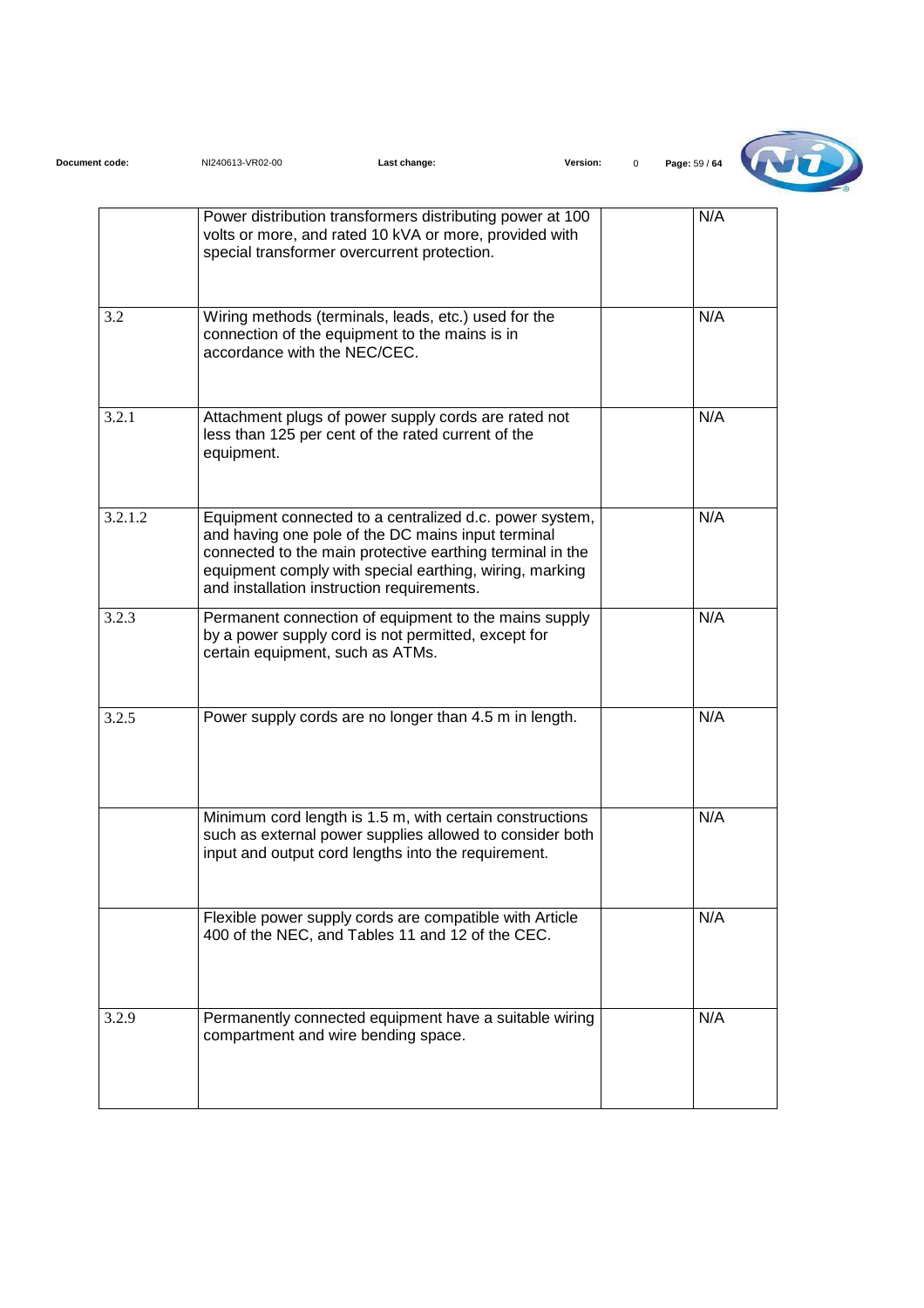| Document code: | NI240613-VR02-00         | Last change:                                                                                                                                  | Version:<br>$\mathbf 0$ | Page: 60 / 64 |
|----------------|--------------------------|-----------------------------------------------------------------------------------------------------------------------------------------------|-------------------------|---------------|
| 3.3            |                          | Wiring terminals and associated spacings for field wiring<br>connections comply with CSA C22.2 No. 0.                                         |                         | N/A           |
| 3.3.3          |                          | Wire binding screws are not permitted to attach<br>conductors larger than 10 AWG (5.3 mm2).                                                   |                         | N/A           |
| 3.3.4          | gauge sizes, are         | Terminals for permanent wiring, including protective<br>earthing terminals, are suitable for Canadian/US wire                                 |                         | N/A           |
|                |                          | - rated 125 per cent of the equipment rating, and                                                                                             |                         | N/A           |
|                |                          | - are specially marked when specified (1.7.7).                                                                                                |                         | N/A           |
| 3.3.5          | consideration."          | Revise first column of Table 3E to "Smaller of the<br>RATED CURRENT of the equipment or the<br>PROTECTIVE CURRENT RATING of the circuit under |                         | N/A           |
| 3.4.2          | is rated more than 12 A, | Motor control devices are provided for<br>cord-connected equipment with a motor if the equipment                                              |                         | N/A           |
|                | 120 V                    | - or if the motor has a nominal voltage rating greater than                                                                                   |                         | N/A           |
|                | 43 A)                    | - or is rated more than 1/3 hp (locked rotor current over                                                                                     |                         | N/A           |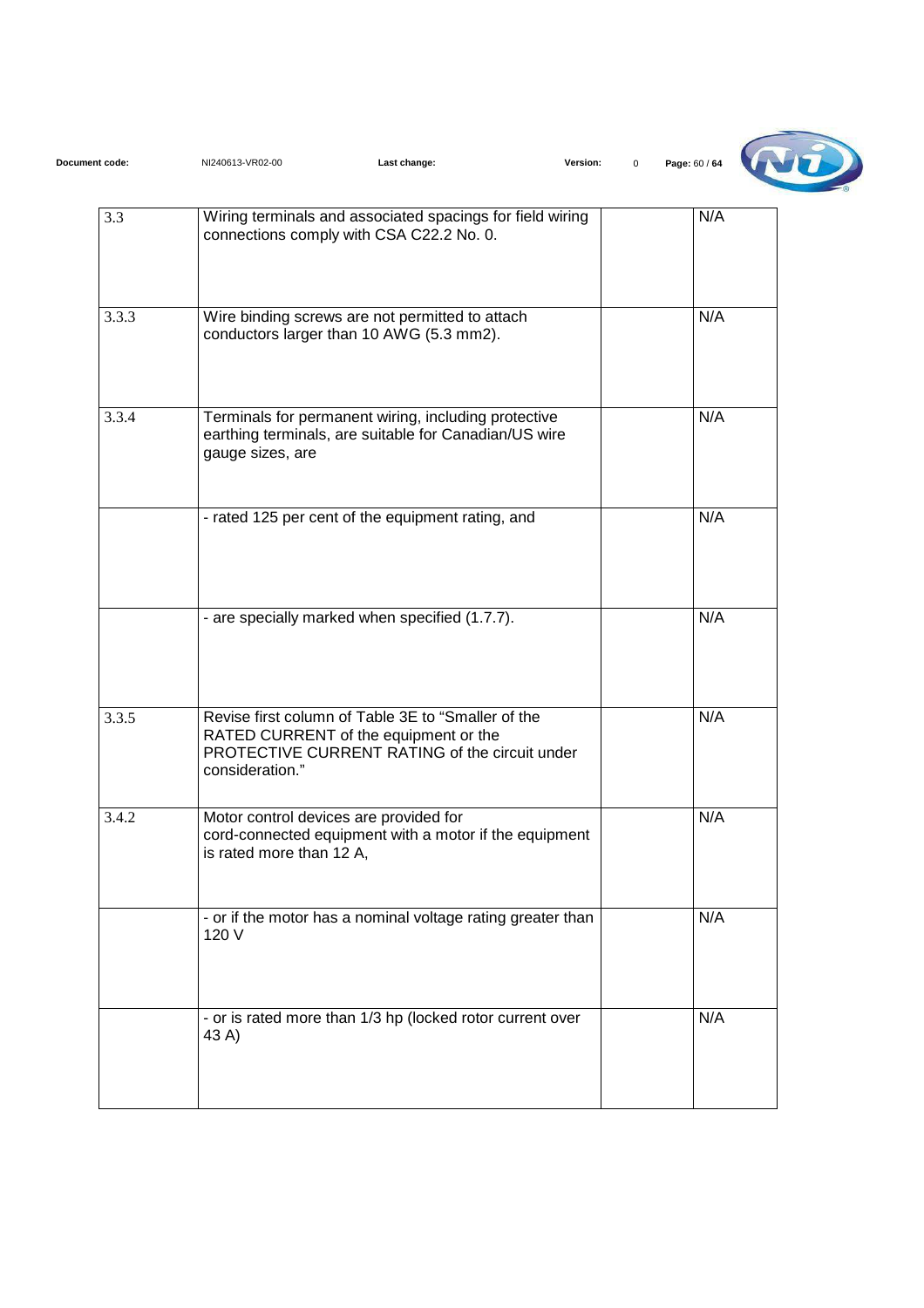| Document code: | NI240613-VR02-00                  | Last change:                                                                                                                                                                                                                                                                | Version:<br>$\Omega$ | Page: 61 / 64 |
|----------------|-----------------------------------|-----------------------------------------------------------------------------------------------------------------------------------------------------------------------------------------------------------------------------------------------------------------------------|----------------------|---------------|
| 3.4.8          | the up position.                  | Vertically-mounted disconnect switches and circuit<br>breakers have the "on" position indicated by the handle in                                                                                                                                                            |                      | N/A           |
| 3.4.11         |                                   | For computer room applications, equipment with battery<br>systems capable of supplying 750 VA for five minutes<br>have a battery disconnect means that may be connected<br>to the computer room remote power-off circuit.                                                   |                      | N/A           |
| 4.3.12         | equipment complies with NFPA 30.  | The maximum quantity of flammable liquid stored in                                                                                                                                                                                                                          |                      | N/A           |
| 4.3.13.5       |                                   | Equipment with lasers meet the Canadian Radiation<br>Emitting Devices Act, REDR C1370 and/or Code of<br>Federal Regulations 21 CFR 1040, as applicable.                                                                                                                     |                      | N/A           |
| 4.7            |                                   | For computer room applications, automated information<br>storage systems with combustible media greater than<br>0.76 m3 (27 cu ft) have a provision for connection of<br>either automatic sprinklers or a gaseous agent<br>extinguishing system with an extended discharge. |                      | N/A           |
| 4.7.3.1        |                                   | For computer room applications, enclosures with<br>combustible material measuring greater than 0.9 m2 (10<br>sq ft) or a single dimension greater than<br>1.8 m (6 ft) have a flame spread rating of 50 or less.                                                            |                      | N/A           |
|                |                                   | For other applications, enclosures with the same<br>dimensions require a flame spread rating of 200 or less.                                                                                                                                                                |                      | N/A           |
| Annex H        | C1370).                           | Equipment that produces ionizing radiation complies with<br>U.S. Code of Federal Regulations, 21 CFR 1020 (and the<br>Canadian Radiation Emitting Devices Act, REDR                                                                                                         |                      | N/A           |
|                | <b>Other National Differences</b> |                                                                                                                                                                                                                                                                             |                      |               |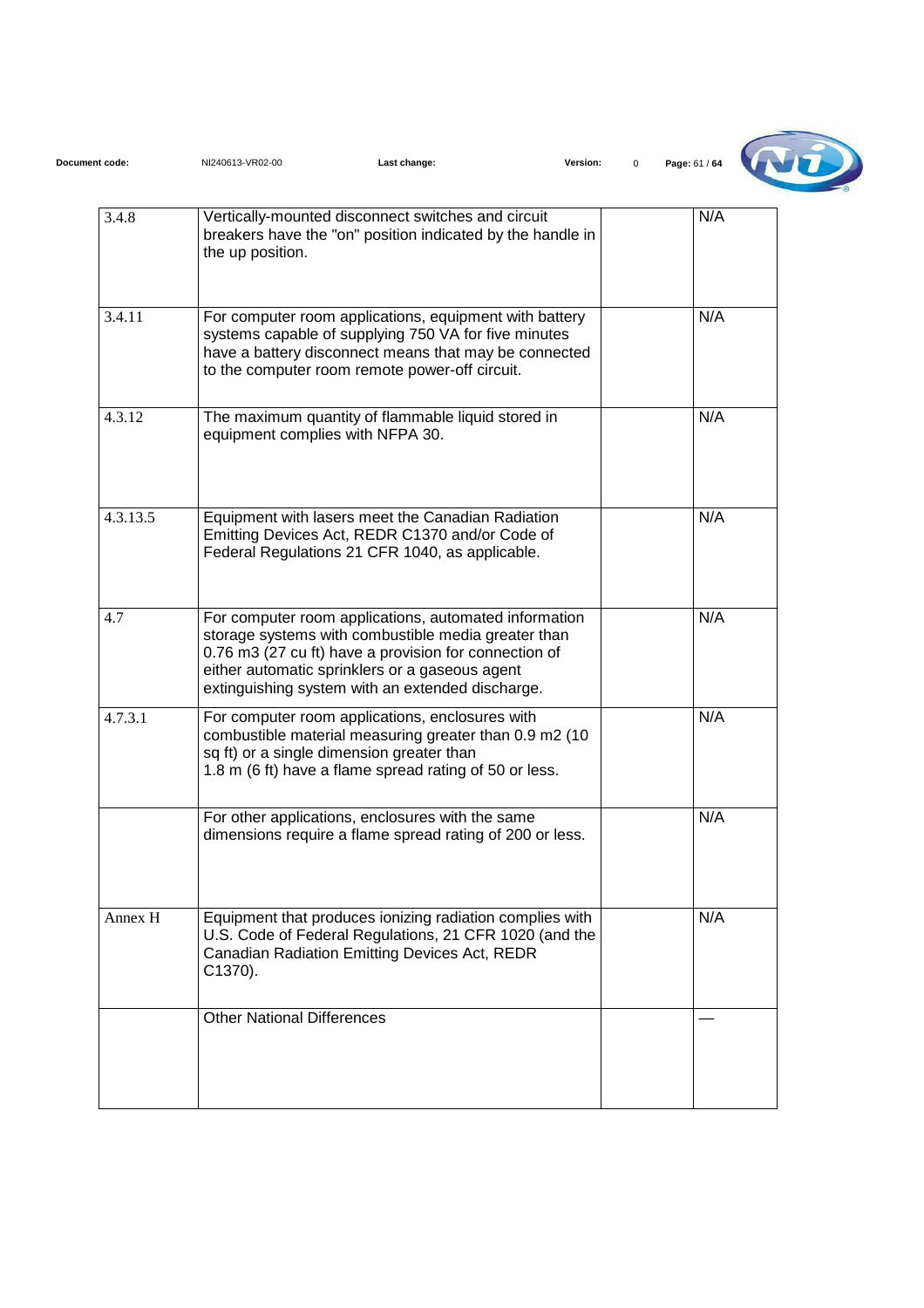| Document code: | NI240613-VR02-00                 | Last change:                                                                                                                                                                                                                                                                                                                              | Version:   |                        | Page: 62 / 64 |
|----------------|----------------------------------|-------------------------------------------------------------------------------------------------------------------------------------------------------------------------------------------------------------------------------------------------------------------------------------------------------------------------------------------|------------|------------------------|---------------|
| 1.5.1          | standard requirements.           | Some components and materials associated with the risk<br>of fire, electric shock, or personal injury have component<br>or material ratings in accordance with the applicable<br>national (Canadian and/or U.S.) component or material                                                                                                    | <b>PCB</b> |                        | Pass          |
| 1.6.1.2        | operating voltage of the supply. | A circuit for connection to the DC Mains Supply is<br>classified as either a SELV Circuit, TNV-2 Circuit or<br>Hazardous Voltage Circuit depending on the maximum                                                                                                                                                                         |            | <b>SELV</b><br>circuit | Pass          |
|                | rating of the equipment.         | This maximum operating voltage includes consideration<br>of the battery charging "float voltage" associated with the<br>intended supply system, regardless of the marked power                                                                                                                                                            |            |                        | N/A           |
| 2.3.1          |                                  | For TNV-2 and TNV-3 circuits with other than ringing<br>signals and with voltages exceeding 42.4 Vpeak or 60<br>Vd.c., the maximum acceptable current through a 2000<br>ohm resistor (or greater) connected across the voltage<br>source with other loads disconnected is 7.1 mA peak or<br>30 mA d.c. under normal operating conditions. |            |                        | N/A           |
| 2.3.2.1        | accessible conductive parts.     | In the event of a single fault between TNV and SELV<br>circuits, the limits of 2.2.3 apply to SELV Circuits and                                                                                                                                                                                                                           |            |                        | N/A           |
| 2.6.3.4        | conditions specified.            | Protective bonding conductors of non-standard protective<br>bonding constructions (e.g., printed circuit traces) may<br>be subjected to the additional limited short circuit test                                                                                                                                                         |            |                        | N/A           |
| 4.2.8.1        | of the CRT.                      | Enclosures around CRTs with a face diameter of 160<br>mm or more reduce the risk of injury due to the implosion                                                                                                                                                                                                                           |            |                        | N/A           |
| 4.3.2          | tests.                           | Equipment with handles complies with special loading                                                                                                                                                                                                                                                                                      |            |                        | N/A           |
| 5.1.8.3        | measurement tests.               | Equipment intended to receive telecommunication<br>ringing signals comply with a special touch current                                                                                                                                                                                                                                    |            |                        | N/A           |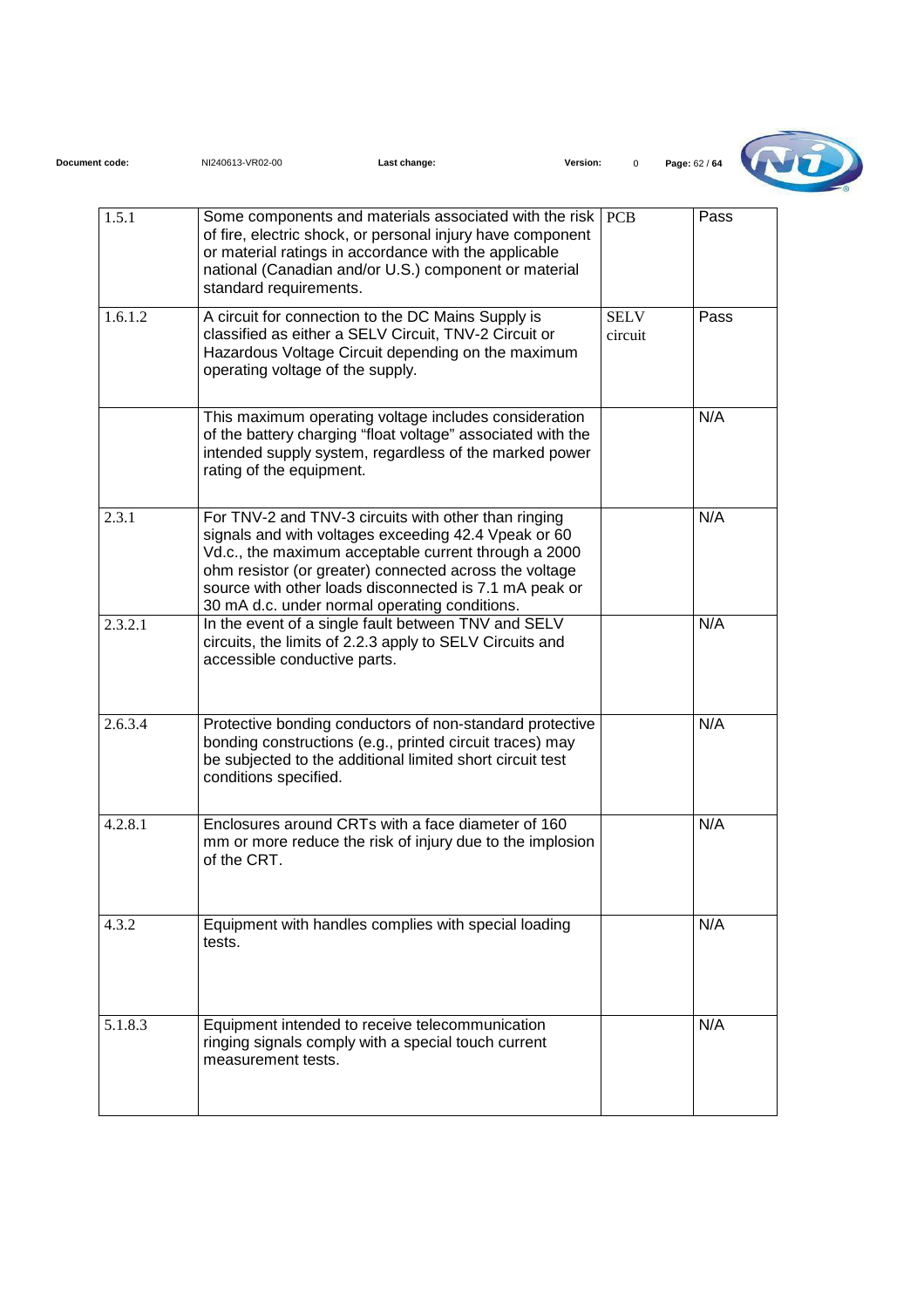| Document code: | NI240613-VR02-00                      | Last change:                                                                                                                                                                                                     | Version:<br>$\Omega$ | Page: 63 / 64 |
|----------------|---------------------------------------|------------------------------------------------------------------------------------------------------------------------------------------------------------------------------------------------------------------|----------------------|---------------|
| 5.3.7          |                                       | Internal (e.g., card cage) SELV circuit connectors and<br>printed wiring board connectors that are accessible to the<br>operator and that deliver power are overloaded.                                          |                      | N/A           |
|                | components as necessary               | During abnormal operating testing, if a circuit is<br>interrupted by the opening of a component, the test shall<br>be repeated twice (three tests total) using new                                               |                      | N/A           |
| 6.4            | 6.4 and Annex NAC.                    | Equipment intended for connection to telecommunication<br>network outside plant cable is protected against<br>overvoltage from power line crosses in accordance with                                             |                      | N/A           |
| Annex EE       | instead of the Figure 2A test finger. | Articulated accessibility probe (Fig EE.3) is used for<br>assessing accessibility to document/media shredders                                                                                                    |                      | N/A           |
| Annex M.2      |                                       | Continuous ringing signals up to 16 mA only are<br>permitted if the equipment is subjected to special<br>installation and performance restrictions.                                                              |                      | N/A           |
| Annex NAD      |                                       | Equipment connected to a telecommunication and cable<br>distribution networks and supplied with an earphone<br>intended to be held against, or in the ear comply with<br>special acoustic pressure requirements. |                      | N/A           |